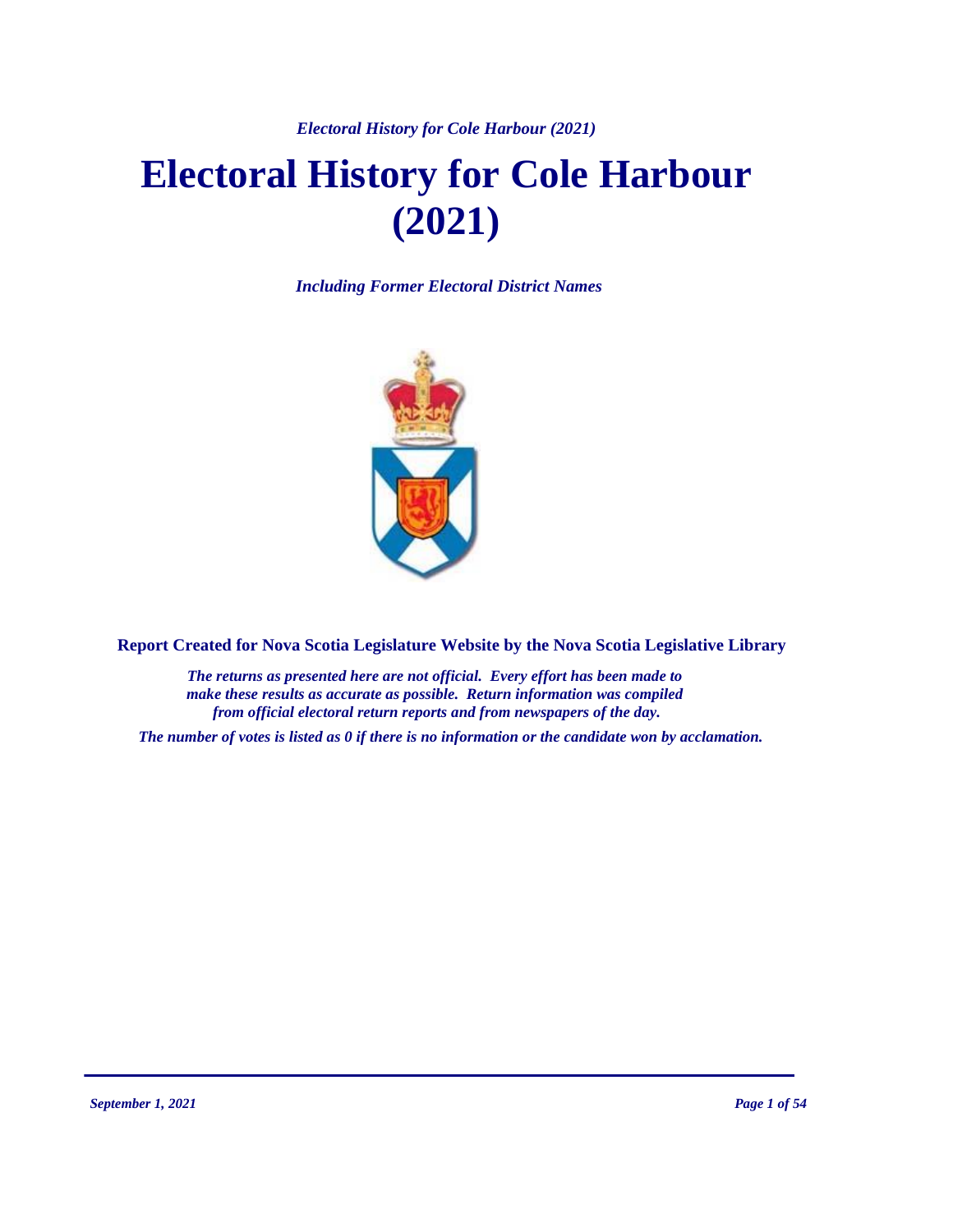### *Electoral History for Cole Harbour (2021)*

# *Cole Harbour (2021)*

*In 2021, Cole Harbour-Portland Valley was split into Cole Harbour and Cole Harbour-Dartmouth. In addition, the new district gained Cole Harbour from Eastern Passage and that part of Cole Harbour that was contained in the former electoral district of Preston-Dartmouth.*

| <b>Member Elected</b> | <b>Election Date</b>     | <b>Party Elected</b> |
|-----------------------|--------------------------|----------------------|
| Ince, Tony            | 17-Aug-2021              | Liberal              |
|                       | (414)<br>Majority:       |                      |
| <b>Candidate</b>      | <b>Party</b>             | <b>Votes</b>         |
| Ince, Tony            | Liberal                  | 2118                 |
| Johnson, Darryl       | Progressive Conservative | 1704                 |
| Lagmay, Jerome        | New Democratic Party     | 1431                 |
| Kinnie, Chris         | Atlantica                | 75                   |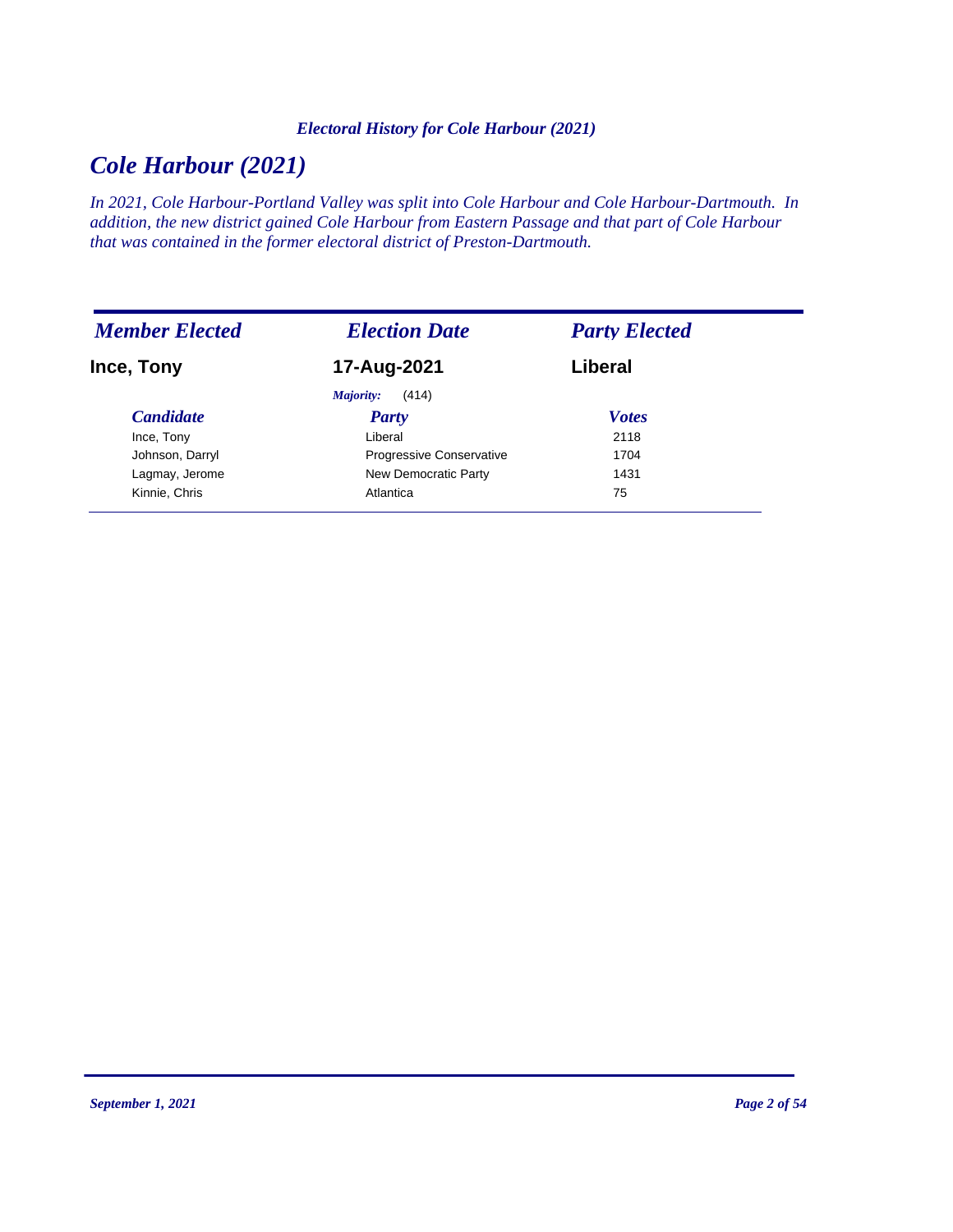*Electoral History for Cole Harbour-Portland Valley*

# **Electoral History for Cole Harbour-Portland Valley**

*Including Former Electoral District Names*



**Report Created for Nova Scotia Legislature Website by the Nova Scotia Legislative Library**

*The returns as presented here are not official. Every effort has been made to make these results as accurate as possible. Return information was compiled from official electoral return reports and from newspapers of the day.*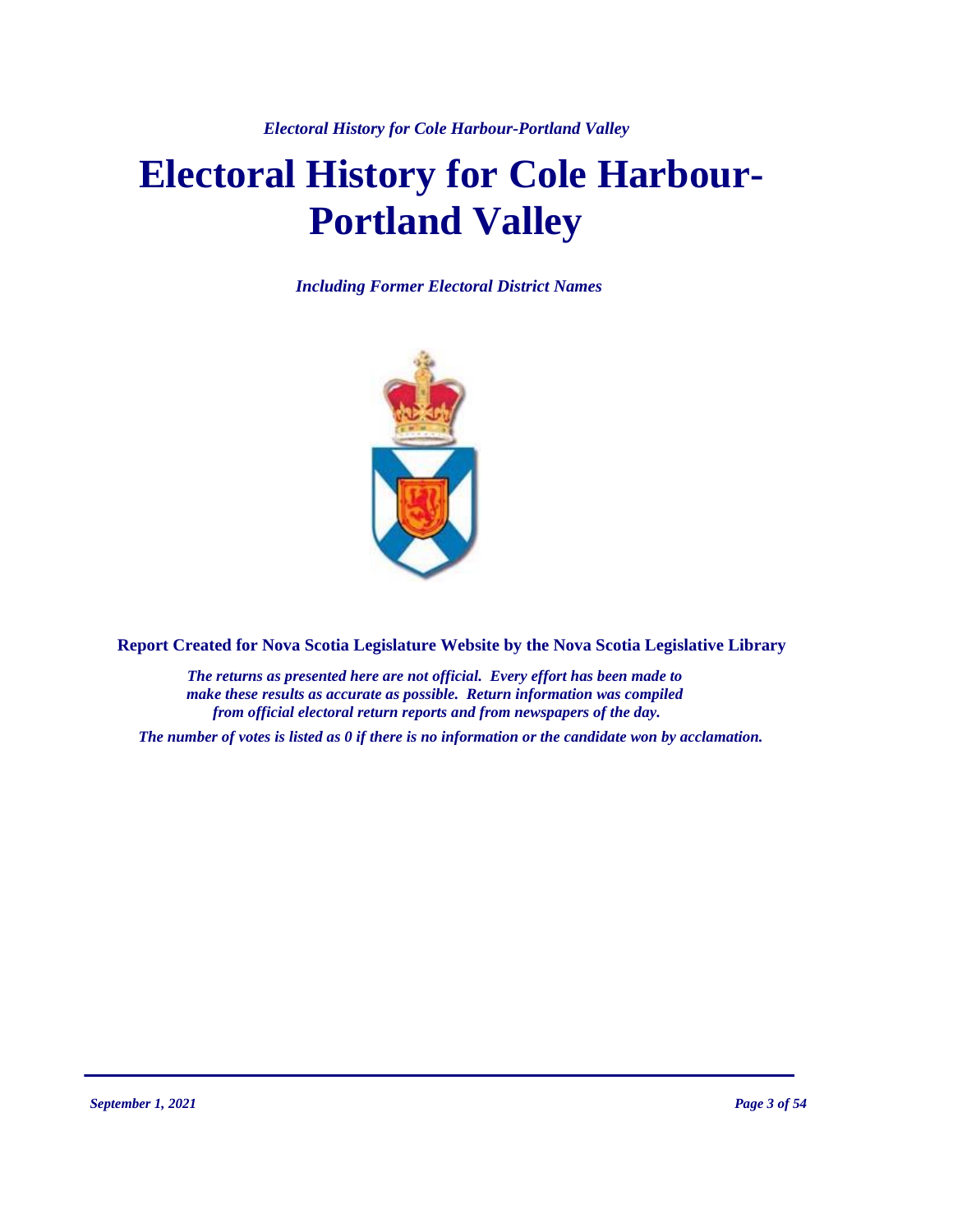### *Electoral History for Cole Harbour-Portland Valley*

# *Cole Harbour-Portland Valley*

*In 2013, following the recommendations of the 2012 Electoral Boundaries Commission, this district was renamed from Cole Harbour to Cole Harbour-Portland Valley. It lost a portion of the Westphal area to Preston-Dartmouth and gained the area east of Bell Lake from Dartmouth East and the Portland Hills area from Dartmouth South-Portland Valley. In 2021, Cole Harbour-Portland Valley was split into Cole Harbour and Cole Harbour-Dartmouth.*

| <b>Member Elected</b><br><b>Election Date</b> |                              | <b>Party Elected</b> |  |
|-----------------------------------------------|------------------------------|----------------------|--|
| Ince, Tony                                    | 30-May-2017                  | Liberal              |  |
|                                               | (380)<br>Majority:           |                      |  |
| <i>Candidate</i>                              | Party                        | <b>Votes</b>         |  |
| Ince, Tony                                    | Liberal                      | 3583                 |  |
| Mont, Chris                                   | Progressive Conservative     | 3203                 |  |
| Cain, André                                   | New Democratic Party         | 2552                 |  |
| Mulrooney, Melanie                            | <b>Green Party</b>           | 385                  |  |
| Ince, Tony                                    | 08-Oct-2013                  | Liberal              |  |
|                                               | (21)<br>Majority:            |                      |  |
| <b>Candidate</b>                              | <b>Party</b>                 | <b>Votes</b>         |  |
| Ince, Tony                                    | Liberal<br>4002              |                      |  |
| Dexter, Darrell                               | New Democratic Party<br>3981 |                      |  |
| Frampton, Gregory E.                          | Progressive Conservative     | 1769                 |  |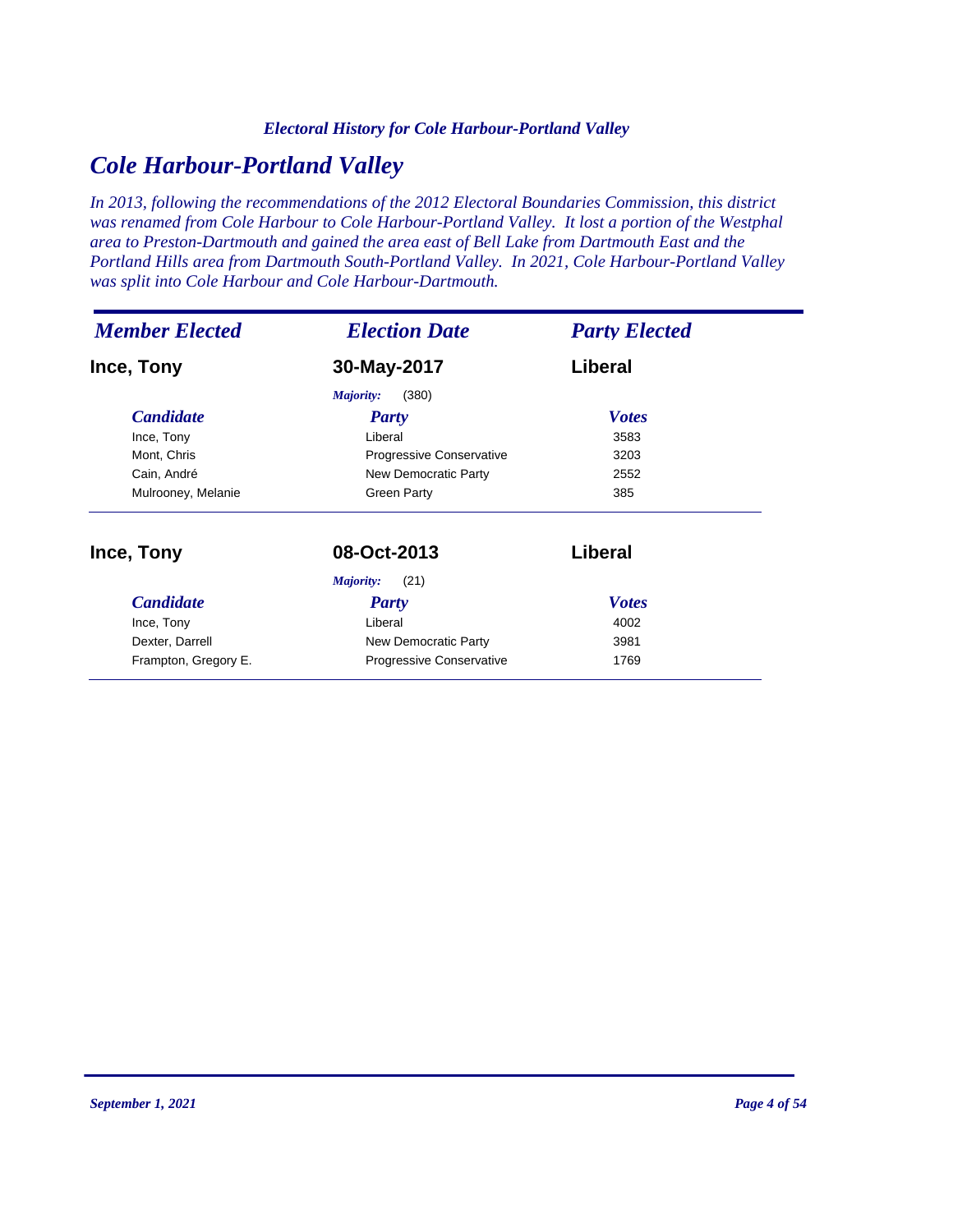*Electoral History for Preston-Dartmouth*

# **Electoral History for Preston-Dartmouth**

*Including Former Electoral District Names*



**Report Created for Nova Scotia Legislature Website by the Nova Scotia Legislative Library**

*The returns as presented here are not official. Every effort has been made to make these results as accurate as possible. Return information was compiled from official electoral return reports and from newspapers of the day.*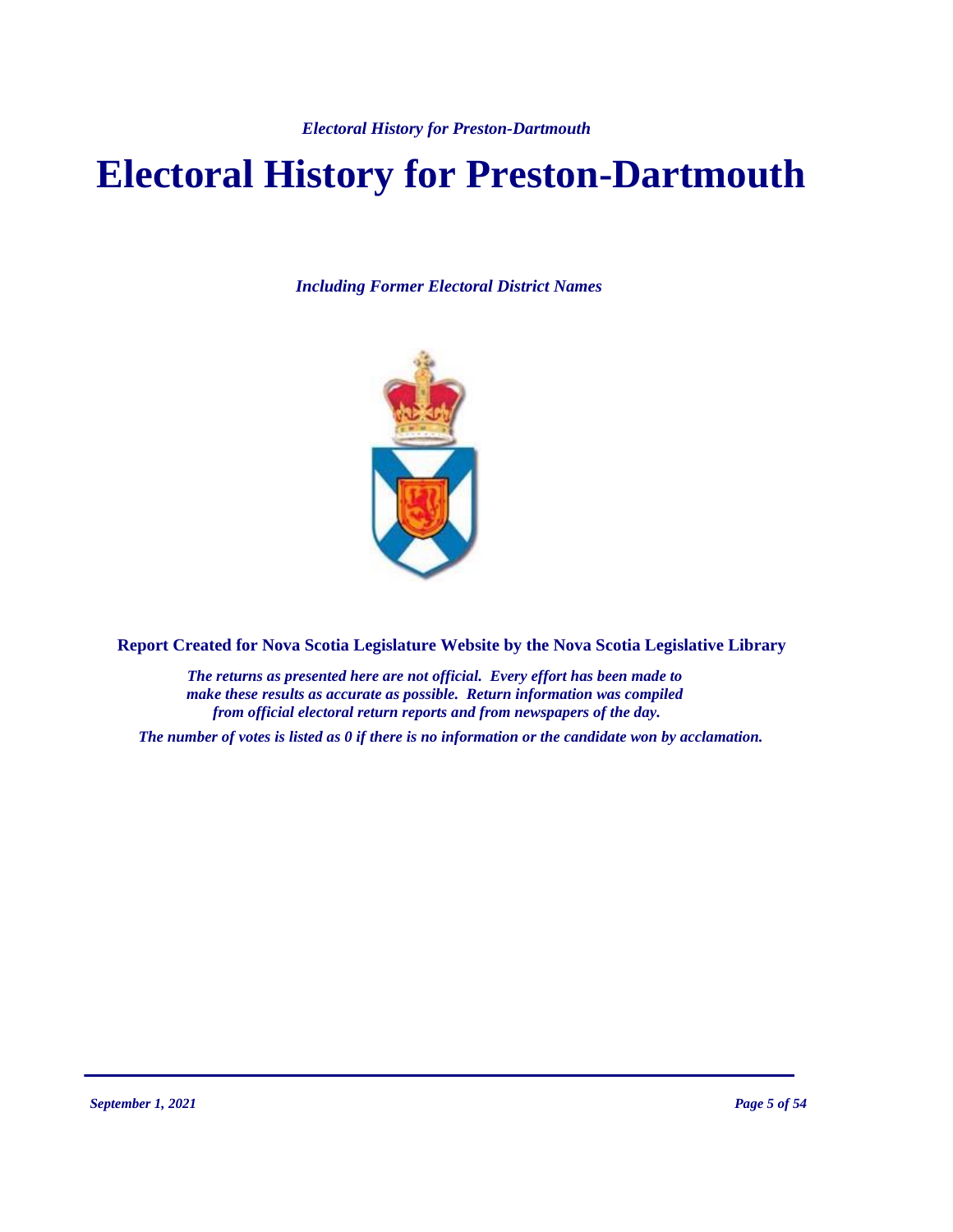### *Electoral History for Preston-Dartmouth*

# *Preston-Dartmouth*

*In 2013, following the recommendations of the 2012 Electoral Boundaries Commission, the district of Dartmouth-Preston was created from Preston and was expanded southwest to include part of the Westphal area from Cole Harbour and the Ross Road area from Eastern Shore. It also expanded westward to gain the area north of Main Street and east of Caledonia Road to until Geovex Court from Dartmouth East. SNS 2012 ch. 61 renamed this district Preston-Dartmouth.*

| <b>Member Elected</b>                        | <b>Election Date</b>         | <b>Party Elected</b> |  |
|----------------------------------------------|------------------------------|----------------------|--|
| Colwell, Keith W.                            | 30-May-2017                  | Liberal              |  |
|                                              | (1647)<br>Majority:          |                      |  |
| <b>Candidate</b>                             | Party                        | <b>Votes</b>         |  |
| Colwell, Keith                               | Liberal                      | 2572                 |  |
| Fashan, Shelley                              | New Democratic Party         | 1113                 |  |
| Carvery, Irvine T.                           | Progressive Conservative     | 1105                 |  |
| Alexander, Aaron                             | <b>Green Party</b>           | 221                  |  |
| Colwell, Keith W.                            | 08-Oct-2013                  | Liberal              |  |
|                                              | (1510)<br>Majority:          |                      |  |
| <b>Candidate</b>                             | Party                        | <b>Votes</b>         |  |
| Colwell, Keith                               | Liberal<br>3326              |                      |  |
| Cain, André                                  | New Democratic Party<br>1816 |                      |  |
| Mecke, Andrew J.<br>Progressive Conservative |                              | 554                  |  |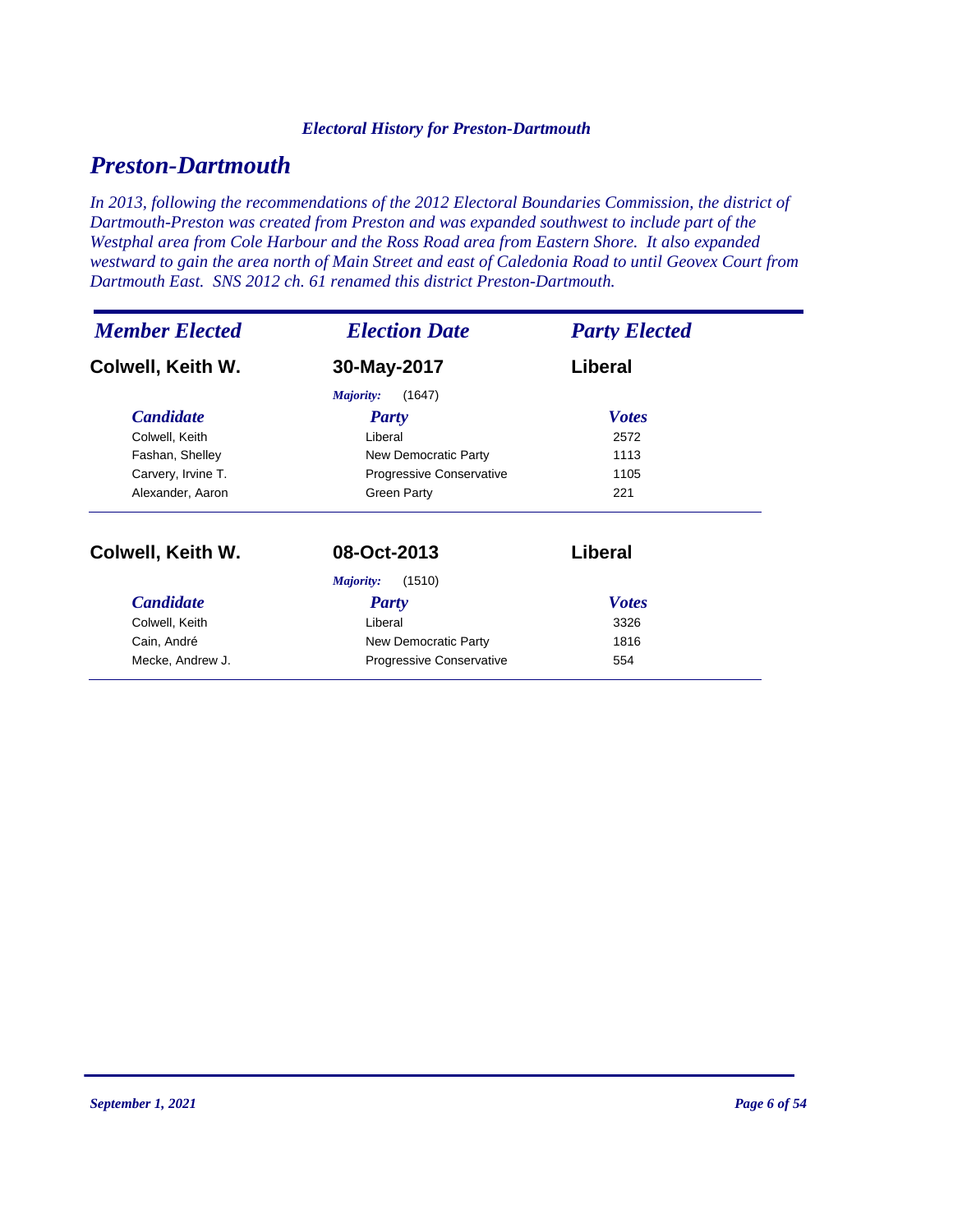# **Electoral History for Cole Harbour-Eastern Passage**

*Including Former Electoral District Names*



**Report Created for Nova Scotia Legislature Website by the Nova Scotia Legislative Library**

*The returns as presented here are not official. Every effort has been made to make these results as accurate as possible. Return information was compiled from official electoral return reports and from newspapers of the day.*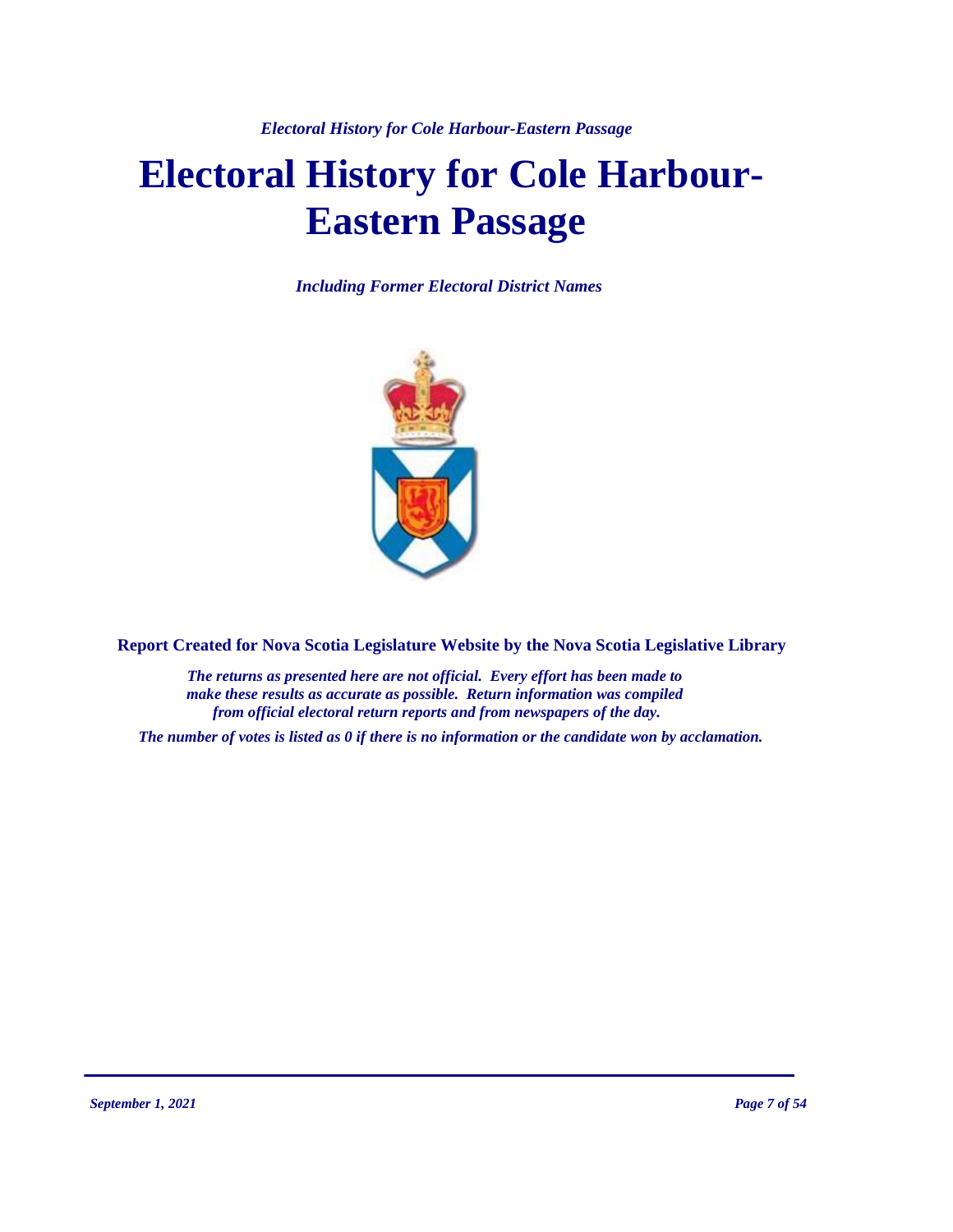# *Cole Harbour-Eastern Passage*

*Upon the recommendations of the 1992 Electoral Boundaries Commission report, the name of Cole Harbour was changed to Cole Harbour-Eastern Passage. At the same time, the boundaries were redrawn to encompass the Woodside and Donegal Drive areas, formerly part of Dartmouth South. As well, the Cherry Brook/Lake Major, Forest Hills Drive and Upper Lawrencetown areas were moved to other electoral districts.*

*In 2003, Cole Harbour-Eastern Passage lost an area south of the Circumferential Highway as well as an area of Morris Lake and the eastern side of Morris Lake to Dartmouth South, and lost an area south of Portland Street in Cole Harbour to the Cole Harbour district (SNS 2002 c. 34).*

*In 2013, following the recommendations of the 2012 Electoral Boundaries Commission report, this district gained the area south of Russell Lake and east of Highway 111 from Dartmouth South-Portland Valley.*

| <b>Member Elected</b>                  | <b>Election Date</b>            | <b>Party Elected</b>            |
|----------------------------------------|---------------------------------|---------------------------------|
| <b>Adams, Barbara Anne</b>             | 30-May-2017                     | <b>Progressive Conservative</b> |
|                                        | Majority:<br>(97)               |                                 |
| <b>Candidate</b>                       | <b>Party</b>                    | <b>Votes</b>                    |
| Adams, Barbara Ann                     | Progressive Conservative        | 2682                            |
| Treen, Colleen Joyce                   | Liberal                         | 2585                            |
| Jakeman, Nancy                         | New Democratic Party            | 1759                            |
| Mosher, Rebecca                        | <b>Green Party</b>              | 343                             |
| <b>Treen, Colleen Joyce</b><br>(Joyce) | 08-Oct-2013                     | <b>Liberal</b>                  |
|                                        | (143)<br>Majority:              |                                 |
| <b>Candidate</b>                       | <b>Party</b>                    | <b>Votes</b>                    |
| Treen, Colleen Joyce                   | Liberal                         | 3057                            |
| Kent, Rebecca J.                       | New Democratic Party            | 2914                            |
| Jackson, Lloyd                         | Progressive Conservative        | 1555                            |
| Kent, Rebecca J. (Becky)               | 09-Jun-2009                     | <b>New Democratic Party</b>     |
|                                        | (3328)<br><b>Majority:</b>      |                                 |
| <b>Candidate</b>                       | Party                           | <b>Votes</b>                    |
| Kent, Rebecca J.                       | <b>New Democratic Party</b>     | 4402                            |
| Jackson, Lloyd                         | <b>Progressive Conservative</b> | 1074                            |

Ulan, Orest 1054 Ménard, Denise Green Party 225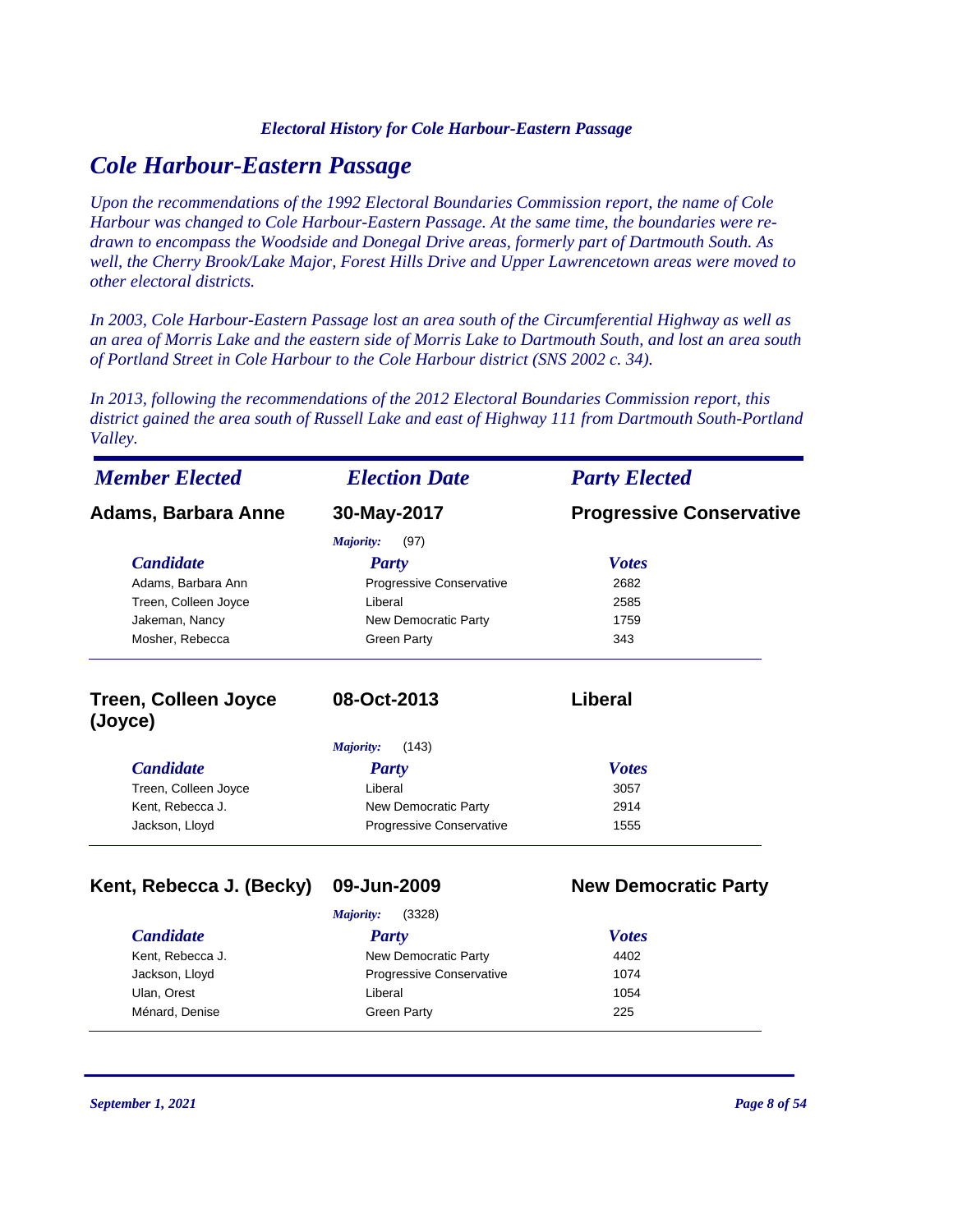# **Kent, Rebecca J. (Becky) 02-Oct-2007 (By-election) New Democratic Party**

|                     | Majority:                       | (596)        |  |
|---------------------|---------------------------------|--------------|--|
| <b>Candidate</b>    | Party                           | <b>Votes</b> |  |
| Kent, Rebecca J.    | New Democratic Party            | 2459         |  |
| Eddy, Mike          | <b>Progressive Conservative</b> | 1863         |  |
| Rambeau, Kelly      | Liberal                         | 958          |  |
| Woodfield, Beverley | Green Party                     | 259          |  |
|                     |                                 |              |  |

# **Deveaux, Kevin Eugene 13-Jun-2006 New Democratic Party**

| (2885)<br>Majority:      |              |  |
|--------------------------|--------------|--|
| Party                    | <b>Votes</b> |  |
| New Democratic Party     | 4086         |  |
| Progressive Conservative | 1194         |  |
| Liberal                  | 903          |  |
| Green Party              | 155          |  |
|                          |              |  |

## **Deveaux, Kevin Eugene 05-Aug-2003 New Democratic Party**

| (2356)<br>Majority:   |                                 |              |  |
|-----------------------|---------------------------------|--------------|--|
| <i>Candidate</i>      | Party                           | <b>Votes</b> |  |
| Deveaux, Kevin Eugene | New Democratic Party            | 3997         |  |
| McInroy, Harry        | <b>Progressive Conservative</b> | 1641         |  |
| Churchill, Brian      | Liberal                         | 1121         |  |
| MacPherson, Kaillee   | Nova Scotia Party               | 74           |  |

# **Deveaux, Kevin Eugene 27-Jul-1999 New Democratic Party**

*Majority:* (182)

| <b>Candidate</b>      | Party                           | <b>Votes</b> |  |
|-----------------------|---------------------------------|--------------|--|
| Deveaux, Kevin Eugene | New Democratic Party            | 3721         |  |
| Mont, Nadine Cooper   | <b>Progressive Conservative</b> | 3539         |  |
| MacEachern, Colin     | Liberal                         | 2216         |  |
|                       |                                 |              |  |

# **Deveaux, Kevin Eugene 24-Mar-1998 New Democratic Party**

|  | 24-Mar-199 |  |  |
|--|------------|--|--|
|  |            |  |  |

|                       | (1108)<br>Majority:             |              |
|-----------------------|---------------------------------|--------------|
| <i>Candidate</i>      | Party                           | <b>Votes</b> |
| Deveaux, Kevin Eugene | New Democratic Party            | 4411         |
| Anstey, Randy         | Liberal                         | 3303         |
| DeGrace, Linda        | <b>Progressive Conservative</b> | 1931         |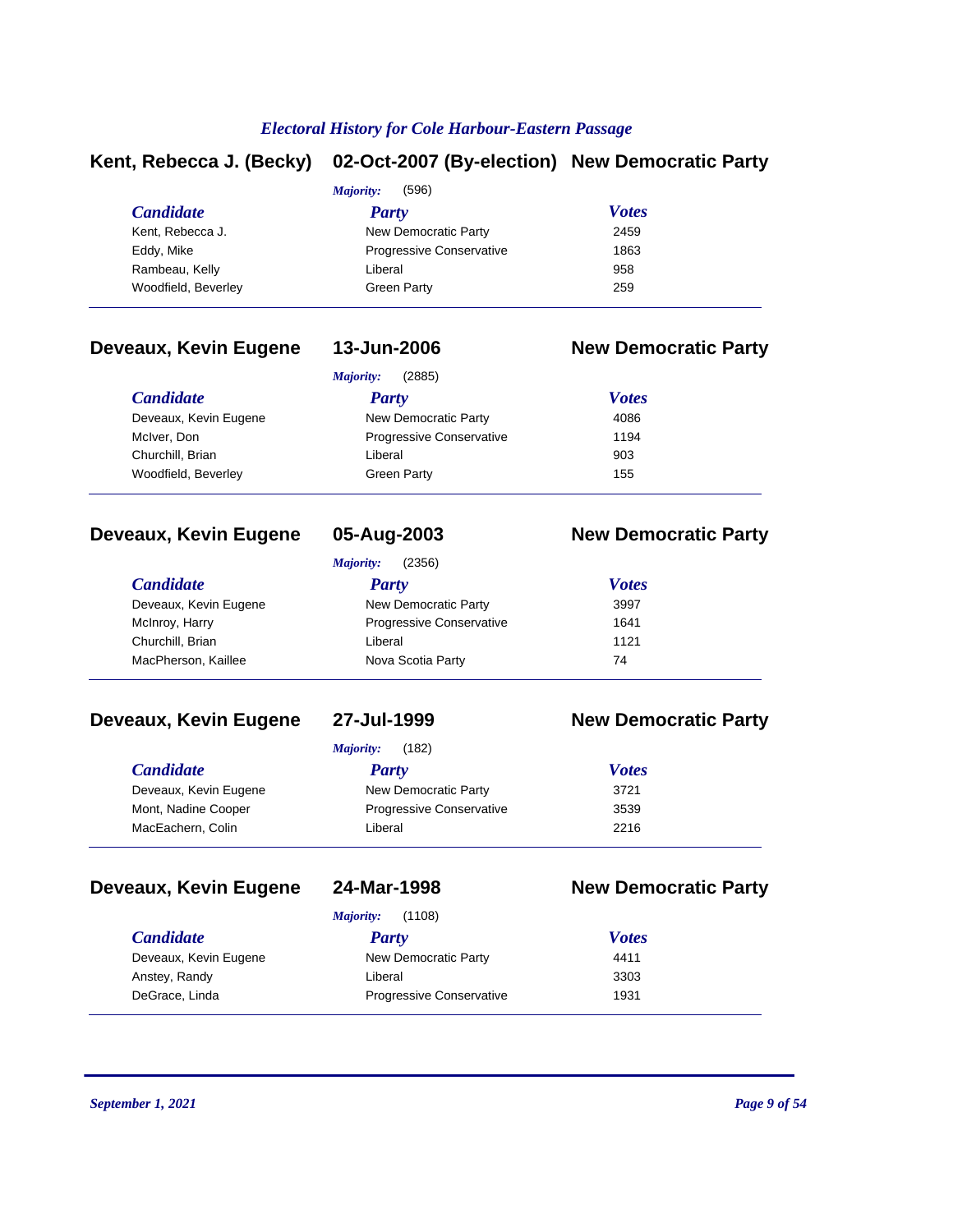| <b>Richards, Dennis</b> | 25-May-1993                     | Liberal      |
|-------------------------|---------------------------------|--------------|
|                         | (1293)<br>Majority:             |              |
| <b>Candidate</b>        | <b>Party</b>                    | <b>Votes</b> |
| Richards, Dennis        | Liberal                         | 4702         |
| Gold, John              | <b>Progressive Conservative</b> | 3409         |
| Shaihk, Ash             | New Democratic Party            | 1501         |
| Creighton, Helen        | Natural Law Party               | 158          |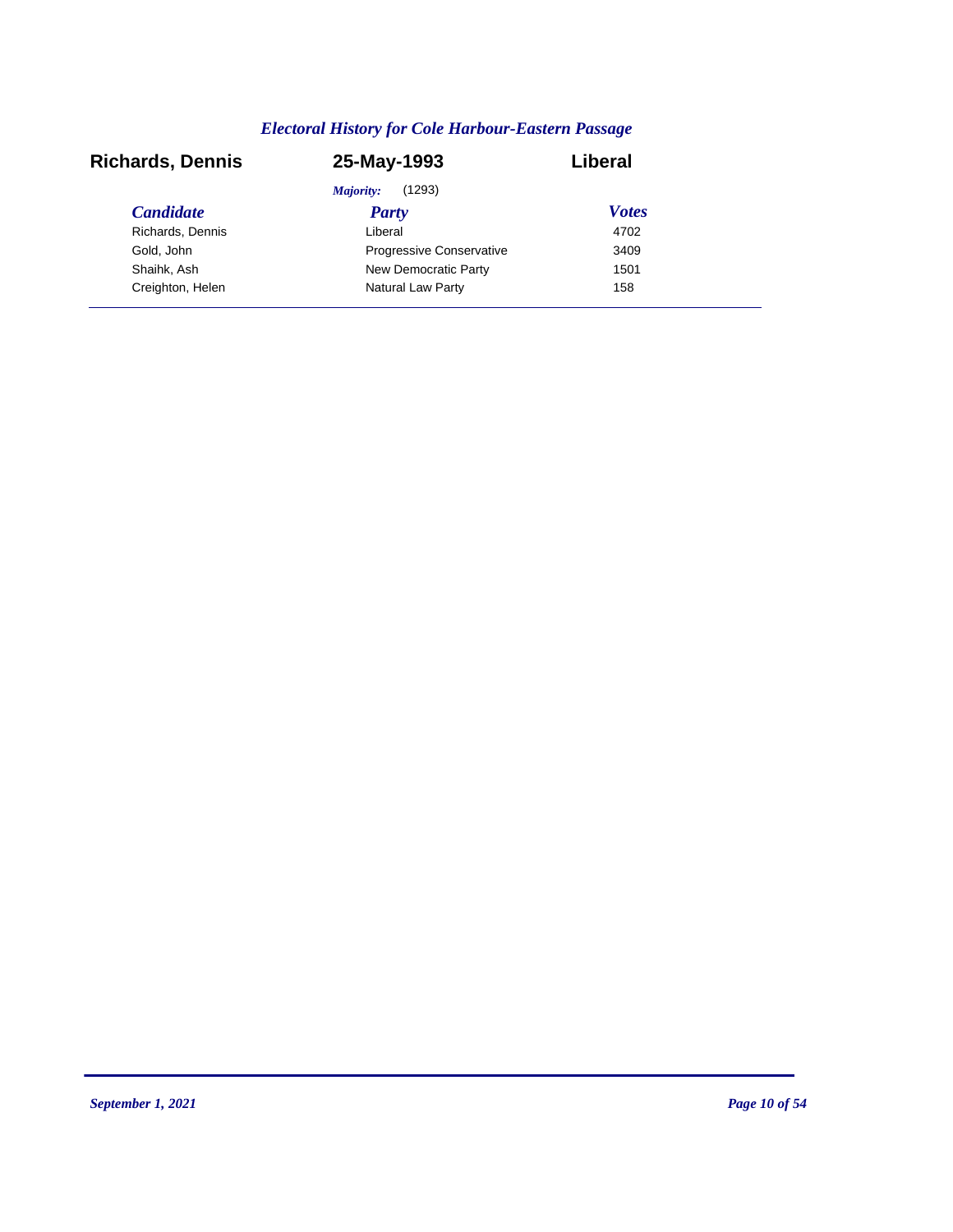*Electoral History for Preston*

# **Electoral History for Preston**

*Including Former Electoral District Names*



**Report Created for Nova Scotia Legislature Website by the Nova Scotia Legislative Library**

*The returns as presented here are not official. Every effort has been made to make these results as accurate as possible. Return information was compiled from official electoral return reports and from newspapers of the day.*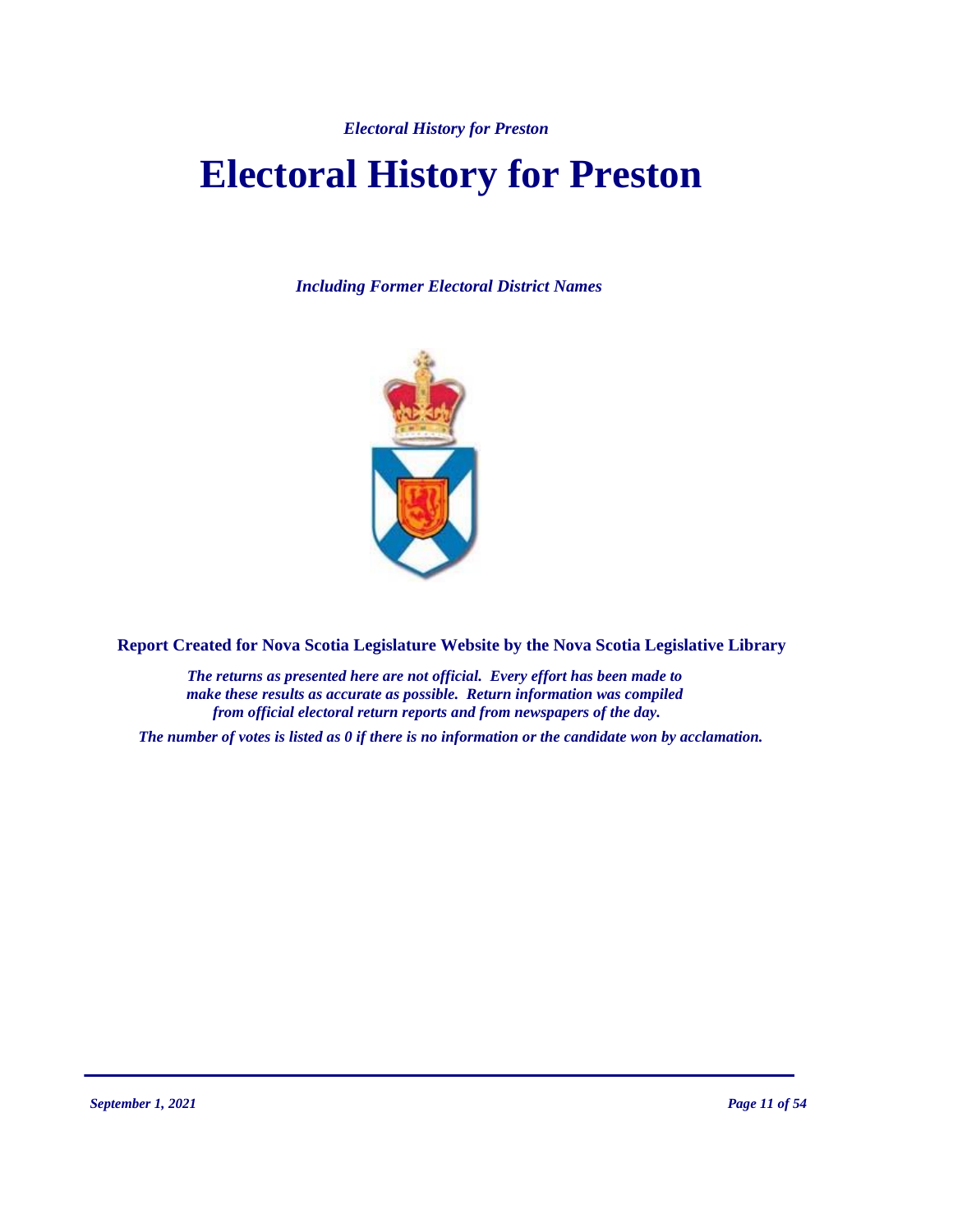### *Electoral History for Preston*

# *Preston*

*The electoral district of Preston was created in 1992 following the recommendations of the Electoral Boundaries Commission report in order "to promote more effective representation for the Black community in the Legislature."*

*The boundaries were drawn to encompass the Cherry Brook/Lake Major area, a part of the former Cole Harbour district, as well as the Preston/Lake Echo/Porters Lake area, formerly part of the Halifax Eastern Shore district. This district has the distinction of being the first to elect a Black representative -- Wayne Adams -- and the first Black female representative -- Yvonne Atwell.*

*In 2013, following the recommendation of the Electoral Boundaries Commission, this district expanded southwest to include part of the Westphal area from Cole Harbour and the Ross Road area from Eastern Shore. It also expanded westward to gain the area north of Main Street and east of Caledonia Road until Geovex Court from Dartmouth East. SNS 2012 ch. 61 renamed this district Preston-Dartmouth.*

| <b>Member Elected</b><br><b>Election Date</b> |                                 | <b>Party Elected</b> |
|-----------------------------------------------|---------------------------------|----------------------|
| Simmonds, Angela                              | 17-Aug-2021                     | Liberal              |
|                                               | Majority:<br>(750)              |                      |
| <b>Candidate</b>                              | <b>Party</b>                    | <b>Votes</b>         |
| Simmonds, Angela                              | Liberal                         | 2226                 |
| Simmonds, Colter C.C.                         | New Democratic Party            | 1476                 |
| Beals, Archy                                  | Progressive Conservative        | 1472                 |
| Colwell, Keith W.                             | 09-Jun-2009                     | Liberal              |
|                                               | (574)<br>Majority:              |                      |
| <b>Candidate</b>                              | Party                           | <b>Votes</b>         |
| Colwell, Keith                                | Liberal                         | 1888                 |
| Sutcliffe, Janet                              | New Democratic Party            | 1314                 |
| Provo, Dwayne                                 | Progressive Conservative        | 1076                 |
| Densmore, Sarah                               | <b>Green Party</b>              | 55                   |
| Colwell, Keith W.                             | 13-Jun-2006                     | Liberal              |
|                                               | (233)<br>Majority:              |                      |
| <b>Candidate</b>                              | Party                           | <b>Votes</b>         |
| Colwell, Keith                                | Liberal                         | 1853                 |
| Provo, Dwayne                                 | <b>Progressive Conservative</b> | 1610                 |
| Sparks, Douglas M.                            | New Democratic Party            | 843                  |
| Farrell, David C.                             | <b>Green Party</b>              | 82                   |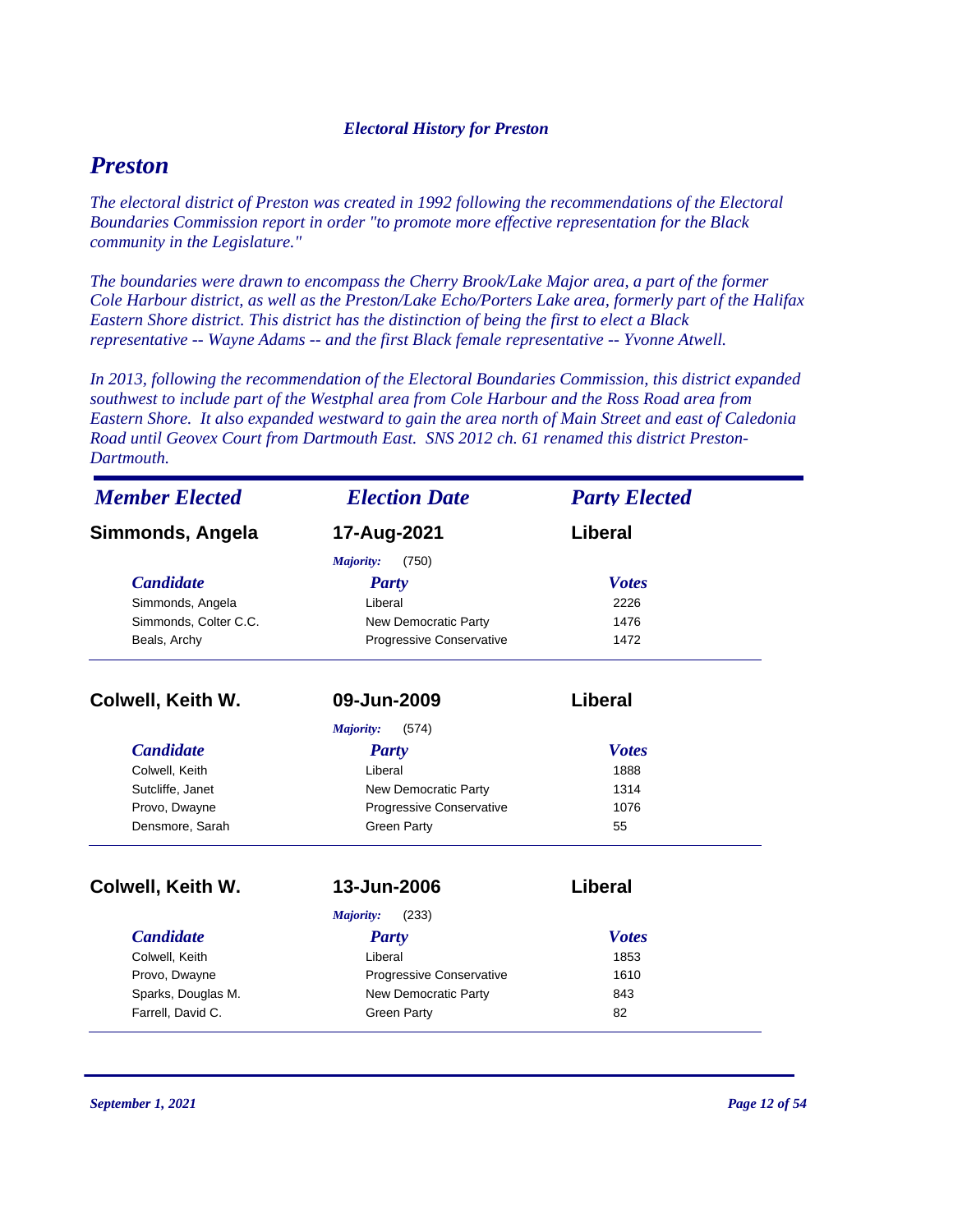### *Electoral History for Preston*

| Colwell, Keith W.      | 05-Aug-2003                     | Liberal      |  |
|------------------------|---------------------------------|--------------|--|
|                        | (50)<br>Majority:               |              |  |
| <i>Candidate</i>       | Party                           | <b>Votes</b> |  |
| Colwell, Keith         | Liberal                         | 1411         |  |
| Hendsbee, David Andrew | <b>Progressive Conservative</b> | 1361         |  |
| Sparks, Doug           | New Democratic Party            | 1331         |  |
| St-Maurice, Marc-Boris | Marijuana Party                 | 50           |  |

# **Hendsbee, David Andrew 27-Jul-1999 Progressive Conservative**

| (304)<br>Majority:                      |  |  |
|-----------------------------------------|--|--|
| <b>Votes</b>                            |  |  |
| <b>Progressive Conservative</b><br>1800 |  |  |
| New Democratic Party<br>1496            |  |  |
| 509                                     |  |  |
|                                         |  |  |

# **Atwell, Yvonne 24-Mar-1998 New Democratic Party**

| <b>Majority:</b> | (229) |
|------------------|-------|

| Party                           | <b>Votes</b> |  |
|---------------------------------|--------------|--|
| New Democratic Party            | 1777         |  |
| Liberal                         | 1548         |  |
| <b>Progressive Conservative</b> | 809          |  |
|                                 |              |  |

**Adams, F. Wayne 25-May-1993 Liberal**

|                        | (491)<br>Majority:              |              |  |
|------------------------|---------------------------------|--------------|--|
| <b>Candidate</b>       | Party                           | <b>Votes</b> |  |
| Adams, F. Wayne        | Liberal                         | 1872         |  |
| Hendsbee, David Andrew | Independent                     | 1381         |  |
| Gray, Darryl           | <b>Progressive Conservative</b> | 1016         |  |
| Atwell, Yvonne         | New Democratic Party            | 584          |  |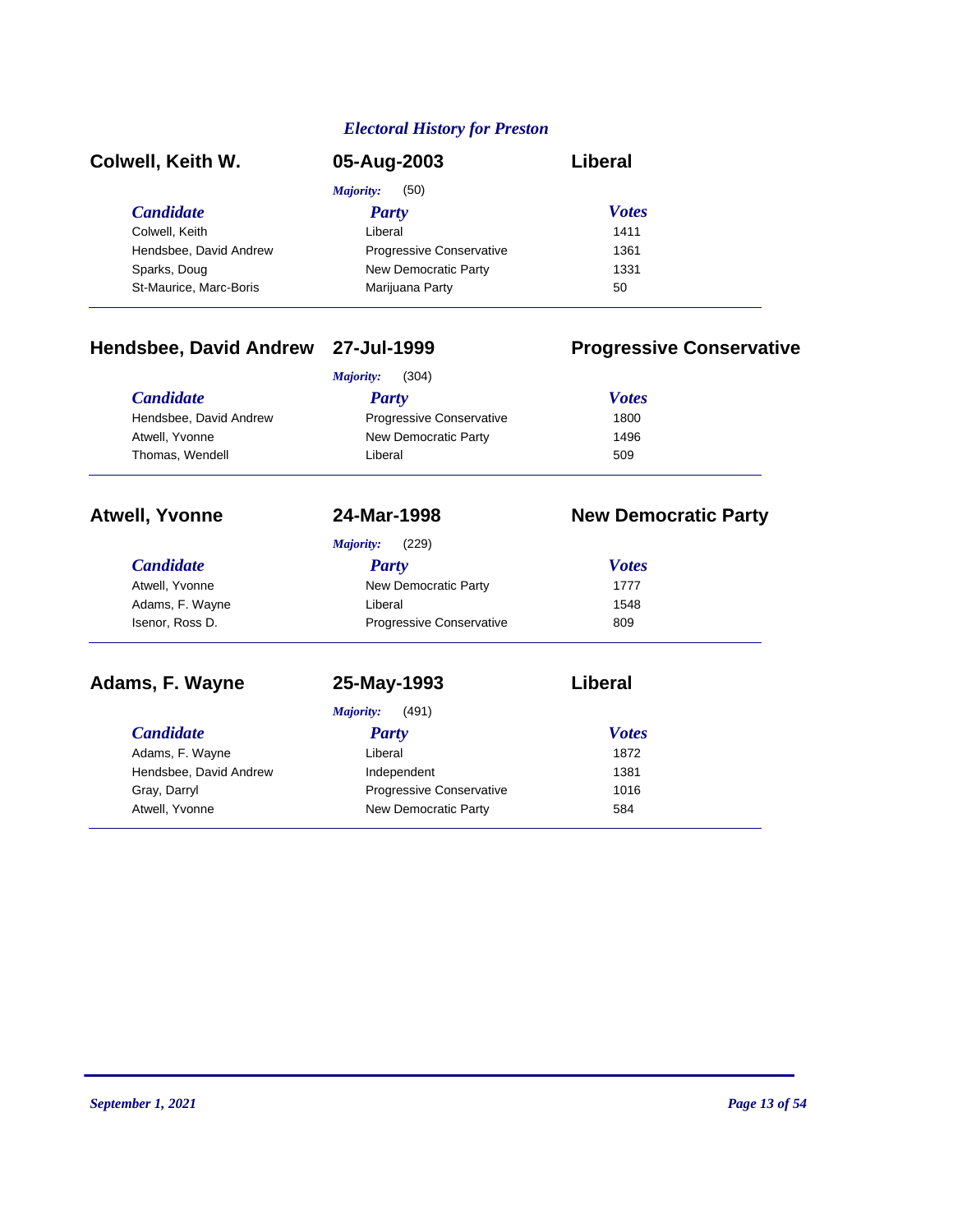*Electoral History for Cole Harbour (2003)*

# **Electoral History for Cole Harbour (2003)**

*Including Former Electoral District Names*



**Report Created for Nova Scotia Legislature Website by the Nova Scotia Legislative Library**

*The returns as presented here are not official. Every effort has been made to make these results as accurate as possible. Return information was compiled from official electoral return reports and from newspapers of the day.*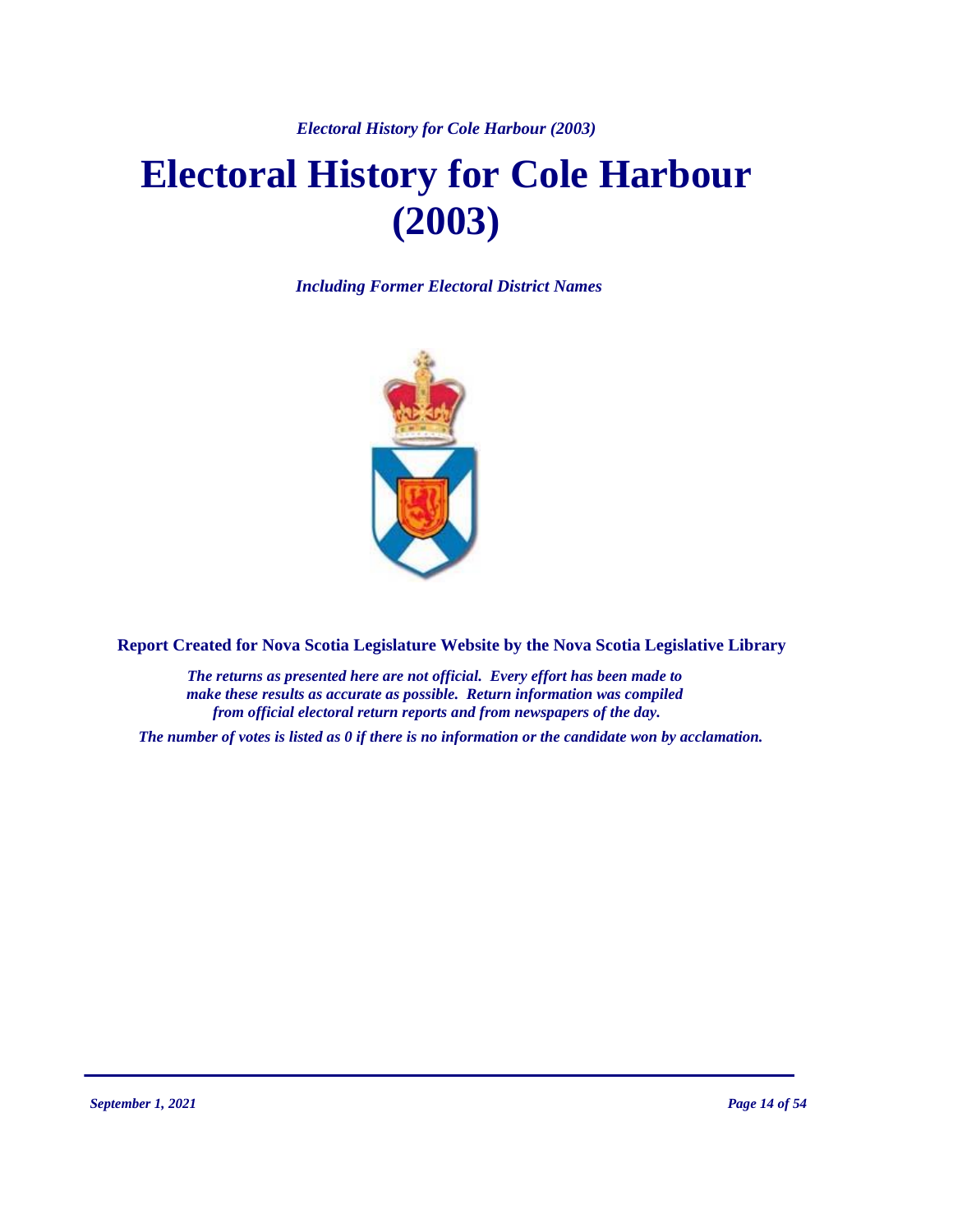### *Electoral History for Cole Harbour (2003)*

# *Cole Harbour (2003)*

*In 2003, Dartmouth Cole Harbour was redefined and renamed Cole Harbour (SNS 2002, c.34) .*

*In 2012, following the Electoral Boudaries Commission review, this district was renamed Cole Harbour - Portland Valley and it lost a portion of the Westphal area to Preston - Dartmouth and gained the area east of Bell Lake from Dartmouth East and the Portland Hills area from Dartmouth South-Porland Valley.*

| <b>Member Elected</b> | <b>Election Date</b>       | <b>Party Elected</b>        |
|-----------------------|----------------------------|-----------------------------|
| Dexter, Darrell E.    | 09-Jun-2009                | <b>New Democratic Party</b> |
|                       | Majority:<br>(4340)        |                             |
| <b>Candidate</b>      | <b>Party</b>               | <b>Votes</b>                |
| Dexter, Darrell       | New Democratic Party       | 5849                        |
| Ince, Tony            | Liberal                    | 1509                        |
| Josey, Mike           | Progressive Conservative   | 939                         |
| Toews, Dawna          | <b>Green Party</b>         | 202                         |
| Dexter, Darrell E.    | 13-Jun-2006                | <b>New Democratic Party</b> |
|                       | (3539)<br><b>Majority:</b> |                             |
| <b>Candidate</b>      | Party                      | <b>Votes</b>                |
| Dexter, Darrell       | New Democratic Party       | 5264                        |
| Beehan, Stephen J. E. | Liberal                    | 1851                        |
| McKand, Sheila        | Progressive Conservative   | 1527                        |
| McFadden, Michael     | <b>Green Party</b>         | 205                         |
| Dexter, Darrell E.    | 05-Aug-2003                | <b>New Democratic Party</b> |
|                       | <b>Majority:</b><br>(2590) |                             |
| <b>Candidate</b>      | Party                      | <b>Votes</b>                |
| Dexter, Darrell       | New Democratic Party       | 4977                        |
| Thomas, Brian         | Progressive Conservative   | 2387                        |
| Foy, Peter            | Liberal                    | 1523                        |
| Gould, Jessica        | Nova Scotia Party          | 102                         |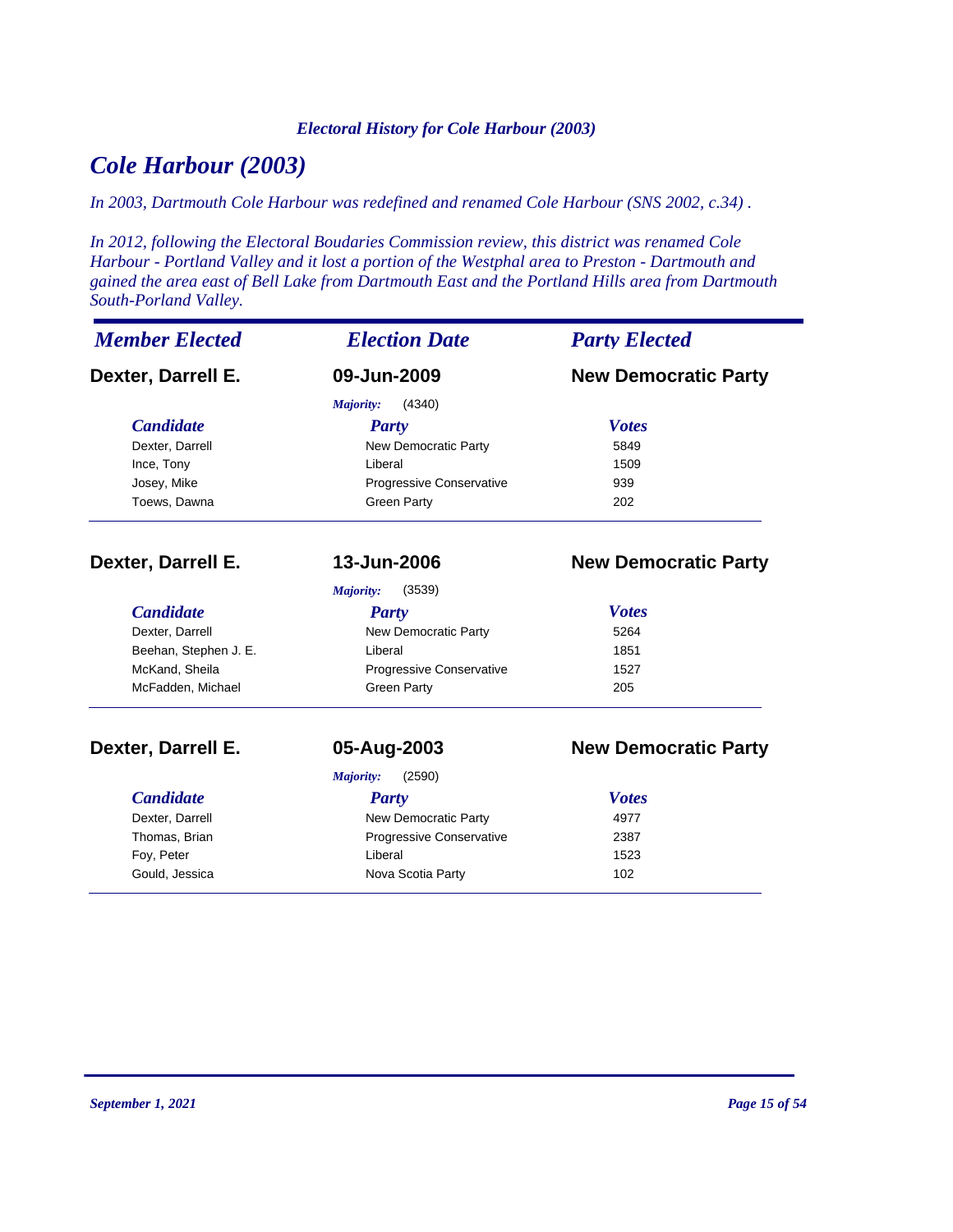*Electoral History for Cole Harbour* 

# **Electoral History for Cole Harbour**

*Including Former Electoral District Names*



**Report Created for Nova Scotia Legislature Website by the Nova Scotia Legislative Library**

*The returns as presented here are not official. Every effort has been made to make these results as accurate as possible. Return information was compiled from official electoral return reports and from newspapers of the day.*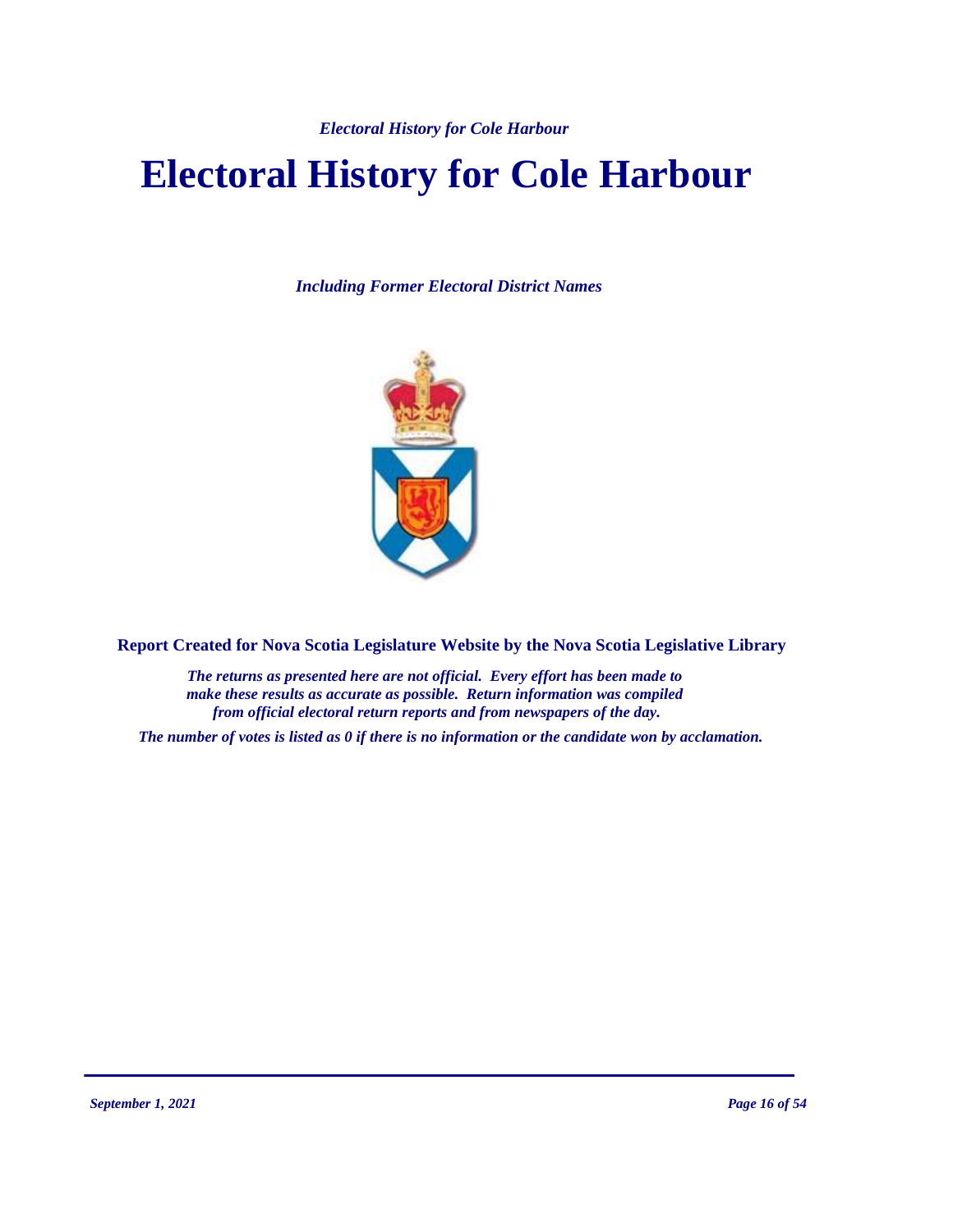### *Electoral History for Cole Harbour*

# *Cole Harbour*

*In 1978, the large riding of Halifax Cobequid was divided into the ridings of Sackville, Halifax-Bedford Basin, Bedford-Musquodoboit Valley and Cole Harbour.*

*Upon the recommendations of the 1992 Electoral Boundaries Report, the name of Cole Harbour was changed to Cole Harbour-Eastern Passage. As well, the Dartmouth-Cole Harbour electoral district was created. The district's boundaries were drawn to encompass the Forest Hills Drive area, formerly part of Cole Harbour, and the area east of Spring Avenue and south of Mount Edward Road/Main Street, formerly part of Dartmouth East.*

| <b>Member Elected</b>       | <b>Election Date</b>            | <b>Party Elected</b>            |
|-----------------------------|---------------------------------|---------------------------------|
| <b>Nantes, Gerald David</b> | 06-Sep-1988                     | <b>Progressive Conservative</b> |
|                             | (1388)<br>Majority:             |                                 |
| <b>Candidate</b>            | <b>Party</b>                    | <b>Votes</b>                    |
| Nantes, Gerald David        | Progressive Conservative        | 6280                            |
| Mitchell, Alan E.           | Liberal                         | 4892                            |
| Christie, Flora             | New Democratic Party            | 2027                            |
| <b>Nantes, Gerald David</b> | 06-Nov-1984                     | <b>Progressive Conservative</b> |
|                             | <b>Majority:</b><br>(3588)      |                                 |
| <b>Candidate</b>            | <b>Party</b>                    | <b>Votes</b>                    |
| Nantes, Gerald David        | Progressive Conservative        | 5283                            |
| MacDougall, Les             | New Democratic Party            | 1695                            |
| Cuvelier, Dennis F.         | Liberal                         | 1614                            |
| <b>Nantes, Gerald David</b> | 06-Oct-1981                     | <b>Progressive Conservative</b> |
|                             | (2376)<br>Majority:             |                                 |
| <b>Candidate</b>            | <b>Party</b>                    | <b>Votes</b>                    |
| Nantes, Gerald David        | <b>Progressive Conservative</b> | 4605                            |
| Austin, Rae                 | Liberal                         | 2229                            |
| MacDonald, Steve            | New Democratic Party            | 2160                            |
| <b>Nantes, Gerald David</b> | 19-Sep-1978                     | <b>Progressive Conservative</b> |
|                             | <b>Majority:</b><br>(1496)      |                                 |
| <b>Candidate</b>            | <b>Party</b>                    | <b>Votes</b>                    |
| Nantes, Gerald David        | Progressive Conservative        | 4278                            |
| Sawler, Peter               | Liberal                         | 2782                            |
| La Fitte, Daniel            | New Democratic Party            | 757                             |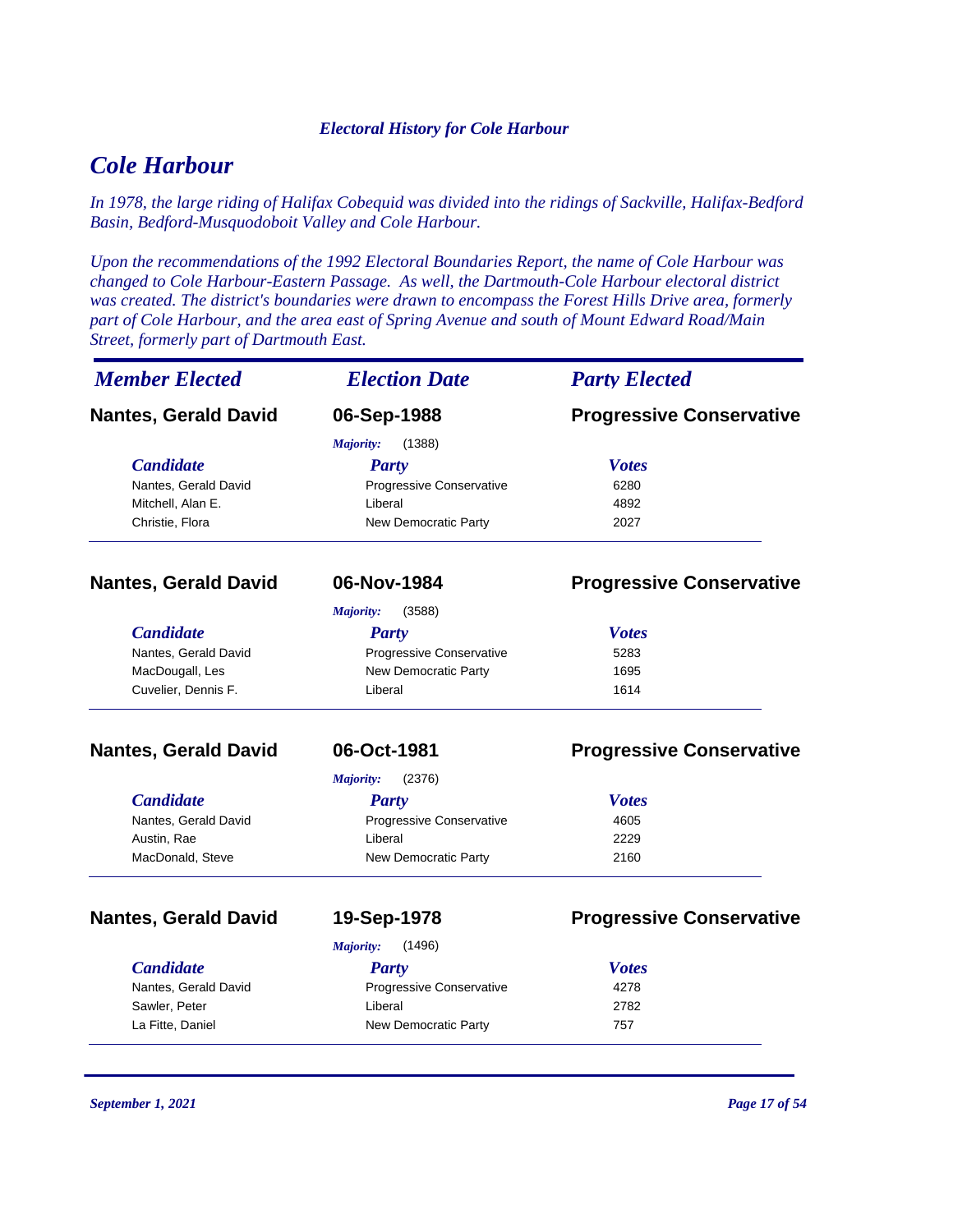*Electoral History for Dartmouth-Cole Harbour* 

# **Electoral History for Dartmouth-Cole Harbour**

*Including Former Electoral District Names*



**Report Created for Nova Scotia Legislature Website by the Nova Scotia Legislative Library**

*The returns as presented here are not official. Every effort has been made to make these results as accurate as possible. Return information was compiled from official electoral return reports and from newspapers of the day.*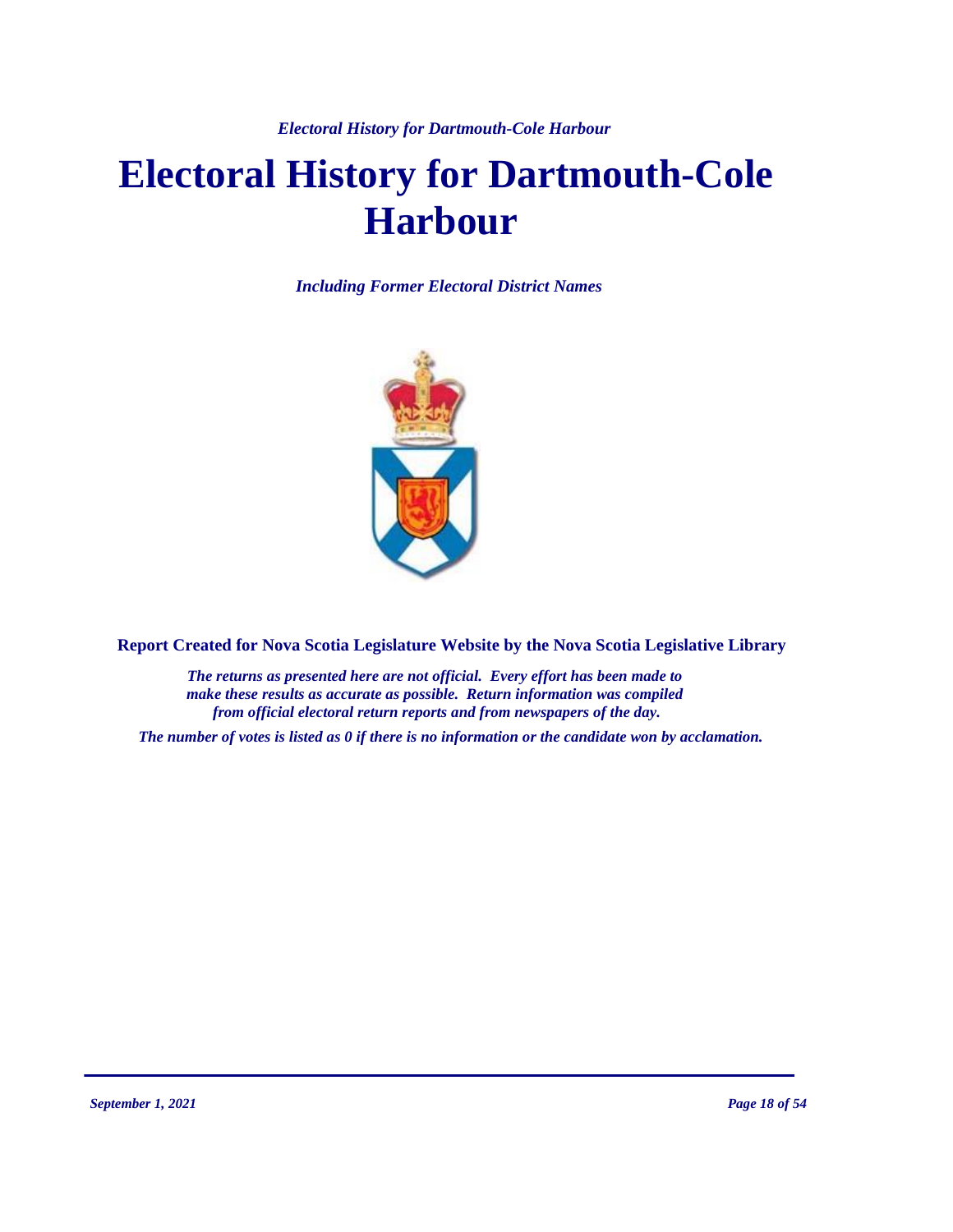### *Electoral History for Dartmouth-Cole Harbour*

# *Dartmouth-Cole Harbour*

*The Dartmouth-Cole Harbour electoral district was created on the recommendations of the 1992 Electoral Boundaries Commission Report. The district's boundaries were drawn to encompass the Forest Hills Drive area, formerly part of Cole Harbour, and the area east of Spring Avenue and south of Mount Edward Road/Main Street, formerly part of Dartmouth East.*

*In 2003, Dartmouth - Cole Harbour changed to Cole Harbour. It lost an area in Woodlawn to Dartmouth East and an area on its eastern boundary to Eastern Shore. It expanded south into Colby Village (SNS 2002, c.34).*

| <b>Member Elected</b> | <b>Election Date</b>     | <b>Party Elected</b>        |
|-----------------------|--------------------------|-----------------------------|
| Dexter, Darrell E.    | 27-Jul-1999              | <b>New Democratic Party</b> |
|                       | (414)<br>Majority:       |                             |
| <b>Candidate</b>      | <b>Party</b>             | <b>Votes</b>                |
| Dexter, Darrell       | New Democratic Party     | 3164                        |
| Frampton, Gregory E.  | Progressive Conservative | 2750                        |
| Foy, Peter            | Liberal                  | 2150                        |
| Peacock, Rufus        | Nova Scotia Party        | 274                         |
| Dexter, Darrell E.    | 24-Mar-1998              | <b>New Democratic Party</b> |
|                       | Majority:<br>(731)       |                             |
| <b>Candidate</b>      | <b>Party</b>             | <b>Votes</b>                |
| Dexter, Darrell       | New Democratic Party     | 3717                        |
| Mitchell, Alan E.     | Liberal                  | 2986                        |
| MacDonald, Michael    | Progressive Conservative | 2084                        |
| Mitchell, Alan E.     | 25-May-1993              | Liberal                     |
|                       | (1174)<br>Majority:      |                             |
| <b>Candidate</b>      | <b>Party</b>             | <b>Votes</b>                |
| Mitchell, Alan E.     | Liberal                  | 4079                        |
| MacDonald, Michael    | Progressive Conservative | 2905                        |
| Cann, Gail            | New Democratic Party     | 2293                        |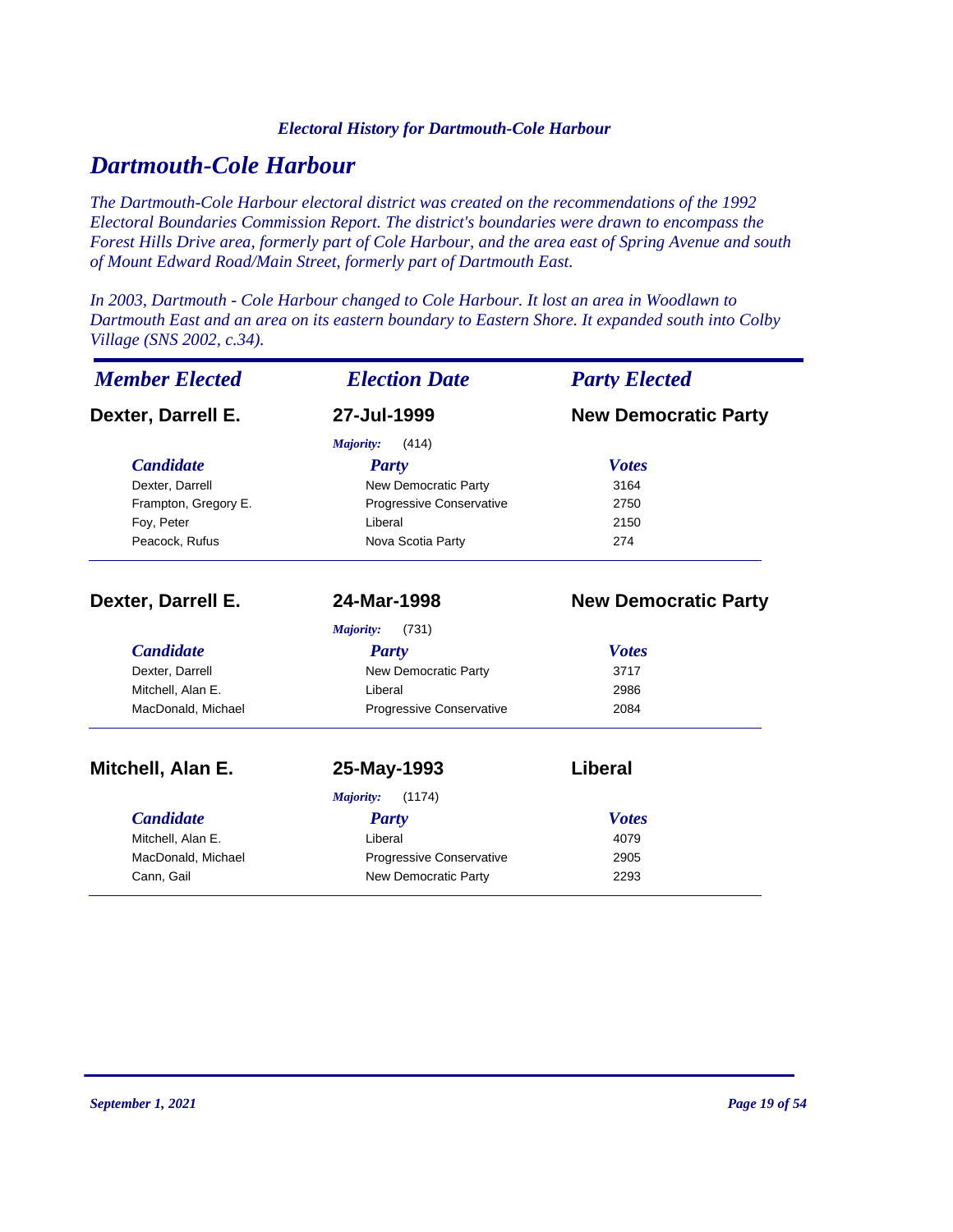*Electoral History for Halifax Eastern Shore* 

# **Electoral History for Halifax Eastern Shore**

*Including Former Electoral District Names*



**Report Created for Nova Scotia Legislature Website by the Nova Scotia Legislative Library**

*The returns as presented here are not official. Every effort has been made to make these results as accurate as possible. Return information was compiled from official electoral return reports and from newspapers of the day.*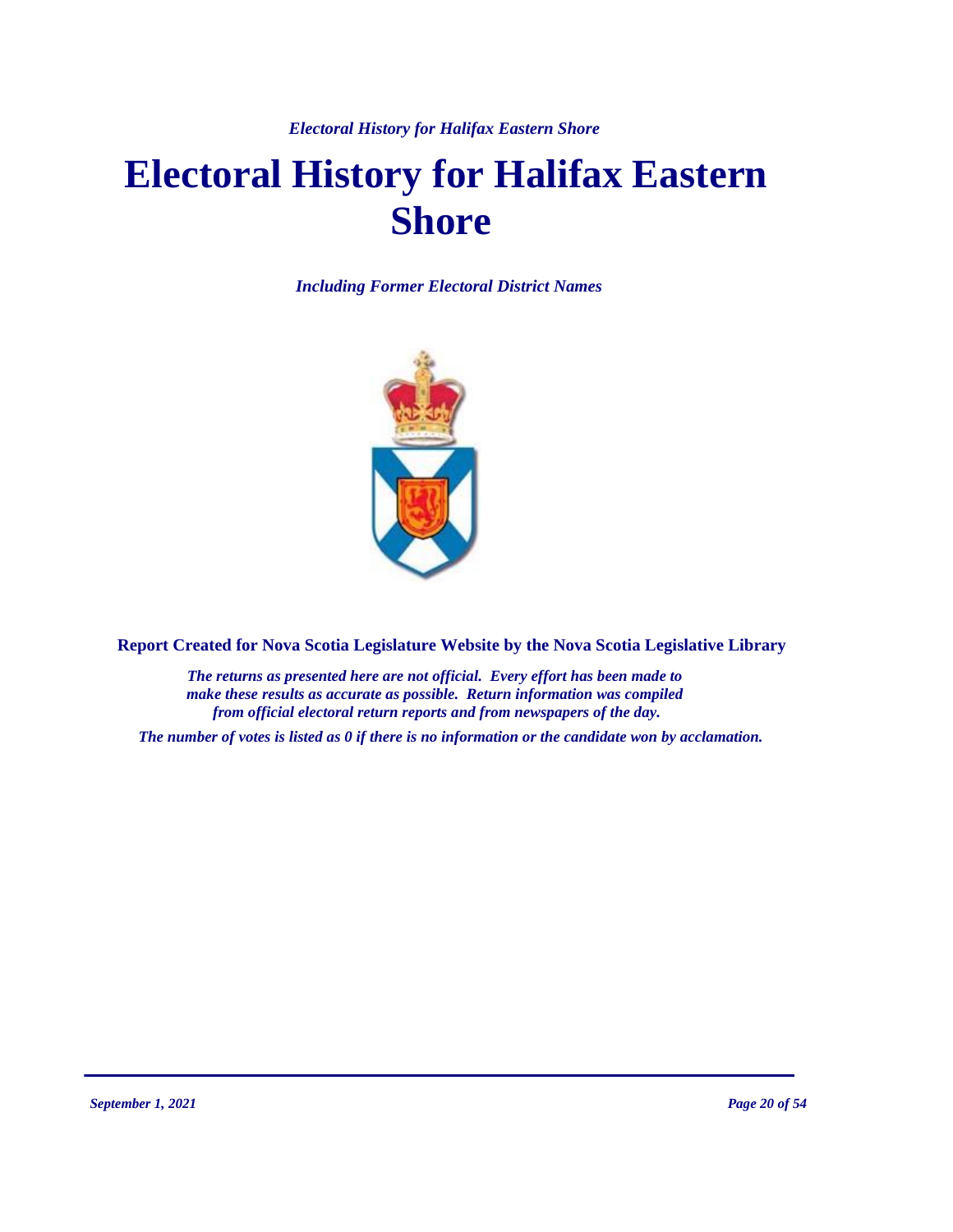### *Electoral History for Halifax Eastern Shore*

# *Halifax Eastern Shore*

*Chapter 46 of the Statutes of Nova Scotia for 1967 changed the name from Halifax East (renamed Halifax County East by SNS 1966, c. 34) to Halifax Eastern Shore.*

*Following the recommendations of the 1992 Electoral Boundaries Commission Report, the name of the Halifax-Eastern Shore electoral district was changed to Eastern Shore. At the same time, the boundaries were redrawn to include the Upper Lawrencetown area, formerly part of Cole Harbour.*

| <b>Member Elected</b>                          | <b>Election Date</b>        | <b>Party Elected</b>            |
|------------------------------------------------|-----------------------------|---------------------------------|
| <b>McInnis, Thomas</b><br>Johnson (Tom)        | 06-Sep-1988                 | <b>Progressive Conservative</b> |
|                                                | (1952)<br>Majority:         |                                 |
| <b>Candidate</b>                               | <b>Party</b>                | <b>Votes</b>                    |
| McInnis, Thomas Johnson                        | Progressive Conservative    | 5762                            |
| Hill, Eric                                     | Liberal                     | 3810                            |
| Noseworthy, David                              | <b>New Democratic Party</b> | 1097                            |
| <b>McInnis, Thomas</b><br><b>Johnson (Tom)</b> | 06-Nov-1984                 | <b>Progressive Conservative</b> |
|                                                | (3244)<br>Majority:         |                                 |
| <b>Candidate</b>                               | <b>Party</b>                | <b>Votes</b>                    |
| McInnis, Thomas Johnson                        | Progressive Conservative    | 5395                            |
| MacKenzie, Paul                                | Liberal                     | 2151                            |
| Wilson, Kevin                                  | New Democratic Party        | 1053                            |
| <b>McInnis, Thomas</b><br>Johnson (Tom)        | 06-Oct-1981                 | <b>Progressive Conservative</b> |
|                                                |                             |                                 |
|                                                | (3337)<br>Majority:         |                                 |
| <b>Candidate</b>                               | <b>Party</b>                | <b>Votes</b>                    |
| McInnis, Thomas Johnson                        | Progressive Conservative    | 5639                            |
| MacNeil, Angus                                 | Liberal                     | 2302                            |
| Beasley, Bruce                                 | New Democratic Party        | 1565                            |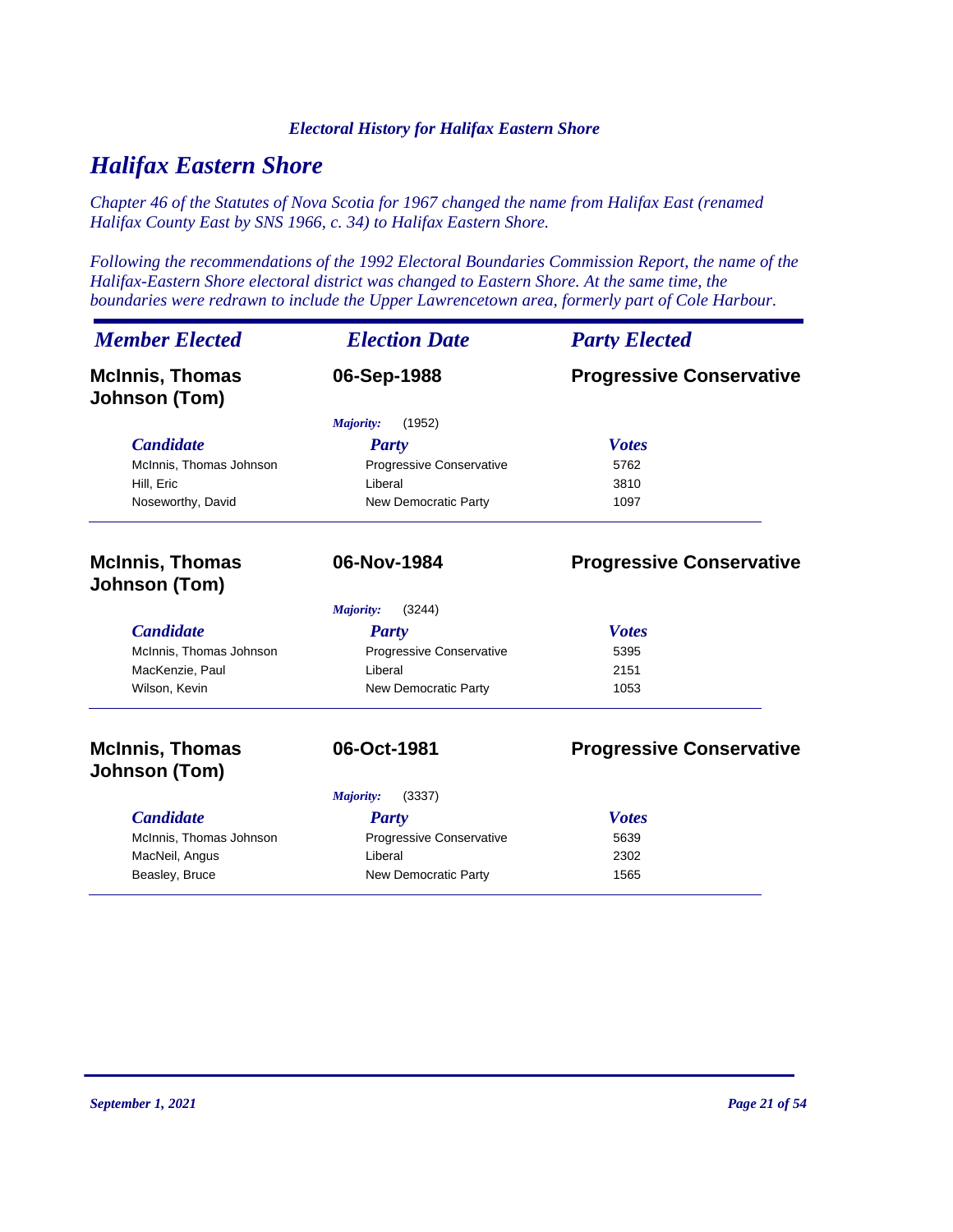# *Electoral History for Halifax Eastern Shore*

| <b>McInnis, Thomas</b><br><b>Johnson (Tom)</b>                     | 19-Sep-1978                                       | <b>Progressive Conservative</b> |
|--------------------------------------------------------------------|---------------------------------------------------|---------------------------------|
|                                                                    | (1387)<br><b>Majority:</b>                        |                                 |
| <b>Candidate</b>                                                   | <b>Party</b>                                      | <b>Votes</b>                    |
| McInnis, Thomas Johnson                                            | Progressive Conservative                          | 5298                            |
| Brown, Alexander Garnet                                            | Liberal                                           | 3911                            |
| Matheson, Daniel                                                   | New Democratic Party                              | 552                             |
| Brown, Alexander Garnet 02-Apr-1974<br>(Garnet)                    |                                                   | Liberal                         |
|                                                                    | <b>Majority:</b><br>(2232)                        |                                 |
| <b>Candidate</b>                                                   | <b>Party</b>                                      | <b>Votes</b>                    |
| Brown, Alexander Garnet                                            | Liberal                                           | 6437                            |
| Josey, Hanson D.                                                   | Progressive Conservative                          | 4205                            |
| Kennedy, John T.                                                   | New Democratic Party                              | 1527                            |
| Brown, Alexander Garnet 13-Oct-1970<br>(Garnet)                    |                                                   | Liberal                         |
|                                                                    | <b>Majority:</b><br>(1556)                        |                                 |
| <b>Candidate</b>                                                   | <b>Party</b>                                      | <b>Votes</b>                    |
| Brown, Alexander Garnet                                            | Liberal                                           | 5585                            |
| Ritcey, Murray                                                     | Progressive Conservative                          | 4029                            |
| (Garnet)                                                           | Brown, Alexander Garnet 08-Jul-1969 (By-election) | Liberal                         |
|                                                                    | <b>Majority:</b><br>(952)                         |                                 |
| <b>Candidate</b>                                                   | <b>Party</b>                                      | <b>Votes</b>                    |
| Brown, Alexander Garnet                                            | Liberal                                           | 4026                            |
| Prest, Murray S.                                                   | Progressive Conservative                          | 3074                            |
| Hart, Stephen                                                      | New Democratic Party                              | 392                             |
| <b>MacMillan, Duncan</b>                                           | 30-May-1967                                       | Liberal                         |
|                                                                    | (519)<br>Majority:                                |                                 |
| <b>Candidate</b>                                                   | <b>Party</b>                                      | <b>Votes</b>                    |
| MacMillan, Duncan                                                  | Liberal                                           | 4201                            |
| Gaetz, Nelson Edward                                               | Progressive Conservative                          | 3682                            |
| Yetman, James                                                      | New Democratic Party                              | 608                             |
| MacMillan died April 10, 1969. He was replaced by A. Garnet Brown. |                                                   |                                 |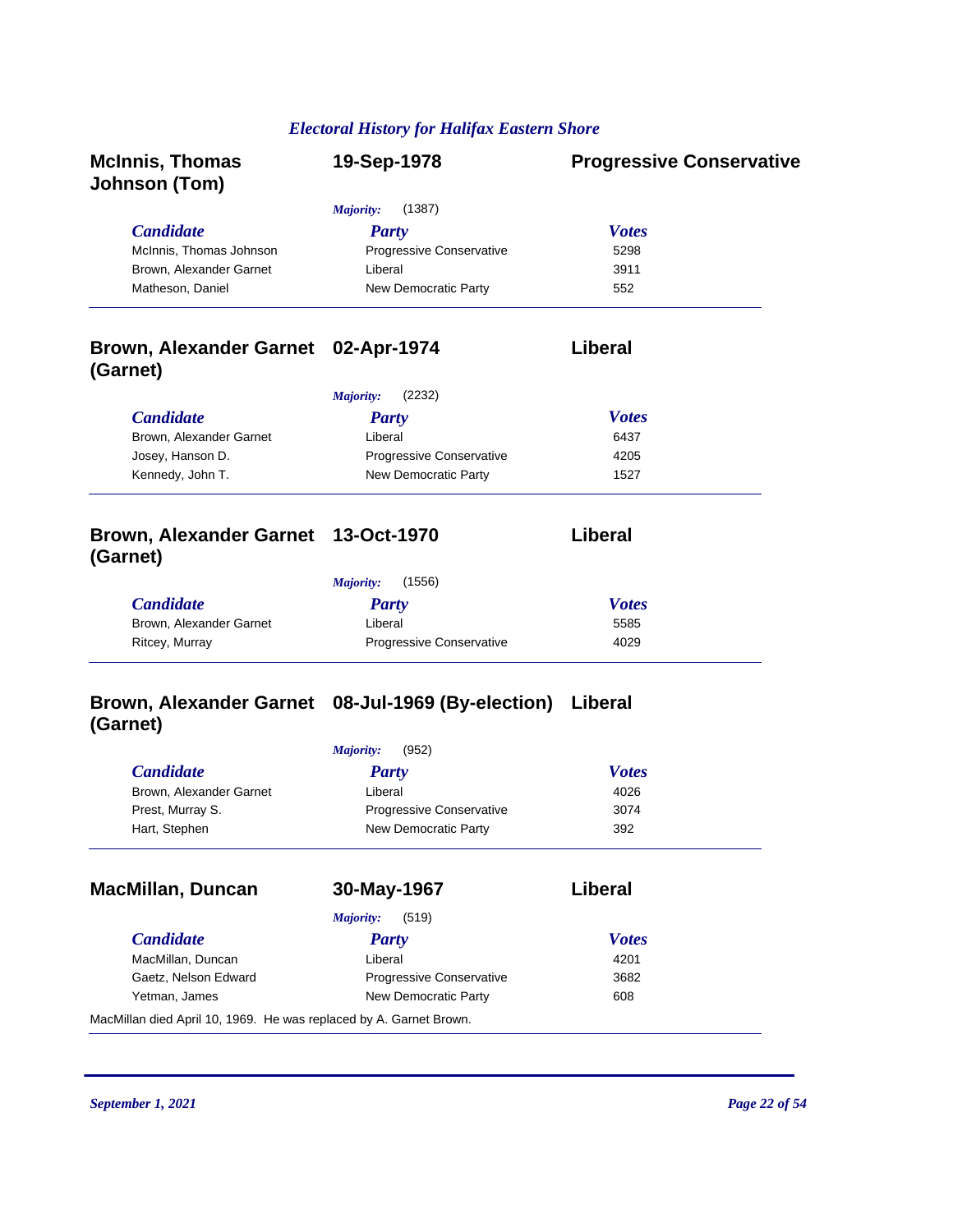*Electoral History for Halifax Cobequid*

# **Electoral History for Halifax Cobequid**

*Including Former Electoral District Names*



**Report Created for Nova Scotia Legislature Website by the Nova Scotia Legislative Library**

*The returns as presented here are not official. Every effort has been made to make these results as accurate as possible. Return information was compiled from official electoral return reports and from newspapers of the day.*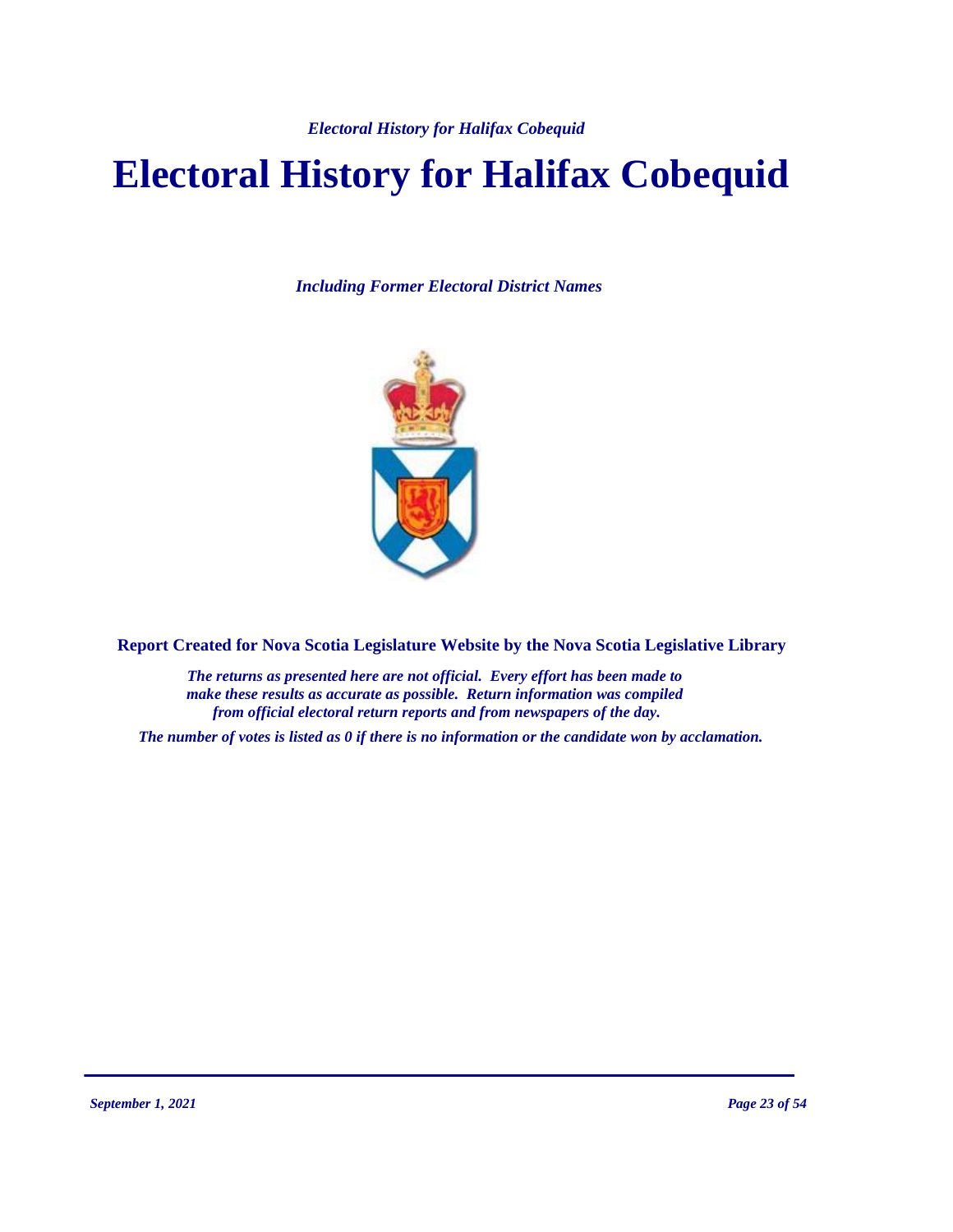### *Electoral History for Halifax Cobequid*

# *Halifax Cobequid*

*In 1967, the electoral district named Halifax County North West was renamed Halifax Cobequid (SNS 1966, c. 34, s2 i ).*

*In 1978, the large riding of Halifax Cobequid was divided up into the ridings: Sackville, Halifax-Bedford Basin, Bedford-Musquodoboit Valley, and Cole Harbour.*

| <b>Member Elected</b>                              | <b>Election Date</b>        | <b>Party Elected</b>            |
|----------------------------------------------------|-----------------------------|---------------------------------|
| Doucet, George Raymond 02-Apr-1974<br>(Gerry)      |                             | Liberal                         |
|                                                    | (1813)<br>Majority:         |                                 |
| <b>Candidate</b>                                   | <b>Party</b>                | <b>Votes</b>                    |
| Doucet, George Raymond                             | Liberal                     | 8691                            |
| Hudson, Silvia                                     | Progressive Conservative    | 6878                            |
| Cann, George C.                                    | <b>New Democratic Party</b> | 1964                            |
| <b>Riley, George Stuart</b>                        | 13-Oct-1970                 | Liberal                         |
|                                                    | (1026)<br><b>Majority:</b>  |                                 |
| <b>Candidate</b>                                   | <b>Party</b>                | <b>Votes</b>                    |
| Riley, George Stuart                               | Liberal                     | 6453                            |
| Fitzgerald, Gordon Howard                          | Progressive Conservative    | 5427                            |
| Dombrowski, Bruno                                  | <b>New Democratic Party</b> | 833                             |
| <b>Fitzgerald, Gordon</b><br><b>Howard (Paddy)</b> | 30-May-1967                 | <b>Progressive Conservative</b> |
|                                                    | (320)<br>Majority:          |                                 |
| <b>Candidate</b>                                   | Party                       | <b>Votes</b>                    |
| Fitzgerald, Gordon Howard                          | Progressive Conservative    | 5463                            |
| Cruickshank, John F.                               | Liberal                     | 5143                            |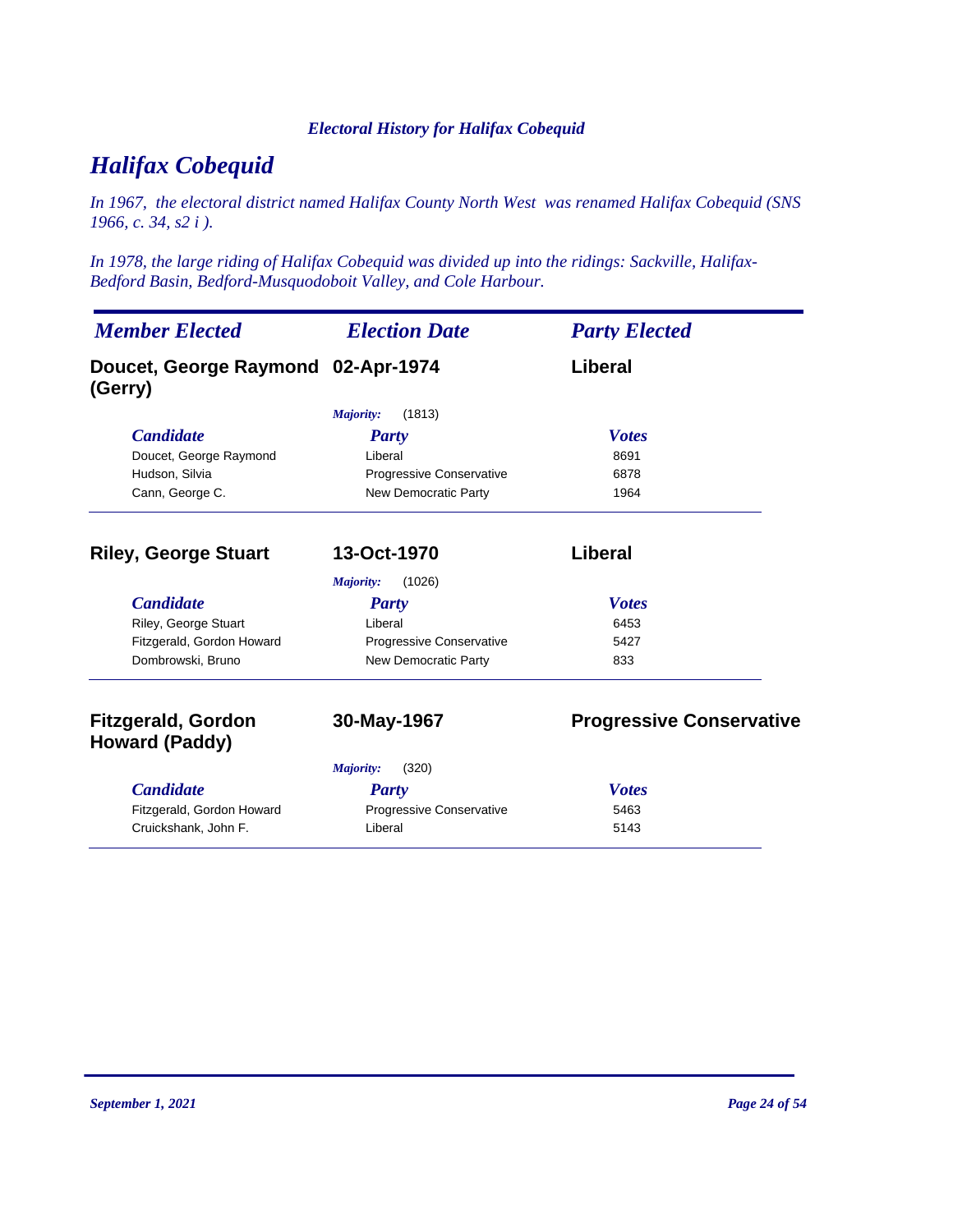# **Electoral History for Halifax Northwest**

*Including Former Electoral District Names*



**Report Created for Nova Scotia Legislature Website by the Nova Scotia Legislative Library**

*The returns as presented here are not official. Every effort has been made to make these results as accurate as possible. Return information was compiled from official electoral return reports and from newspapers of the day.*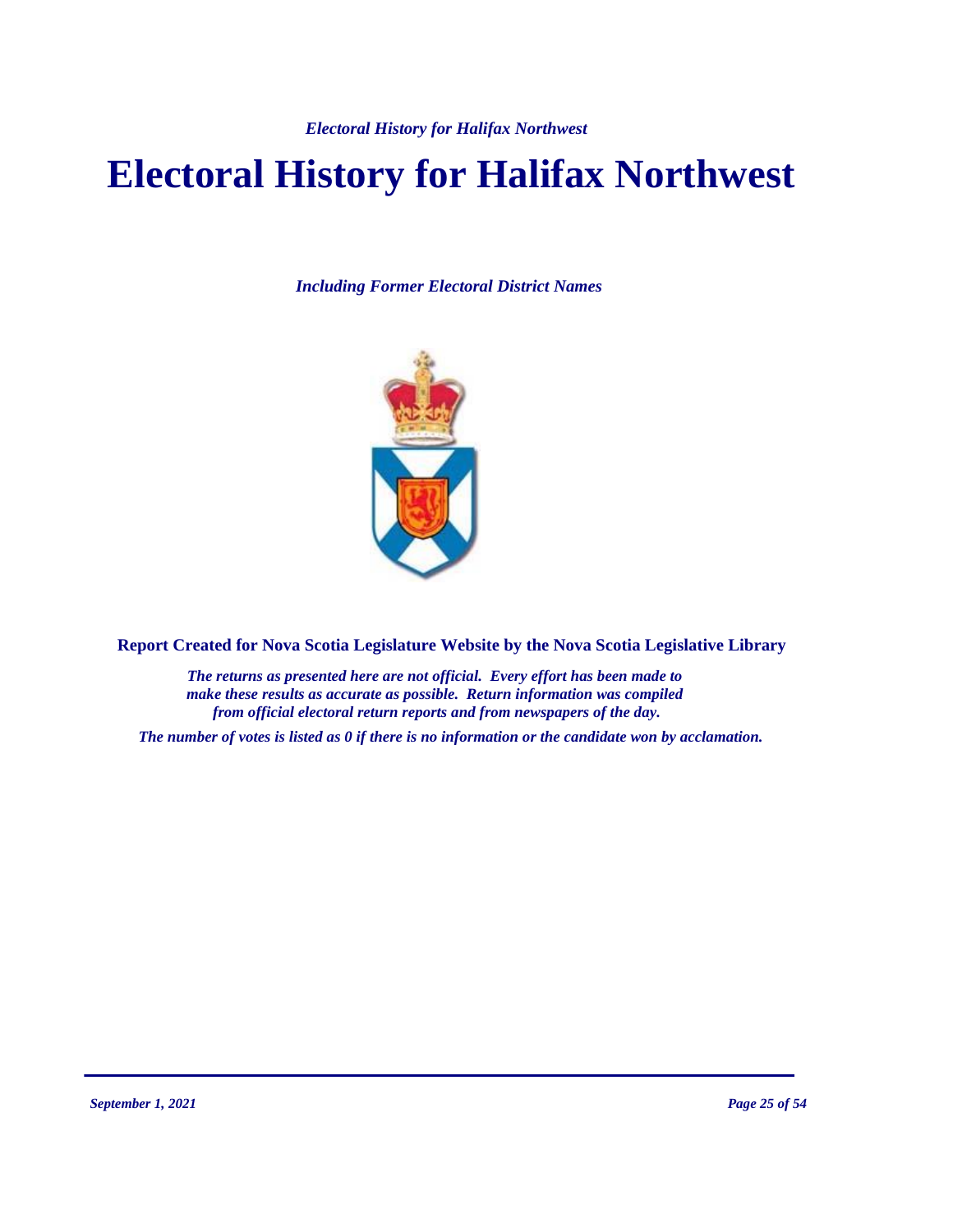# *Halifax Northwest*

*Chapter 27 of the Statutes of Nova Scotia for 1955 created the district of Halifax Northwest, consisting of that portion of the County of Halifax contained in polling districts 8, 23, 24, 25, 26, and 27. These districts were formerly part of Halifax West.*

*In 1967, Halifax Northwest, which had been renamed Halifax County North West (SNS 1966, c. 34, 2 i ), was renamed Halifax Cobequid. (SNS 1967, c. 46,s. 2(9))*

| <b>Member Elected</b>                              | <b>Election Date</b>                         | <b>Party Elected</b>            |
|----------------------------------------------------|----------------------------------------------|---------------------------------|
| <b>Fitzgerald, Gordon</b><br><b>Howard (Paddy)</b> | 08-Oct-1963                                  | <b>Progressive Conservative</b> |
|                                                    | (1532)<br>Majority:                          |                                 |
| <b>Candidate</b>                                   | <b>Party</b>                                 | <b>Votes</b>                    |
| Fitzgerald, Gordon Howard                          | Progressive Conservative                     | 5559                            |
| Burris, George D.                                  | I iberal                                     | 4027                            |
| Guptil, Gerald A.                                  | New Democratic Party                         | 329                             |
| <b>Fitzgerald, Gordon</b><br><b>Howard (Paddy)</b> | 07-Jun-1960                                  | <b>Progressive Conservative</b> |
|                                                    | (27)<br>Majority:                            |                                 |
| <b>Candidate</b>                                   | <b>Party</b>                                 | <b>Votes</b>                    |
| Fitzgerald, Gordon Howard                          | Progressive Conservative                     | 4209                            |
| Fielding, Ronald Manning                           | Liberal                                      | 4182                            |
| Wilson, Lloyd C.                                   | CCF (Cooperative Commonwealth<br>Federation) | 650                             |

# **Fielding, Ronald Manning 30-Oct-1956 Liberal**

| (190)<br>Majority:       |                                                      |              |
|--------------------------|------------------------------------------------------|--------------|
| <i>Candidate</i>         | Party                                                | <b>Votes</b> |
| Fielding, Ronald Manning | Liberal                                              | 3763         |
| Haverstock, Samuel E.    | <b>Progressive Conservative</b>                      | 3573         |
| Wilson, Lloyd C.         | <b>CCF (Cooperative Commonwealth)</b><br>Federation) | 130          |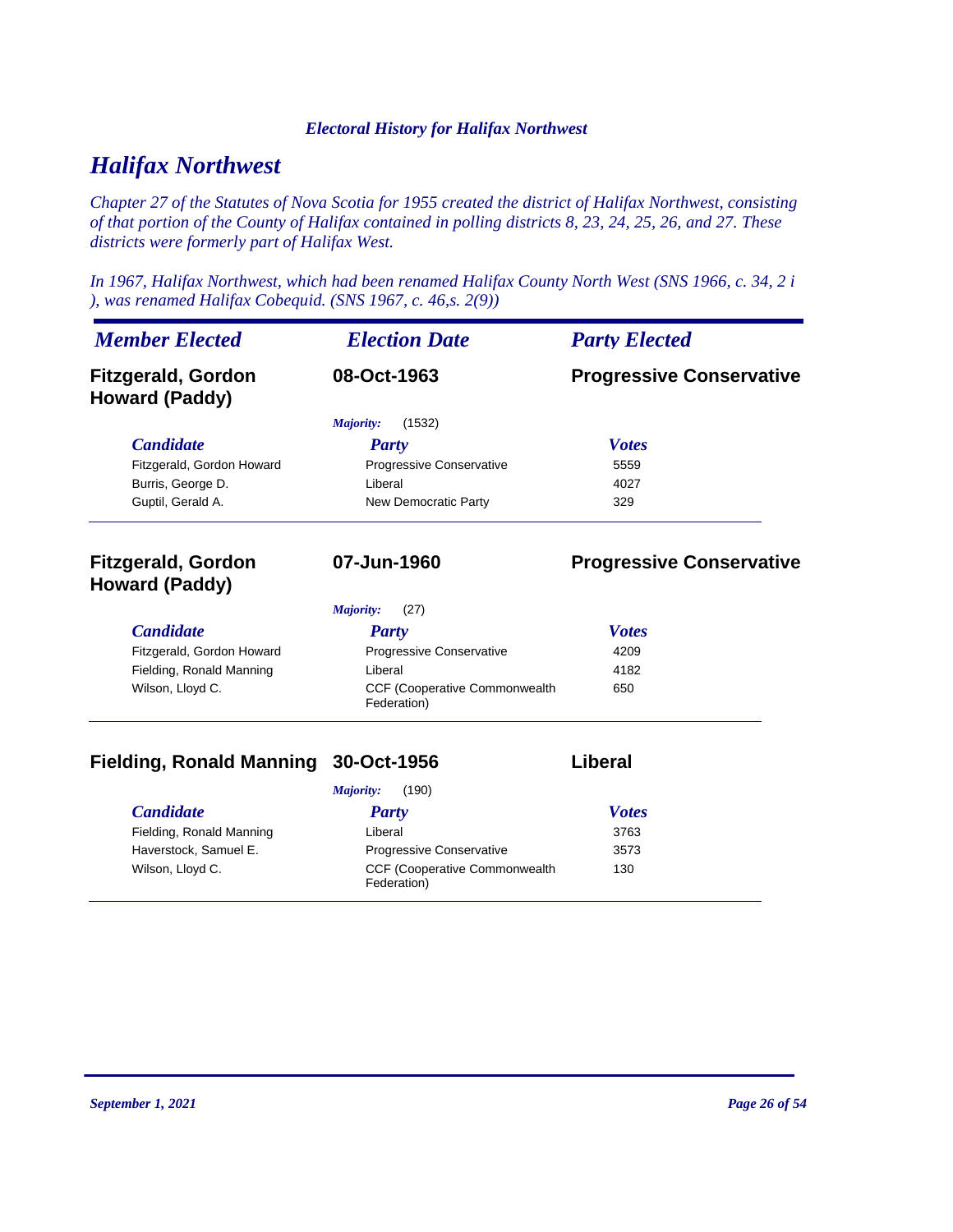# **Electoral History for Halifax West**

*Including Former Electoral District Names*



**Report Created for Nova Scotia Legislature Website by the Nova Scotia Legislative Library**

*The returns as presented here are not official. Every effort has been made to make these results as accurate as possible. Return information was compiled from official electoral return reports and from newspapers of the day.*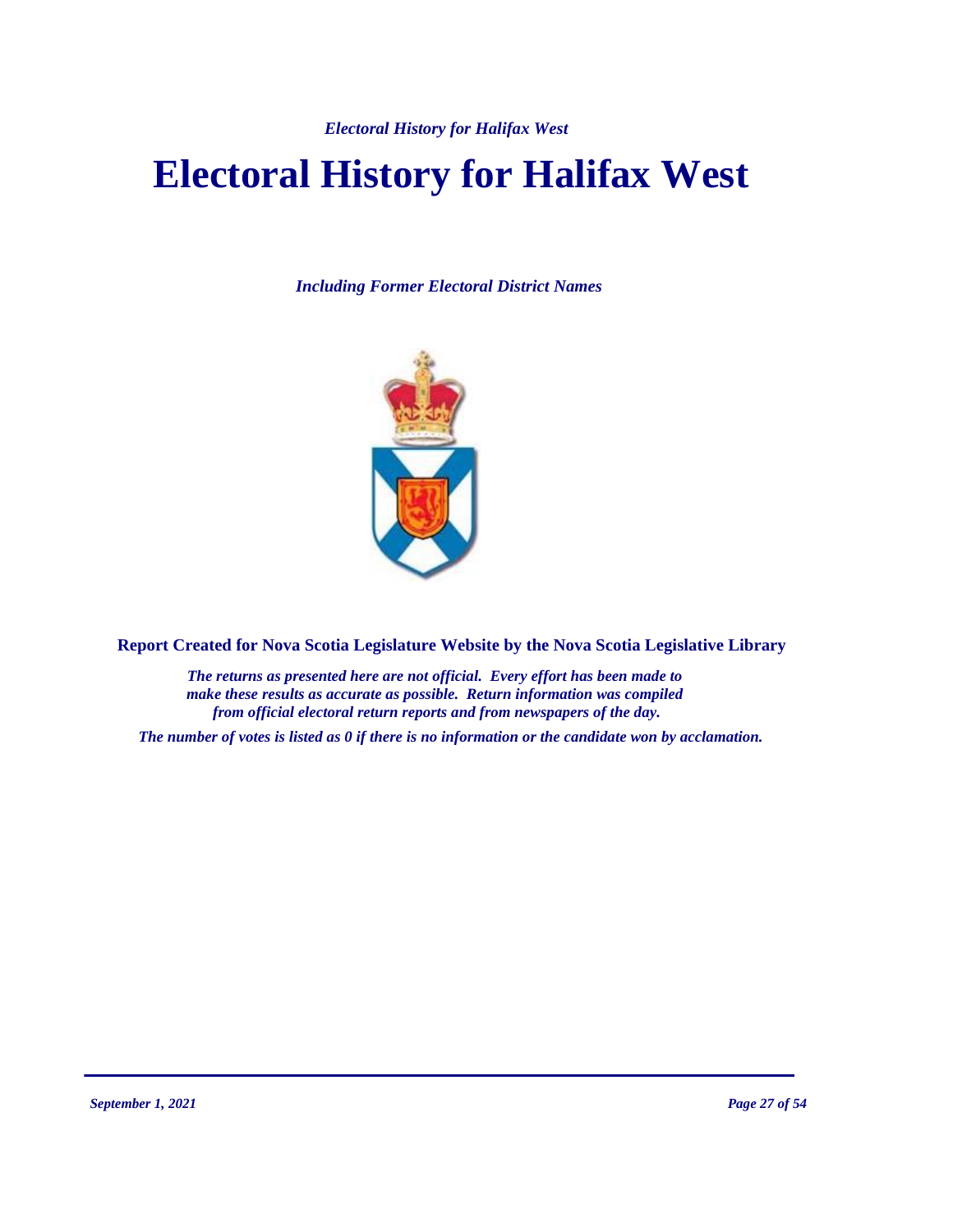# *Halifax West*

*Chapter 19 of the Statutes of Nova Scotia for 1932 divided the County of Halifax into five electoral districts: Halifax South, Halifax Centre, Halifax North, Halifax West, and Halifax East.*

*Chapter 27 of the Statutes of Nova Scotia for 1955 divided Halifax West into Halifax West and Halifax Northwest.*

*Chapter 34 of the Statues of Nova Scotia for 1966 renamed the district Halifax County West. It was subsequently renamed Halifax St. Margaret's in 1967.*

| <b>Member Elected</b>                      | <b>Election Date</b>                         | <b>Party Elected</b>            |
|--------------------------------------------|----------------------------------------------|---------------------------------|
| <b>McNeil, Douglas Charles</b><br>(Dugger) | 08-Oct-1963                                  | <b>Progressive Conservative</b> |
|                                            | (2666)<br>Majority:                          |                                 |
| <b>Candidate</b>                           | Party                                        | <b>Votes</b>                    |
| McNeil, Douglas Charles                    | Progressive Conservative                     | 8792                            |
| Reardon, Charles Henry                     | Liberal                                      | 6126                            |
| Martell, Harold J.                         | New Democratic Party                         | 506                             |
| <b>Reardon, Charles Henry</b>              | 07-Jun-1960                                  | Liberal                         |
|                                            | (241)<br>Majority:                           |                                 |
| <b>Candidate</b>                           | <b>Party</b>                                 | <b>Votes</b>                    |
| Reardon, Charles Henry                     | Liberal                                      | 6925                            |
| McNeil, Douglas Charles                    | Progressive Conservative                     | 6684                            |
| Martell, Harold J.                         | CCF (Cooperative Commonwealth<br>Federation) | 1225                            |
| <b>Reardon, Charles Henry</b>              | 30-Oct-1956                                  | Liberal                         |
|                                            | Majority:<br>(244)                           |                                 |
| <b>Candidate</b>                           | Party                                        | <b>Votes</b>                    |
| Reardon, Charles Henry                     | Liberal                                      | 6119                            |
| Dalton, William J.                         | Progressive Conservative                     | 5875                            |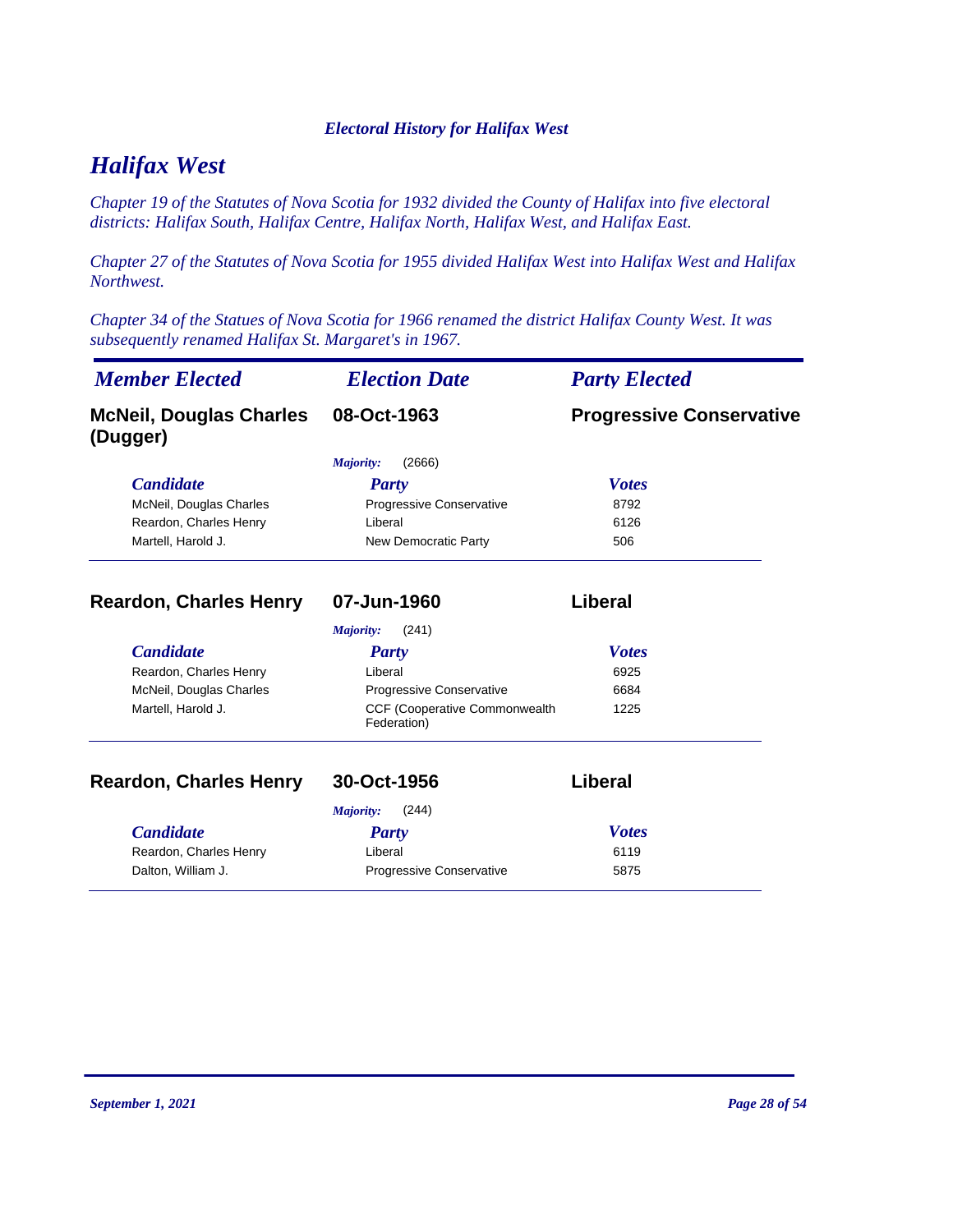| Fielding, Ronald Manning 26-May-1953 |                                                      | Liberal      |
|--------------------------------------|------------------------------------------------------|--------------|
|                                      | (1134)<br>Majority:                                  |              |
| <i>Candidate</i>                     | Party                                                | <b>Votes</b> |
| Fielding, Ronald Manning             | Liberal                                              | 8061         |
| Haverstock, Earl                     | <b>Progressive Conservative</b>                      | 6927         |
| Wilson, Lloyd C.                     | <b>CCF (Cooperative Commonwealth)</b><br>Federation) | 723          |

# **Fielding, Ronald Manning 09-Jun-1949 Liberal**

|                          | (2993)<br>Majority:                                  |              |  |
|--------------------------|------------------------------------------------------|--------------|--|
| <i>Candidate</i>         | Party                                                | <b>Votes</b> |  |
| Fielding, Ronald Manning | Liberal                                              | 6788         |  |
| Walker, Malcolm Edgbert  | <b>Progressive Conservative</b>                      | 3795         |  |
| Young, Fred              | <b>CCF (Cooperative Commonwealth)</b><br>Federation) | 3027         |  |

# **Fielding, Ronald Manning 23-Oct-1945 Liberal**

|                          | (2211)<br>Maiority:                                  |              |  |
|--------------------------|------------------------------------------------------|--------------|--|
| <b>Candidate</b>         | Party                                                | <b>Votes</b> |  |
| Fielding, Ronald Manning | Liberal                                              | 4997         |  |
| Walker, Malcolm Edgbert  | <b>Progressive Conservative</b>                      | 2786         |  |
| Young, Fred              | <b>CCF (Cooperative Commonwealth)</b><br>Federation) | 2392         |  |

# **Fielding, Ronald Manning 28-Oct-1941**

|                          | (1279)<br>Majority:             |              |
|--------------------------|---------------------------------|--------------|
| <i>Candidate</i>         | Party                           | <b>Votes</b> |
| Fielding, Ronald Manning | Liberal                         | 4459         |
| Roper, John Shenstoneg   | <b>Progressive Conservative</b> | 3180         |

| Hagen, George E.                                     | 28-Oct-1940 (By-election) Liberal |              |
|------------------------------------------------------|-----------------------------------|--------------|
|                                                      | (Acclamation)<br>Majority:        |              |
| <b>Candidate</b>                                     | Party                             | <b>Votes</b> |
| Hagen, George E.                                     | Liberal                           | 0            |
| Hagen won by acclamation. He died November 11, 1940. |                                   |              |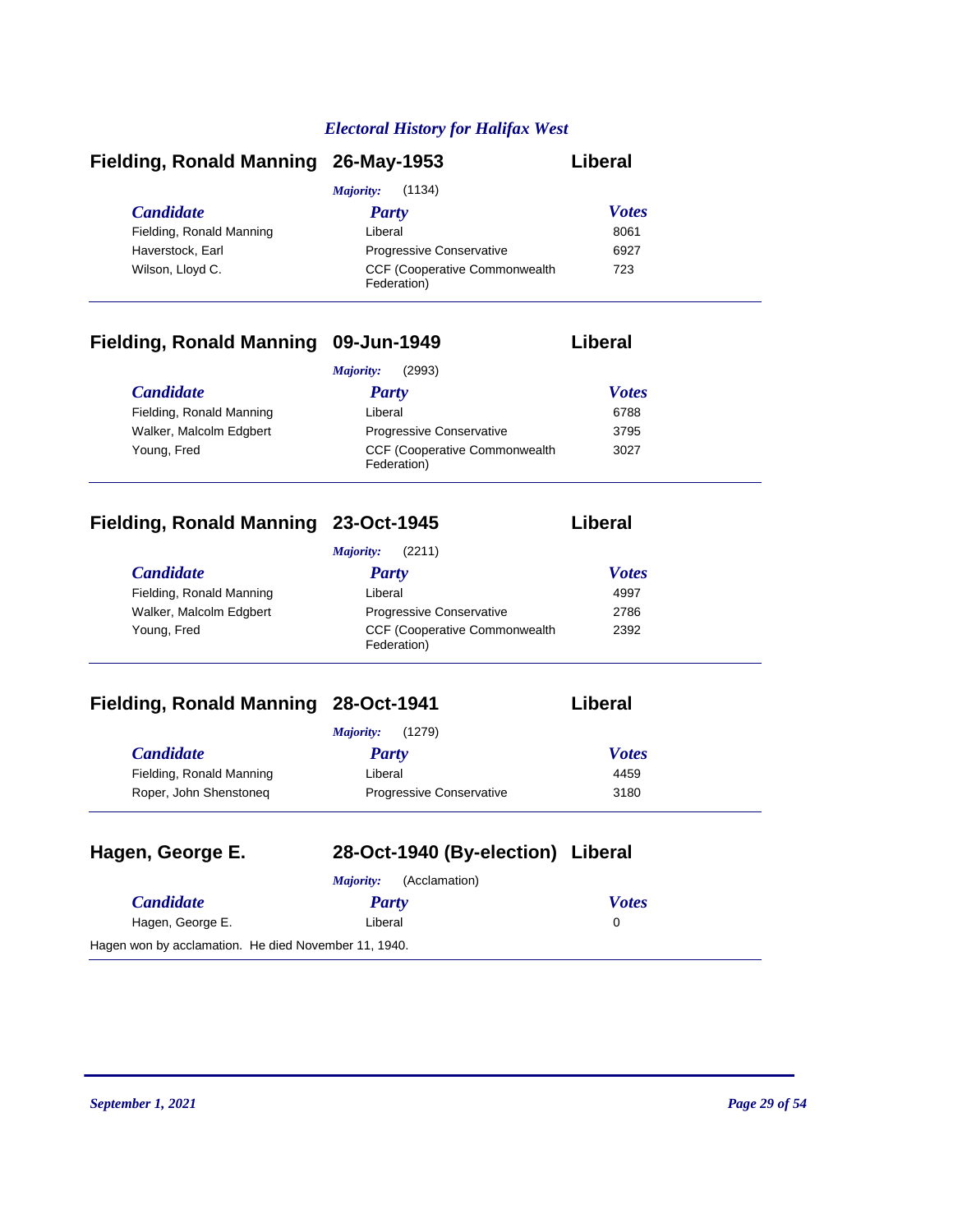| Hagen, George E.        | 29-Jun-1937                     | Liberal      |
|-------------------------|---------------------------------|--------------|
|                         | (746)<br>Majority:              |              |
| <b>Candidate</b>        | <b>Party</b>                    | <b>Votes</b> |
| Hagen, George E.        | Liberal                         | 5034         |
| Phinney, Earle C.       | <b>Progressive Conservative</b> | 4288         |
| Hagen, George E.        | 22-Aug-1933                     | Liberal      |
|                         | (847)<br>Majority:              |              |
| <b>Candidate</b>        | Party                           | <b>Votes</b> |
| Hagen, George E.        | Liberal                         | 4804         |
| Morton, Angus MacDonald | Liberal Conservative            | 3957         |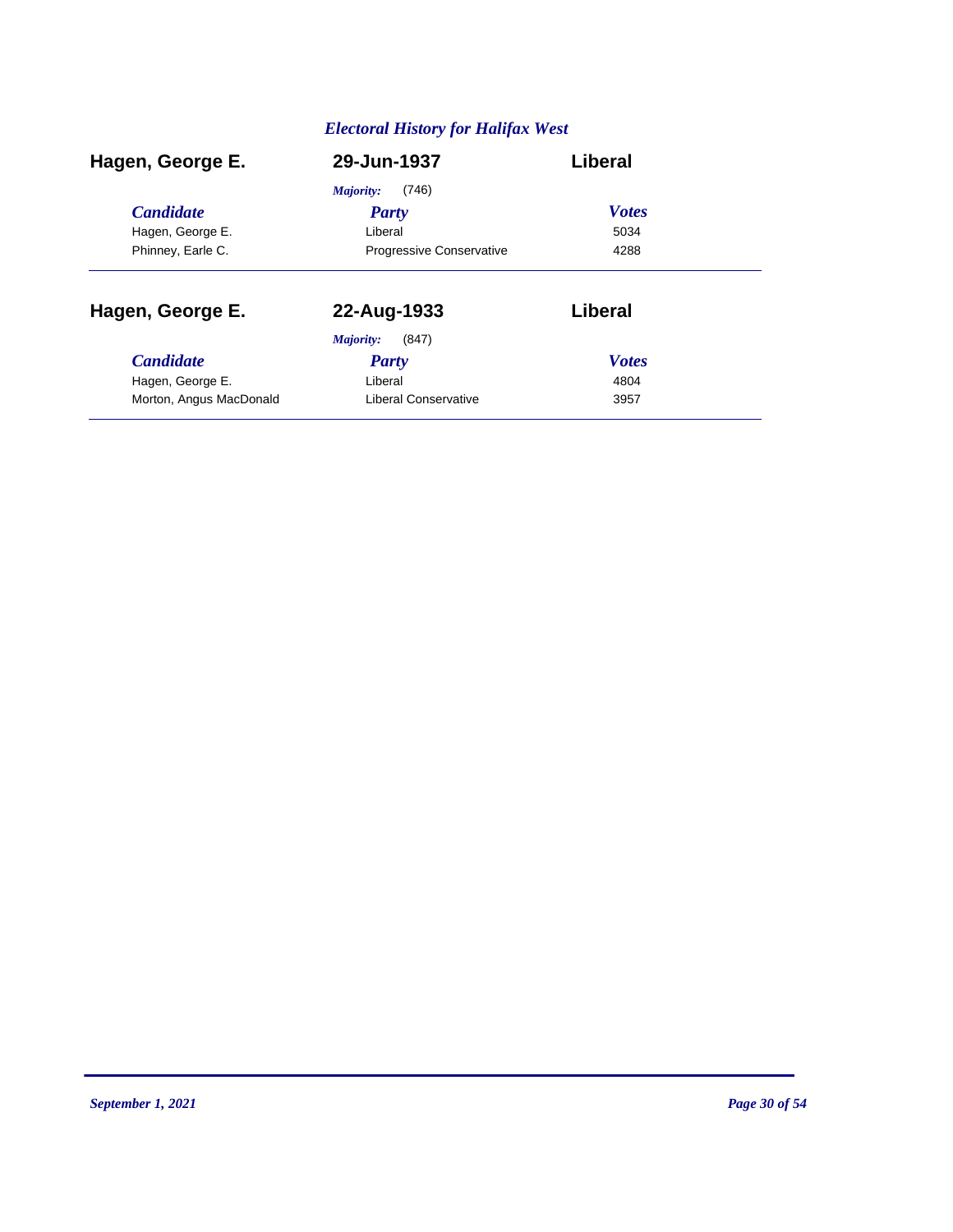# **Electoral History for Halifax County**

*Including Former Electoral District Names*



**Report Created for Nova Scotia Legislature Website by the Nova Scotia Legislative Library**

*The returns as presented here are not official. Every effort has been made to make these results as accurate as possible. Return information was compiled from official electoral return reports and from newspapers of the day.*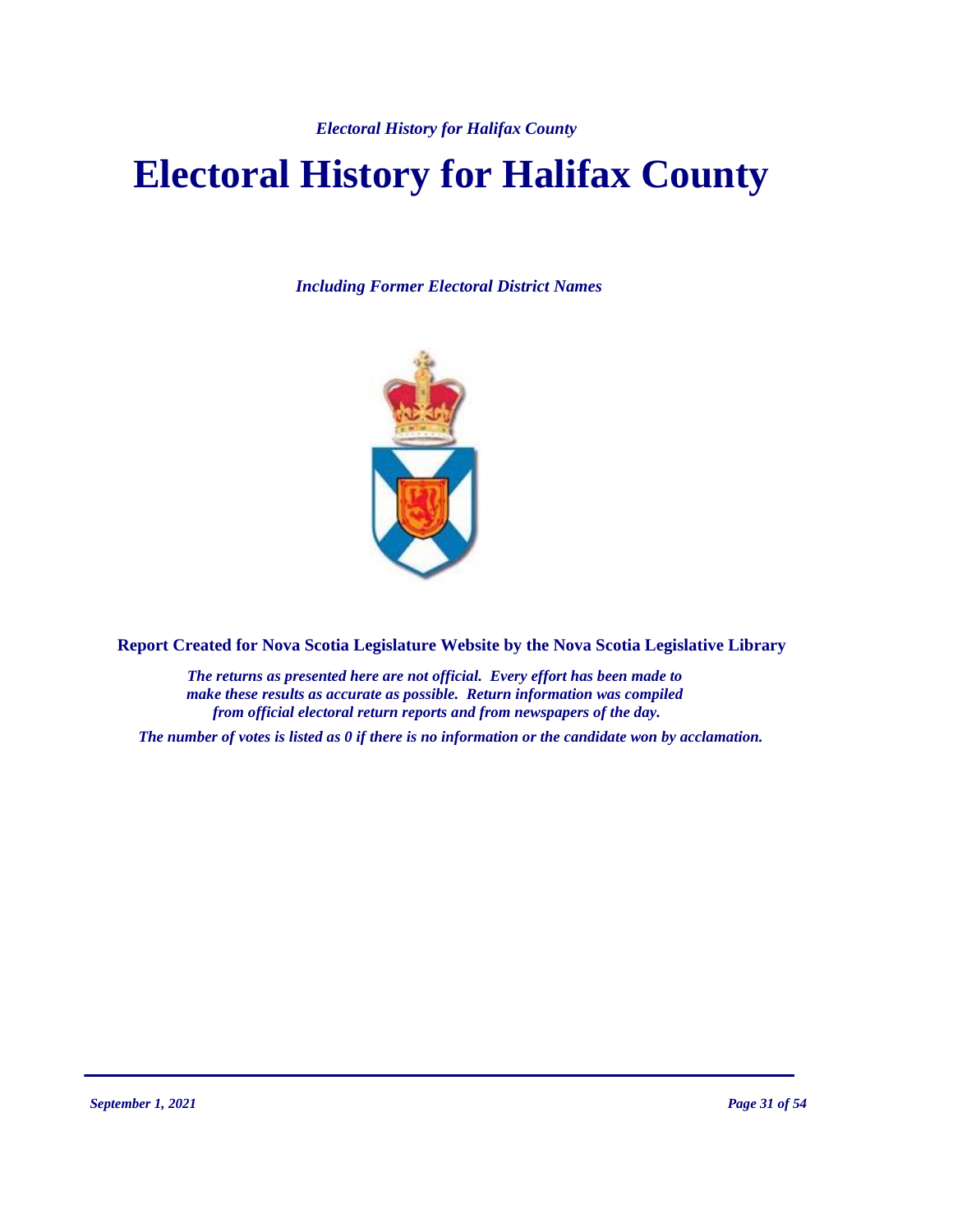# *Halifax County*

*Chapter 19 of the Statutes of Nova Scotia for 1932 divided the County of Halifax into five electoral districts: Halifax South, Halifax Centre, Halifax North, Halifax West, and Halifax East.*

| <b>Member Elected</b>                                                        | <b>Election Date</b>                           | <b>Party Elected</b>        |
|------------------------------------------------------------------------------|------------------------------------------------|-----------------------------|
| <b>Murphy, George Henry</b>                                                  | 21-Jan-1930 (By-election) Liberal Conservative |                             |
|                                                                              | (5128)<br>Majority:                            |                             |
| <b>Candidate</b>                                                             | Party                                          | <b>Votes</b>                |
| Murphy, George Henry                                                         | <b>Liberal Conservative</b>                    | 17954                       |
| Finn, Robert Emmett                                                          | Liberal                                        | 12826                       |
| <b>Morton, Angus</b><br><b>MacDonald</b>                                     | 01-Oct-1928                                    | <b>Liberal Conservative</b> |
|                                                                              | Majority:<br>(191)                             |                             |
| <b>Candidate</b>                                                             | <b>Party</b>                                   | <b>Votes</b>                |
| Mahoney, John Francis                                                        | <b>Liberal Conservative</b>                    | 11589                       |
| Isnor, Gordon B.                                                             | Liberal                                        | 11357                       |
| Fraser, Josiah Frederick                                                     | <b>Liberal Conservative</b>                    | 11298                       |
| Morton, Angus MacDonald                                                      | <b>Liberal Conservative</b>                    | 11273                       |
| Cragg, Edward Joseph                                                         | Liberal                                        | 11215                       |
| Bligh, Frederick P.                                                          | <b>Liberal Conservative</b>                    | 11082                       |
| Walker, John Archibald                                                       | <b>Liberal Conservative</b>                    | 11076                       |
| Byrne, Thomas J.                                                             | Liberal                                        | 10939                       |
| Russell, Bernard W.                                                          | Liberal                                        | 10855                       |
| Kennedy, William J.                                                          | Liberal                                        | 10591                       |
| Mahoney, died September 2, 1929. Cragg resigned to contest federal election. |                                                |                             |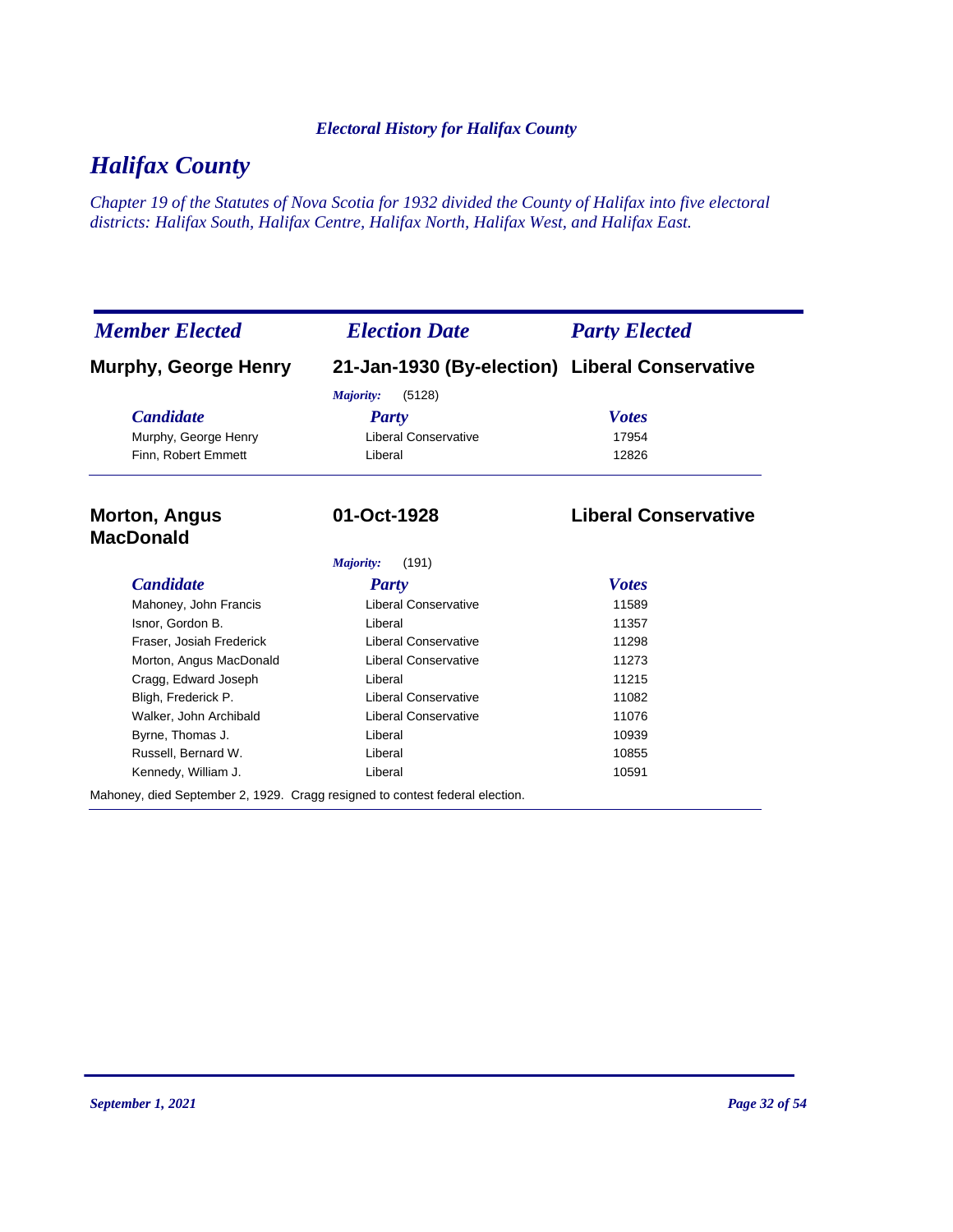## **Mahoney, John Francis 01-Oct-1928 Liberal Conservative**

| Majority:<br>(507)       |                      |              |
|--------------------------|----------------------|--------------|
| <i>Candidate</i>         | Party                | <b>Votes</b> |
| Mahoney, John Francis    | Liberal Conservative | 11589        |
| Isnor, Gordon B.         | Liberal              | 11357        |
| Fraser, Josiah Frederick | Liberal Conservative | 11298        |
| Morton, Angus MacDonald  | Liberal Conservative | 11273        |
| Cragg, Edward Joseph     | I iberal             | 11215        |
| Bligh, Frederick P.      | Liberal Conservative | 11082        |
| Walker, John Archibald   | Liberal Conservative | 11076        |
| Byrne, Thomas J.         | Liberal              | 10939        |
| Russell, Bernard W.      | I iberal             | 10855        |
| Kennedy, William J.      | I iberal             | 10591        |

Mahoney, died September 2, 1929. Cragg resigned to contest federal election.

## **Isnor, Gordon B. 01-Oct-1928 Liberal**

| (275)<br>Majority:       |                      |              |
|--------------------------|----------------------|--------------|
| <b>Candidate</b>         | Party                | <b>Votes</b> |
| Mahoney, John Francis    | Liberal Conservative | 11589        |
| Isnor, Gordon B.         | Liberal              | 11357        |
| Fraser, Josiah Frederick | Liberal Conservative | 11298        |
| Morton, Angus MacDonald  | Liberal Conservative | 11273        |
| Cragg, Edward Joseph     | Liberal              | 11215        |
| Bligh, Frederick P.      | Liberal Conservative | 11082        |
| Walker, John Archibald   | Liberal Conservative | 11076        |
| Byrne, Thomas J.         | I iberal             | 10939        |
| Russell, Bernard W.      | I iberal             | 10855        |
| Kennedy, William J.      | Liberal              | 10591        |

Mahoney, died September 2, 1929. Cragg resigned to contest federal election.

# **Fraser, Josiah Frederick 01-Oct-1928 Liberal Conservative**

| Majority:<br>(216)       |                      |              |  |
|--------------------------|----------------------|--------------|--|
| <b>Candidate</b>         | Party                | <b>Votes</b> |  |
| Mahoney, John Francis    | Liberal Conservative | 11589        |  |
| Isnor, Gordon B.         | Liberal              | 11357        |  |
| Fraser, Josiah Frederick | Liberal Conservative | 11298        |  |
| Morton, Angus MacDonald  | Liberal Conservative | 11273        |  |
| Cragg, Edward Joseph     | Liberal              | 11215        |  |
| Bligh, Frederick P.      | Liberal Conservative | 11082        |  |
| Walker, John Archibald   | Liberal Conservative | 11076        |  |
| Byrne, Thomas J.         | Liberal              | 10939        |  |
| Russell, Bernard W.      | Liberal              | 10855        |  |
| Kennedy, William J.      | Liberal              | 10591        |  |

Mahoney, died September 2, 1929. Cragg resigned to contest federal election.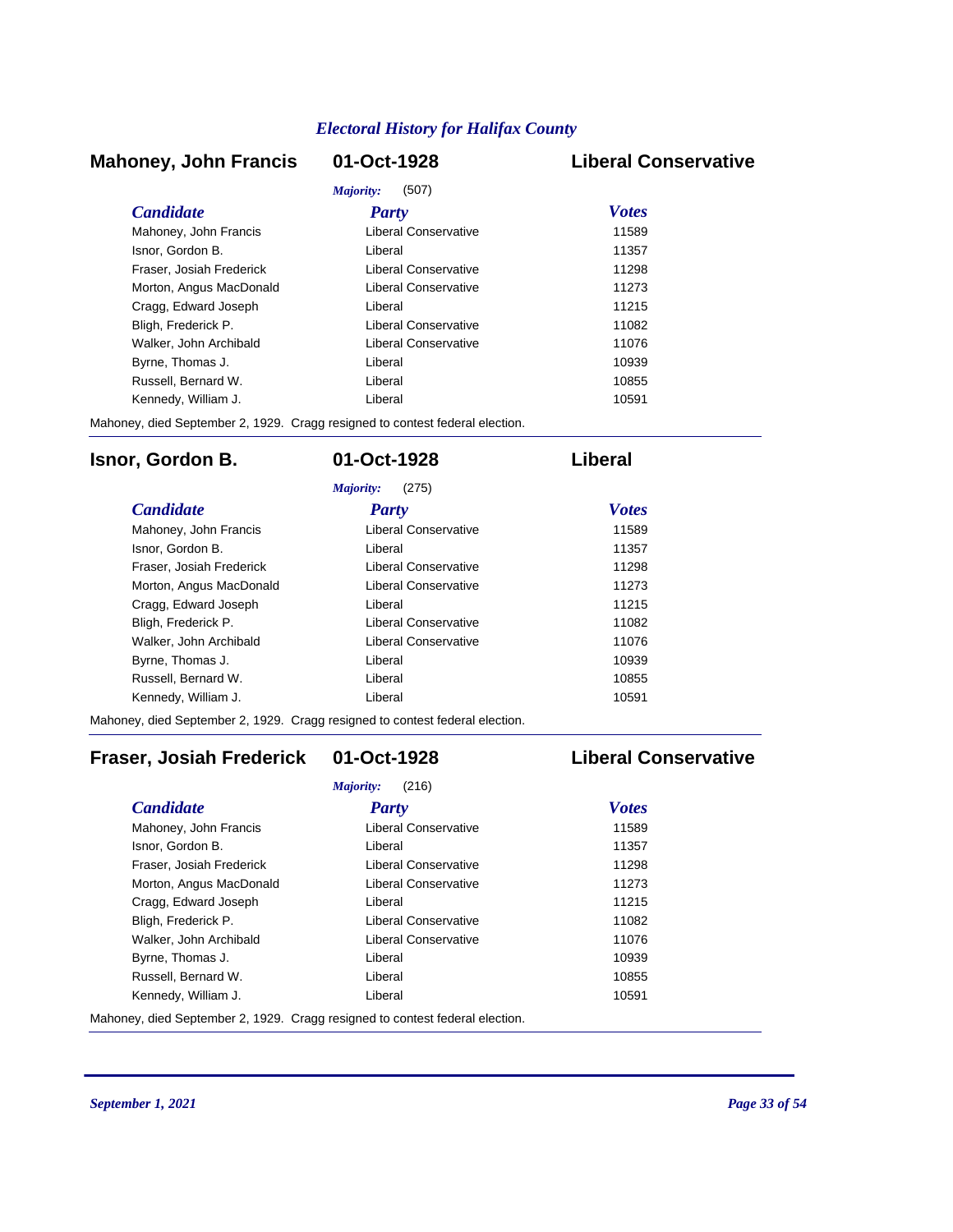## *Candidate Party Votes* **Cragg, Edward Joseph 01-Oct-1928 Liberal** *Majority:* (133) Mahoney, John Francis **Liberal Conservative** 11589 Isnor, Gordon B. Liberal 11357 Fraser, Josiah Frederick Liberal Conservative 11298 Morton, Angus MacDonald **Liberal Conservative** 11273 Cragg, Edward Joseph Liberal 11215 Bligh, Frederick P. Liberal Conservative 11082 Walker, John Archibald **Liberal Conservative** 11076 Byrne, Thomas J. Christian Liberal Liberal Christian Museum and the 10939 Russell, Bernard W. Liberal 10855 Kennedy, William J. Christian Liberal Liberal Christian Museum of the 10591

Mahoney, died September 2, 1929. Cragg resigned to contest federal election.

## **Walker, John Archibald 01-Aug-1925 (By-election) Liberal Conservative**

|                            | (Acclamation)<br>Maiority: |              |
|----------------------------|----------------------------|--------------|
| <i>Candidate</i>           | Party                      | <b>Votes</b> |
| Walker, John Archibald     | Liberal Conservative       |              |
| Walker won by acclamation. |                            |              |

### *Candidate Party Votes* **Walker, John Archibald 25-Jun-1925 Liberal Conservative** *Majority:* (7388) Fraser, Josiah Frederick Liberal Conservative 15985 Montgomerie, Alexander **Liberal Conservative** 15952 Mahoney, John Francis **Liberal Conservative** 15899 Walker, John Archibald **Liberal Conservative** 15679 Piercey, William Drysdale **Liberal Conservative** 15672 Murphy, John **Base Communist Communist Communist Communist Communist Communist Communist Communist Communist Communist Communist Communist Communist Communist Communist Communist Communist Communist Communist Communist Com** MacDougall, John G. Christian Muslim Liberal Christian Muslim Bacher 8256 Douglas, John Brown **Digest Example 2018** Liberal *T905* 7905 Bauld, Henry Gibson Liberal 7900 O'Hearn, Walter Joseph Aloysius Liberal Liberal 27872 Mosher, Walter **Contract Contract Contract Contract Contract Contract Contract Contract Contract Contract Contract Contract Contract Contract Contract Contract Contract Contract Contract Contract Contract Contract Contract** Daw, Robert 280 and 200 km control and 200 km control and 200 km control and 200 km control and 200 km control and 200 km control and 200 km control and 200 km control and 200 km control and 200 km control and 200 km contr Breen, Alban L. Labour 392

Walker was appointed Minister of Natural Resources and Provincial Development, July 16, 1925. He was re-elected August 1, 1925.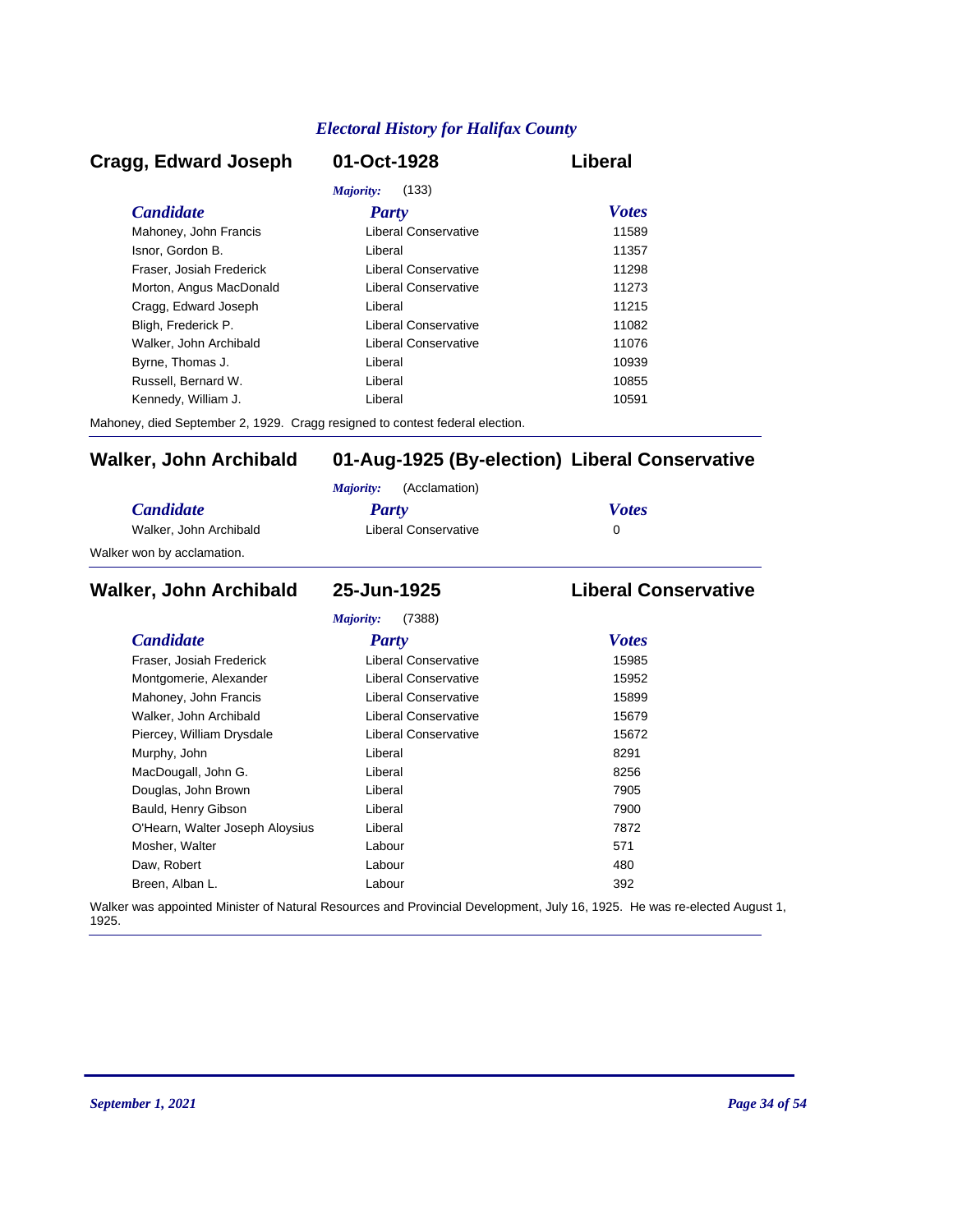## **Piercey, William Drysdale 25-Jun-1925 Liberal Conservative**

| Majority:<br>(7381)             |                             |              |  |  |
|---------------------------------|-----------------------------|--------------|--|--|
| <b>Candidate</b>                | <b>Party</b>                | <b>Votes</b> |  |  |
| Fraser, Josiah Frederick        | Liberal Conservative        | 15985        |  |  |
| Montgomerie, Alexander          | Liberal Conservative        | 15952        |  |  |
| Mahoney, John Francis           | <b>Liberal Conservative</b> | 15899        |  |  |
| Walker, John Archibald          | <b>Liberal Conservative</b> | 15679        |  |  |
| Piercey, William Drysdale       | Liberal Conservative        | 15672        |  |  |
| Murphy, John                    | Liberal                     | 8291         |  |  |
| MacDougall, John G.             | Liberal                     | 8256         |  |  |
| Douglas, John Brown             | Liberal                     | 7905         |  |  |
| Bauld, Henry Gibson             | Liberal                     | 7900         |  |  |
| O'Hearn, Walter Joseph Aloysius | Liberal                     | 7872         |  |  |
| Mosher, Walter                  | Labour                      | 571          |  |  |
| Daw, Robert                     | Labour                      | 480          |  |  |
| Breen, Alban L.                 | Labour                      | 392          |  |  |
|                                 |                             |              |  |  |

Walker was appointed Minister of Natural Resources and Provincial Development, July 16, 1925. He was re-elected August 1, 1925.

# **Montgomerie, Alexander 25-Jun-1925 Liberal Conservative**

### *Majority:* (7661)

| <b>Candidate</b>                | Party                       | <b>Votes</b> |
|---------------------------------|-----------------------------|--------------|
| Fraser, Josiah Frederick        | Liberal Conservative        | 15985        |
| Montgomerie, Alexander          | Liberal Conservative        | 15952        |
| Mahoney, John Francis           | <b>Liberal Conservative</b> | 15899        |
| Walker, John Archibald          | <b>Liberal Conservative</b> | 15679        |
| Piercey, William Drysdale       | Liberal Conservative        | 15672        |
| Murphy, John                    | Liberal                     | 8291         |
| MacDougall, John G.             | Liberal                     | 8256         |
| Douglas, John Brown             | Liberal                     | 7905         |
| Bauld, Henry Gibson             | Liberal                     | 7900         |
| O'Hearn, Walter Joseph Aloysius | Liberal                     | 7872         |
| Mosher, Walter                  | Labour                      | 571          |
| Daw, Robert                     | Labour                      | 480          |
| Breen, Alban L.                 | Labour                      | 392          |

Walker was appointed Minister of Natural Resources and Provincial Development, July 16, 1925. He was re-elected August 1, 1925.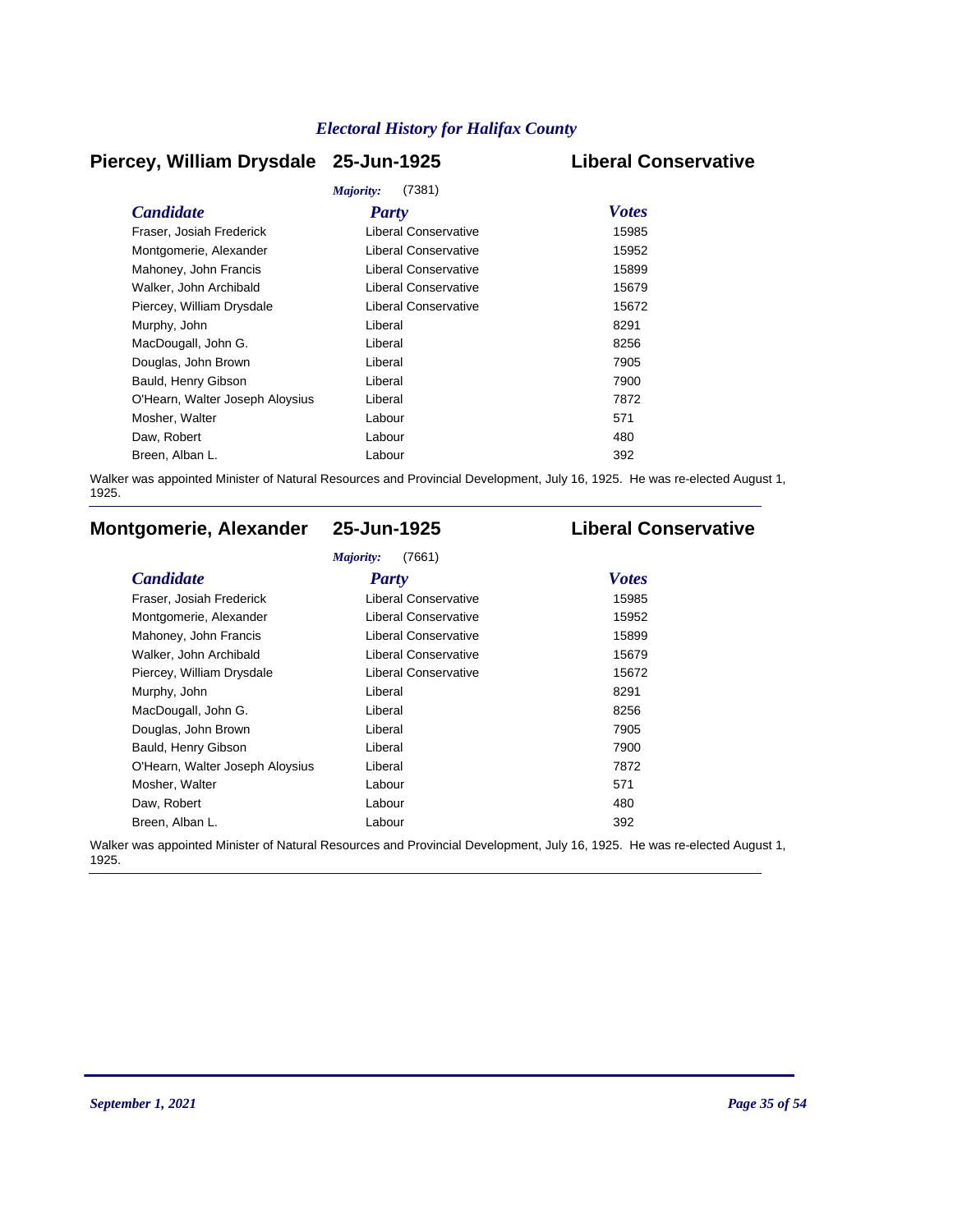## **Mahoney, John Francis 25-Jun-1925 Liberal Conservative**

# *Majority:* (7608)

| <i>Majority:</i><br>(7608)      |                             |              |  |  |
|---------------------------------|-----------------------------|--------------|--|--|
| <b>Candidate</b>                | <b>Party</b>                | <b>Votes</b> |  |  |
| Fraser, Josiah Frederick        | Liberal Conservative        | 15985        |  |  |
| Montgomerie, Alexander          | <b>Liberal Conservative</b> | 15952        |  |  |
| Mahoney, John Francis           | Liberal Conservative        | 15899        |  |  |
| Walker, John Archibald          | Liberal Conservative        | 15679        |  |  |
| Piercey, William Drysdale       | Liberal Conservative        | 15672        |  |  |
| Murphy, John                    | Liberal                     | 8291         |  |  |
| MacDougall, John G.             | Liberal                     | 8256         |  |  |
| Douglas, John Brown             | Liberal                     | 7905         |  |  |
| Bauld, Henry Gibson             | Liberal                     | 7900         |  |  |
| O'Hearn, Walter Joseph Aloysius | Liberal                     | 7872         |  |  |
| Mosher, Walter                  | Labour                      | 571          |  |  |
| Daw, Robert                     | Labour                      | 480          |  |  |
| Breen, Alban L.                 | Labour                      | 392          |  |  |

Walker was appointed Minister of Natural Resources and Provincial Development, July 16, 1925. He was re-elected August 1, 1925.

# **Fraser, Josiah Frederick 25-Jun-1925 Liberal Conservative**

| <b>Candidate</b>                | Party                       | <b>Votes</b> |
|---------------------------------|-----------------------------|--------------|
| Fraser, Josiah Frederick        | <b>Liberal Conservative</b> | 15985        |
| Montgomerie, Alexander          | Liberal Conservative        | 15952        |
| Mahoney, John Francis           | <b>Liberal Conservative</b> | 15899        |
| Walker, John Archibald          | Liberal Conservative        | 15679        |
| Piercey, William Drysdale       | <b>Liberal Conservative</b> | 15672        |
| Murphy, John                    | Liberal                     | 8291         |
| MacDougall, John G.             | Liberal                     | 8256         |
| Douglas, John Brown             | Liberal                     | 7905         |
| Bauld, Henry Gibson             | Liberal                     | 7900         |
| O'Hearn, Walter Joseph Aloysius | Liberal                     | 7872         |
| Mosher, Walter                  | Labour                      | 571          |
| Daw, Robert                     | Labour                      | 480          |
| Breen, Alban L.                 | Labour                      | 392          |

Walker was appointed Minister of Natural Resources and Provincial Development, July 16, 1925. He was re-elected August 1, 1925.

## **O'Hearn, Walter Joseph 16-Jan-1923 (By-election) Liberal Aloysius**

|                                 | (Acclamation)<br><i>Majority:</i> |              |
|---------------------------------|-----------------------------------|--------------|
| <i>Candidate</i>                | Party                             | <b>Votes</b> |
| O'Hearn, Walter Joseph Aloysius | Liberal                           |              |
| O'Hearn won by acclamation.     |                                   |              |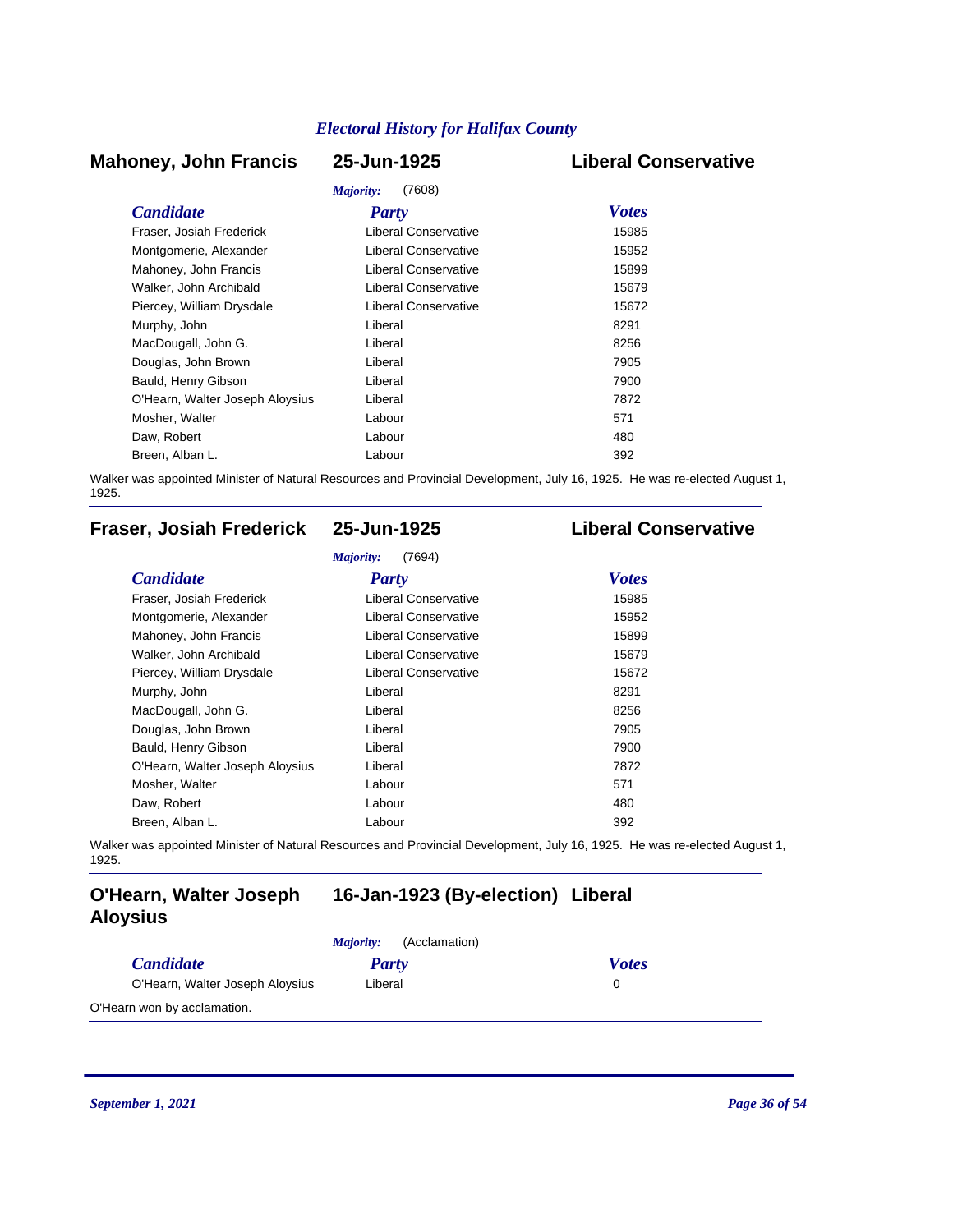# **Finn, Robert Emmett 27-Jul-1920 Liberal**

| (2240)<br>Majority:   |                             |              |  |
|-----------------------|-----------------------------|--------------|--|
| <i>Candidate</i>      | <b>Party</b>                | <b>Votes</b> |  |
| Bauld, Henry Gibson   | Liberal                     | 6554         |  |
| Finn, Robert Emmett   | Liberal                     | 6285         |  |
| Douglas, John Brown   | Liberal                     | 6057         |  |
| Burris, Adam Dunlap   | Liberal                     | 5936         |  |
| Connolly, John Lane   | Liberal                     | 5817         |  |
| Archibald, John B.    | Liberal Conservative        | 4045         |  |
| Brenton, Robert A.    | <b>Liberal Conservative</b> | 3860         |  |
| Stevens, Frederick W. | Liberal Conservative        | 3642         |  |
| Gillis, Francis A.    | Liberal Conservative        | 3595         |  |
| Wallace, Joseph S.    | Farmers' Party              | 3409         |  |
| McDonald, Ronald A.   | Labour                      | 3369         |  |
| Healy, Patrick J.     | Labour                      | 3336         |  |
| Power, Edward L.      | Liberal Conservative        | 3236         |  |
| Kuhn, Peter McN       | <b>Farmers' Party</b>       | 3165         |  |
| McKenzie, Joseph H.   | Labour                      | 3157         |  |
|                       |                             |              |  |

Finn resigned to contest the federal by-election of December 4, 1922. He was replaced by Walter J. O'Hearn

# **Douglas, John Brown 27-Jul-1920 Liberal**

| <b>Candidate</b>      | Party                       | <b>Votes</b> |
|-----------------------|-----------------------------|--------------|
| Bauld, Henry Gibson   | Liberal                     | 6554         |
| Finn, Robert Emmett   | Liberal                     | 6285         |
| Douglas, John Brown   | Liberal                     | 6057         |
| Burris, Adam Dunlap   | Liberal                     | 5936         |
| Connolly, John Lane   | Liberal                     | 5817         |
| Archibald, John B.    | <b>Liberal Conservative</b> | 4045         |
| Brenton, Robert A.    | <b>Liberal Conservative</b> | 3860         |
| Stevens, Frederick W. | <b>Liberal Conservative</b> | 3642         |
| Gillis, Francis A.    | <b>Liberal Conservative</b> | 3595         |
| Wallace, Joseph S.    | <b>Farmers' Party</b>       | 3409         |
| McDonald, Ronald A.   | Labour                      | 3369         |
| Healy, Patrick J.     | Labour                      | 3336         |
| Power, Edward L.      | <b>Liberal Conservative</b> | 3236         |
| Kuhn, Peter McN       | Farmers' Party              | 3165         |
| McKenzie, Joseph H.   | Labour                      | 3157         |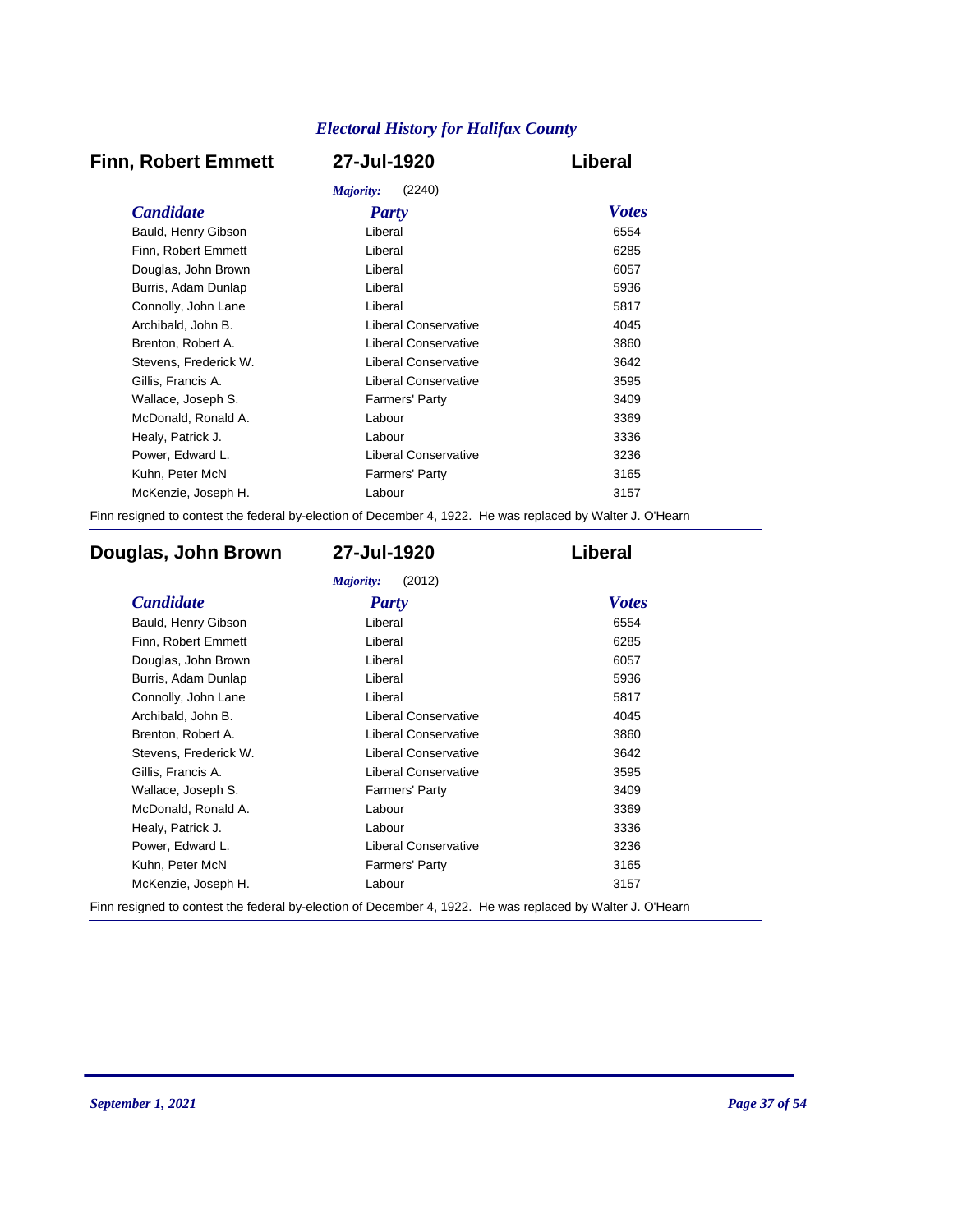# **Connolly, John Lane 27-Jul-1920 Liberal**

| Majority:<br>(1772)   |                             |              |  |
|-----------------------|-----------------------------|--------------|--|
| <i>Candidate</i>      | <b>Party</b>                | <b>Votes</b> |  |
| Bauld, Henry Gibson   | Liberal                     | 6554         |  |
| Finn, Robert Emmett   | Liberal                     | 6285         |  |
| Douglas, John Brown   | Liberal                     | 6057         |  |
| Burris, Adam Dunlap   | Liberal                     | 5936         |  |
| Connolly, John Lane   | Liberal                     | 5817         |  |
| Archibald, John B.    | Liberal Conservative        | 4045         |  |
| Brenton, Robert A.    | <b>Liberal Conservative</b> | 3860         |  |
| Stevens, Frederick W. | Liberal Conservative        | 3642         |  |
| Gillis, Francis A.    | Liberal Conservative        | 3595         |  |
| Wallace, Joseph S.    | <b>Farmers' Party</b>       | 3409         |  |
| McDonald, Ronald A.   | Labour                      | 3369         |  |
| Healy, Patrick J.     | Labour                      | 3336         |  |
| Power, Edward L.      | Liberal Conservative        | 3236         |  |
| Kuhn, Peter McN       | <b>Farmers' Party</b>       | 3165         |  |
| McKenzie, Joseph H.   | Labour                      | 3157         |  |
|                       |                             |              |  |

Finn resigned to contest the federal by-election of December 4, 1922. He was replaced by Walter J. O'Hearn

# **Burris, Adam Dunlap 27-Jul-1920 Liberal**

| <b>Candidate</b>      | Party                       | <b>Votes</b> |
|-----------------------|-----------------------------|--------------|
| Bauld, Henry Gibson   | Liberal                     | 6554         |
| Finn, Robert Emmett   | Liberal                     | 6285         |
| Douglas, John Brown   | Liberal                     | 6057         |
| Burris, Adam Dunlap   | Liberal                     | 5936         |
| Connolly, John Lane   | Liberal                     | 5817         |
| Archibald, John B.    | Liberal Conservative        | 4045         |
| Brenton, Robert A.    | Liberal Conservative        | 3860         |
| Stevens, Frederick W. | <b>Liberal Conservative</b> | 3642         |
| Gillis, Francis A.    | Liberal Conservative        | 3595         |
| Wallace, Joseph S.    | Farmers' Party              | 3409         |
| McDonald, Ronald A.   | Labour                      | 3369         |
| Healy, Patrick J.     | Labour                      | 3336         |
| Power, Edward L.      | <b>Liberal Conservative</b> | 3236         |
| Kuhn, Peter McN       | Farmers' Party              | 3165         |
| McKenzie, Joseph H.   | Labour                      | 3157         |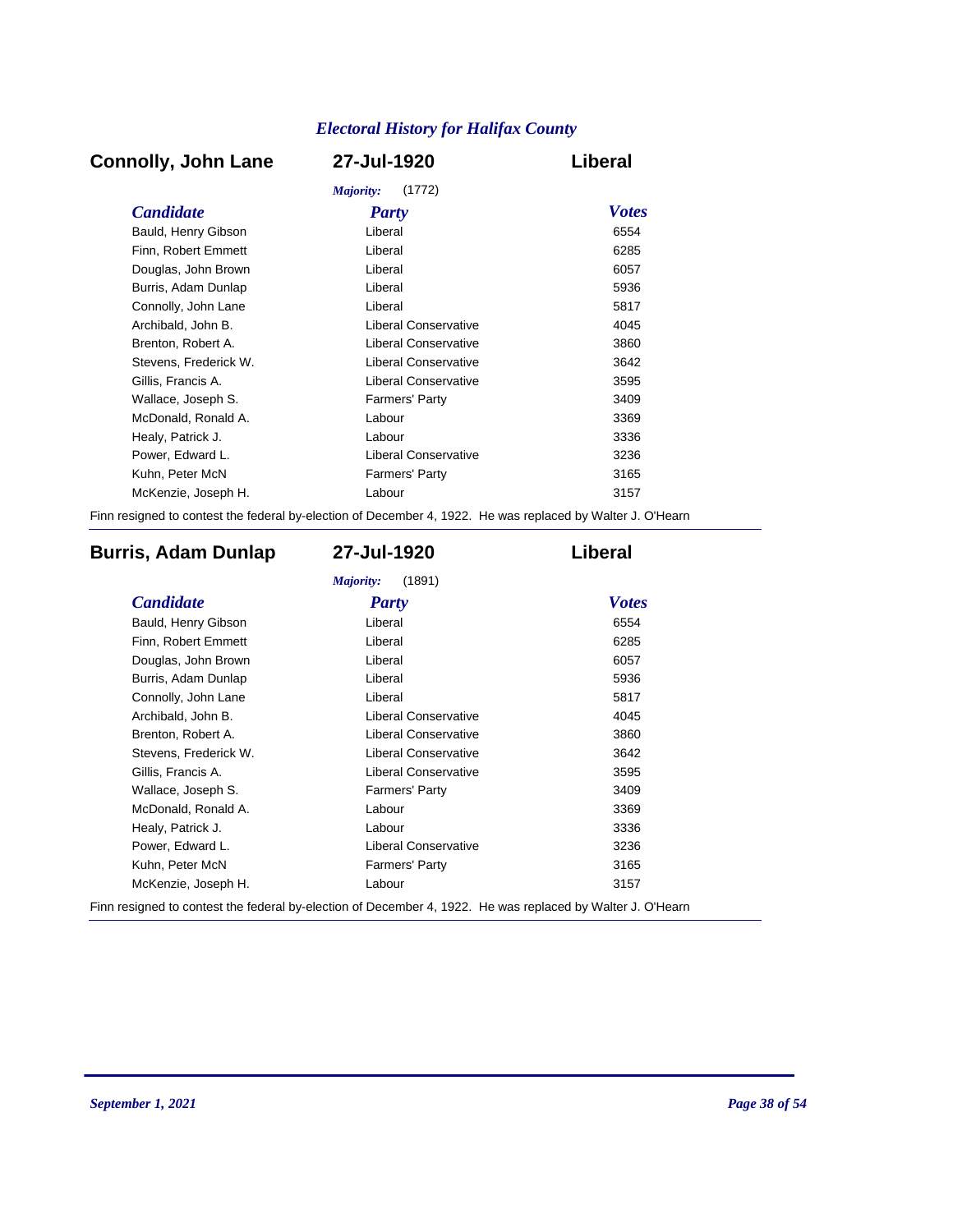# **Bauld, Henry Gibson 27-Jul-1920 Liberal**

|                       | (2509)<br>Majority:   |              |
|-----------------------|-----------------------|--------------|
| <b>Candidate</b>      | <b>Party</b>          | <b>Votes</b> |
| Bauld, Henry Gibson   | Liberal               | 6554         |
| Finn, Robert Emmett   | Liberal               | 6285         |
| Douglas, John Brown   | Liberal               | 6057         |
| Burris, Adam Dunlap   | Liberal               | 5936         |
| Connolly, John Lane   | Liberal               | 5817         |
| Archibald, John B.    | Liberal Conservative  | 4045         |
| Brenton, Robert A.    | Liberal Conservative  | 3860         |
| Stevens. Frederick W. | Liberal Conservative  | 3642         |
| Gillis, Francis A.    | Liberal Conservative  | 3595         |
| Wallace, Joseph S.    | <b>Farmers' Party</b> | 3409         |
| McDonald, Ronald A.   | Labour                | 3369         |
| Healy, Patrick J.     | Labour                | 3336         |
| Power, Edward L.      | Liberal Conservative  | 3236         |
| Kuhn, Peter McN       | <b>Farmers' Party</b> | 3165         |
| McKenzie, Joseph H.   | Labour                | 3157         |
|                       |                       |              |

Finn resigned to contest the federal by-election of December 4, 1922. He was replaced by Walter J. O'Hearn

# **McInnes, Hector 20-Jun-1916 Liberal Conservative**

*Majority:* (348)

| <b>Candidate</b>         | Party                       | <b>Votes</b> |
|--------------------------|-----------------------------|--------------|
| Bauld, Henry Gibson      | Liberal                     | 6855         |
| McInnes, Hector          | Liberal Conservative        | 6735         |
| Finn, Robert Emmett      | Liberal                     | 6703         |
| Faulkner, George Everett | Liberal                     | 6606         |
| Connolly, John Lane      | Liberal                     | 6545         |
| Regan, John W.           | <b>Liberal Conservative</b> | 6387         |
| Quinn, Felix P.          | Liberal Conservative        | 6370         |
| Douglas, John Brown      | Liberal                     | 6359         |
| Williams, E. F.          | Liberal Conservative        | 6266         |
| Bligh, F. P.             | <b>Liberal Conservative</b> | 6213         |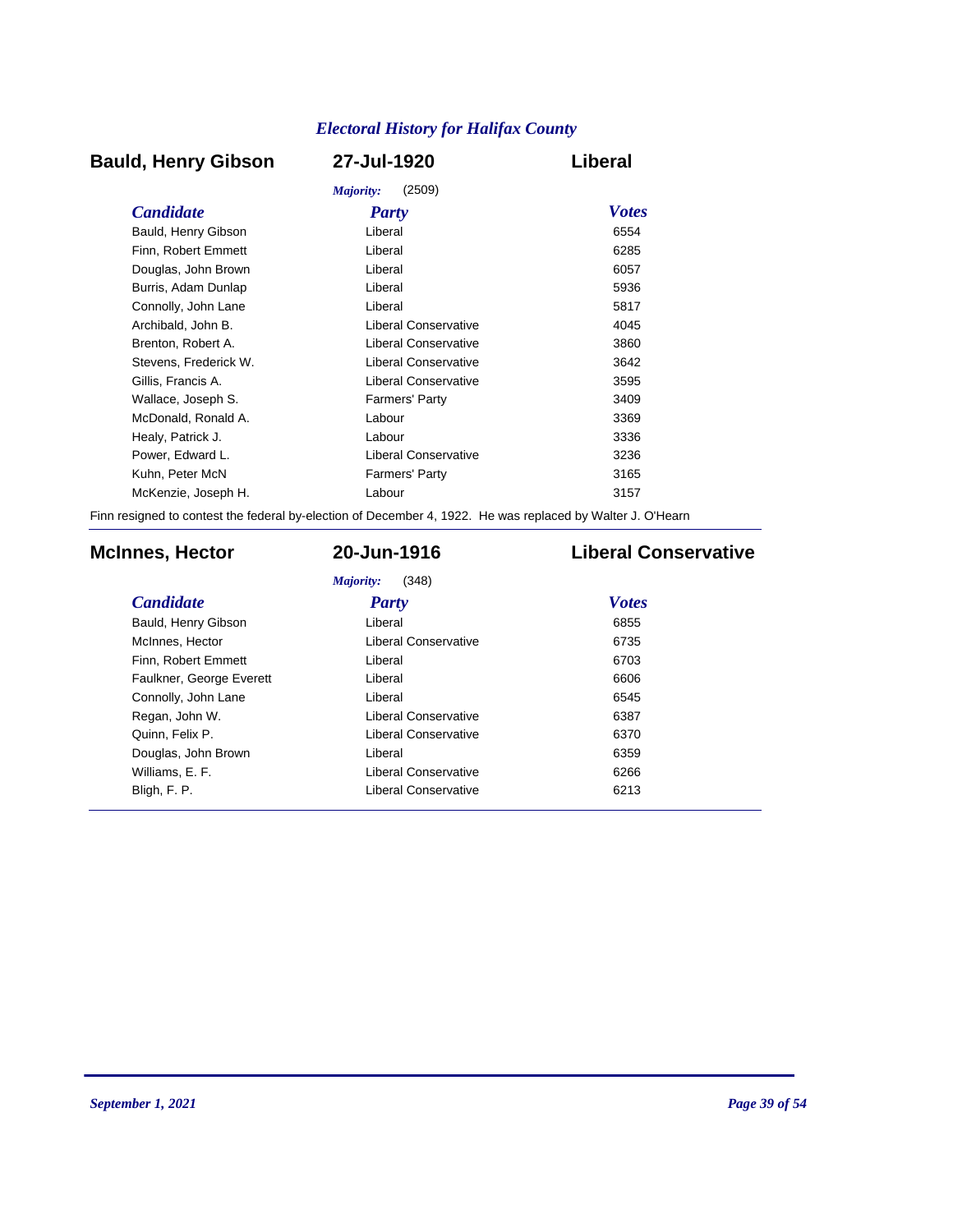# **Finn, Robert Emmett 20-Jun-1916 Liberal**

| Majority:<br>(316)       |                      |              |
|--------------------------|----------------------|--------------|
| <b>Candidate</b>         | Party                | <b>Votes</b> |
| Bauld, Henry Gibson      | Liberal              | 6855         |
| McInnes, Hector          | Liberal Conservative | 6735         |
| Finn. Robert Emmett      | Liberal              | 6703         |
| Faulkner, George Everett | Liberal              | 6606         |
| Connolly, John Lane      | Liberal              | 6545         |
| Regan, John W.           | Liberal Conservative | 6387         |
| Quinn, Felix P.          | Liberal Conservative | 6370         |
| Douglas, John Brown      | Liberal              | 6359         |
| Williams, E. F.          | Liberal Conservative | 6266         |
| Bligh, F. P.             | Liberal Conservative | 6213         |

# **Faulkner, George Everett 20-Jun-1916 Liberal**

| (219)<br>Majority:       |                             |              |  |
|--------------------------|-----------------------------|--------------|--|
| <b>Candidate</b>         | <b>Party</b>                | <b>Votes</b> |  |
| Bauld, Henry Gibson      | Liberal                     | 6855         |  |
| McInnes, Hector          | Liberal Conservative        | 6735         |  |
| Finn. Robert Emmett      | Liberal                     | 6703         |  |
| Faulkner, George Everett | Liberal                     | 6606         |  |
| Connolly, John Lane      | Liberal                     | 6545         |  |
| Regan, John W.           | Liberal Conservative        | 6387         |  |
| Quinn, Felix P.          | <b>Liberal Conservative</b> | 6370         |  |
| Douglas, John Brown      | Liberal                     | 6359         |  |
| Williams, E. F.          | Liberal Conservative        | 6266         |  |
| Bligh, F. P.             | Liberal Conservative        | 6213         |  |
|                          |                             |              |  |

# **Connolly, John Lane 20-Jun-1916 Liberal**

| Majority:<br>(158)       |                             |              |  |
|--------------------------|-----------------------------|--------------|--|
| <b>Candidate</b>         | Party                       | <b>Votes</b> |  |
| Bauld, Henry Gibson      | Liberal                     | 6855         |  |
| McInnes, Hector          | Liberal Conservative        | 6735         |  |
| Finn. Robert Emmett      | Liberal                     | 6703         |  |
| Faulkner, George Everett | Liberal                     | 6606         |  |
| Connolly, John Lane      | Liberal                     | 6545         |  |
| Regan, John W.           | <b>Liberal Conservative</b> | 6387         |  |
| Quinn, Felix P.          | <b>Liberal Conservative</b> | 6370         |  |
| Douglas, John Brown      | Liberal                     | 6359         |  |
| Williams, E. F.          | Liberal Conservative        | 6266         |  |
| Bligh, F. P.             | Liberal Conservative        | 6213         |  |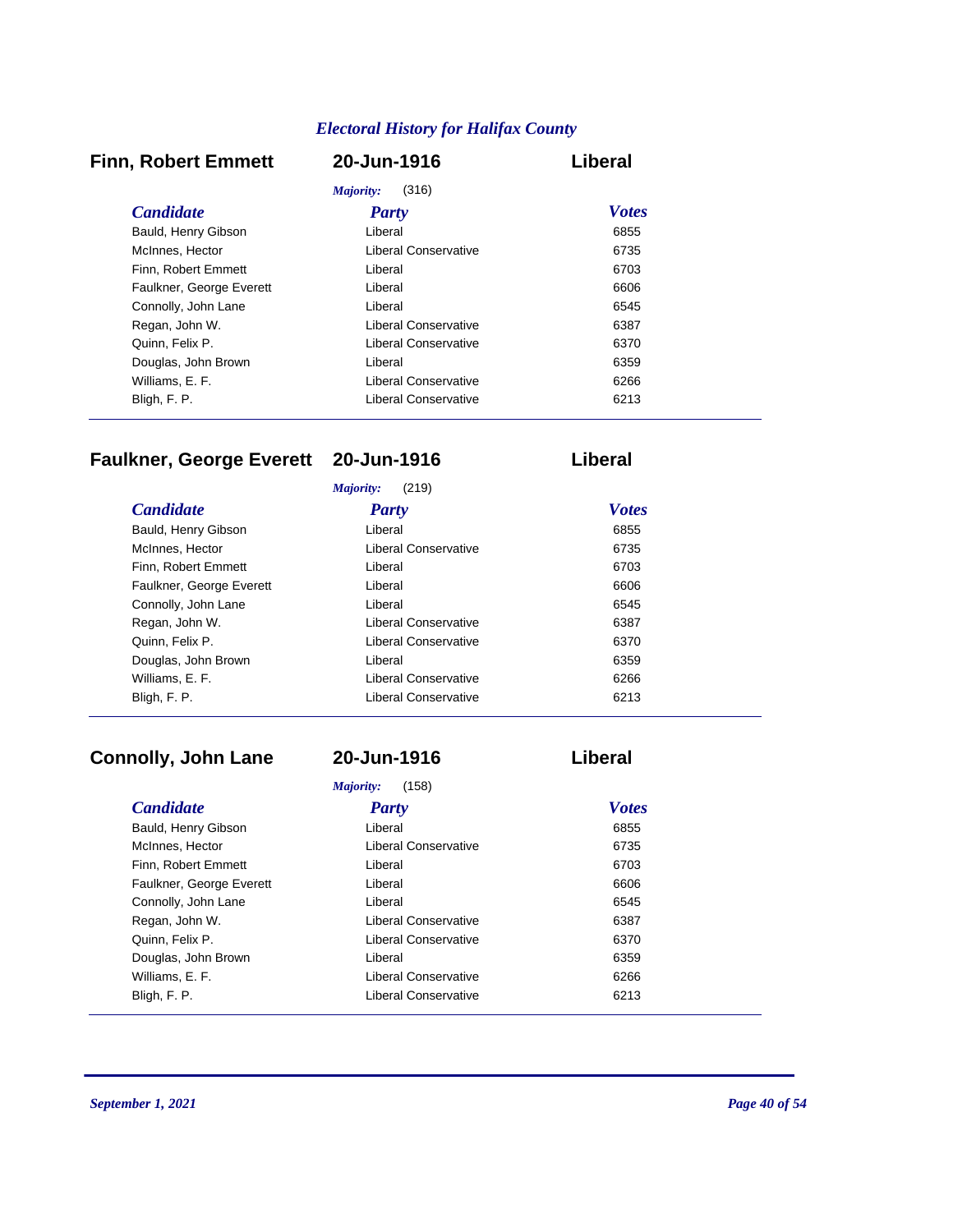# **Bauld, Henry Gibson 20-Jun-1916 Liberal**

| (468)<br>Majority:       |                             |              |
|--------------------------|-----------------------------|--------------|
| <b>Candidate</b>         | Party                       | <b>Votes</b> |
| Bauld, Henry Gibson      | Liberal                     | 6855         |
| McInnes, Hector          | Liberal Conservative        | 6735         |
| Finn. Robert Emmett      | Liberal                     | 6703         |
| Faulkner, George Everett | Liberal                     | 6606         |
| Connolly, John Lane      | Liberal                     | 6545         |
| Regan, John W.           | <b>Liberal Conservative</b> | 6387         |
| Quinn, Felix P.          | Liberal Conservative        | 6370         |
| Douglas, John Brown      | Liberal                     | 6359         |
| Williams, E. F.          | Liberal Conservative        | 6266         |
| Bligh, F. P.             | Liberal Conservative        | 6213         |

# **Logan, Fulton Johnson 14-Jun-1911 Liberal**

|                          | (955)<br>Majority:   |              |
|--------------------------|----------------------|--------------|
| <b>Candidate</b>         | <b>Party</b>         | <b>Votes</b> |
| Logan, Fulton Johnson    | Liberal              | 6142         |
| Faulkner, George Everett | Liberal              | 6120         |
| Finn, Robert Emmett      | Liberal              | 5836         |
| Bligh, F. P.             | Liberal Conservative | 5187         |
| Smith, Nelson R.         | Liberal Conservative | 4825         |
| O'Mullin, J. C.          | Liberal Conservative | 3937         |
| Joy, John T.             | Labour               | 2575         |

# **Finn, Robert Emmett 14-Jun-1911 Liberal**

*Majority:* (649)

| <b>Candidate</b>         | <b>Party</b>         | <b>Votes</b> |
|--------------------------|----------------------|--------------|
| Logan, Fulton Johnson    | Liberal              | 6142         |
| Faulkner, George Everett | Liberal              | 6120         |
| Finn, Robert Emmett      | Liberal              | 5836         |
| Bligh, F. P.             | Liberal Conservative | 5187         |
| Smith, Nelson R.         | Liberal Conservative | 4825         |
| O'Mullin, J.C.           | Liberal Conservative | 3937         |
| Joy, John T.             | Labour               | 2575         |
|                          |                      |              |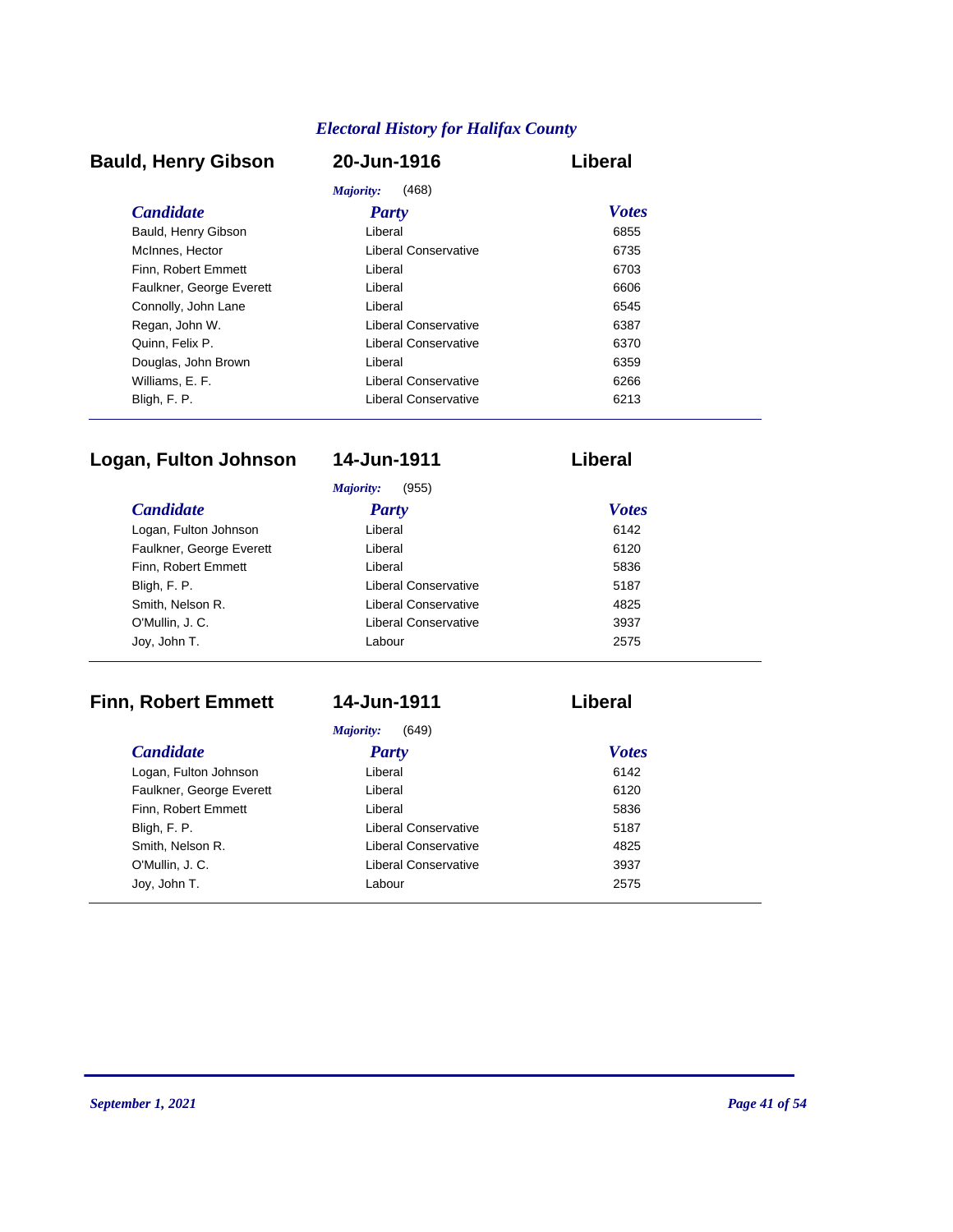|                      | Liberal                              |
|----------------------|--------------------------------------|
| (933)<br>Majority:   |                                      |
| <b>Party</b>         | <b>Votes</b>                         |
| Liberal              | 6142                                 |
| Liberal              | 6120                                 |
| Liberal              | 5836                                 |
| Liberal Conservative | 5187                                 |
| Liberal Conservative | 4825                                 |
| Liberal Conservative | 3937                                 |
| Labour               | 2575                                 |
|                      | Faulkner, George Everett 14-Jun-1911 |

| <b>McPherson, David</b>  | 20-Jun-1906                 | Liberal      |  |
|--------------------------|-----------------------------|--------------|--|
|                          | Majority:<br>(1127)         |              |  |
| <i>Candidate</i>         | Party                       | <b>Votes</b> |  |
| McPherson, David         | Liberal                     | 5550         |  |
| Faulkner, George Everett | Liberal                     | 5475         |  |
| Finn, Robert Emmett      | Liberal                     | 5372         |  |
| Campbell, G. M.          | Liberal Conservative        | 4423         |  |
| Sedgewick, W. M.         | Liberal Conservative        | 4093         |  |
| O'Connor, W. F.          | <b>Liberal Conservative</b> | 3943         |  |

| <b>Finn, Robert Emmett</b> | 20-Jun-1906          | Liberal      |
|----------------------------|----------------------|--------------|
|                            | Majority:<br>(949)   |              |
| <i>Candidate</i>           | <b>Party</b>         | <b>Votes</b> |
| McPherson, David           | Liberal              | 5550         |
| Faulkner, George Everett   | Liberal              | 5475         |
| Finn, Robert Emmett        | Liberal              | 5372         |
| Campbell, G. M.            | Liberal Conservative | 4423         |
| Sedgewick, W. M.           | Liberal Conservative | 4093         |
| O'Connor, W. F.            | Liberal Conservative | 3943         |

# **Faulkner, George Everett 20-Jun-1906 Liberal**

| (1052)<br>Majority:      |                             |              |  |
|--------------------------|-----------------------------|--------------|--|
| <b>Candidate</b>         | <b>Party</b>                | <b>Votes</b> |  |
| McPherson, David         | Liberal                     | 5550         |  |
| Faulkner, George Everett | Liberal                     | 5475         |  |
| Finn, Robert Emmett      | Liberal                     | 5372         |  |
| Campbell, G. M.          | Liberal Conservative        | 4423         |  |
| Sedgewick, W. M.         | Liberal Conservative        | 4093         |  |
| O'Connor, W. F.          | <b>Liberal Conservative</b> | 3943         |  |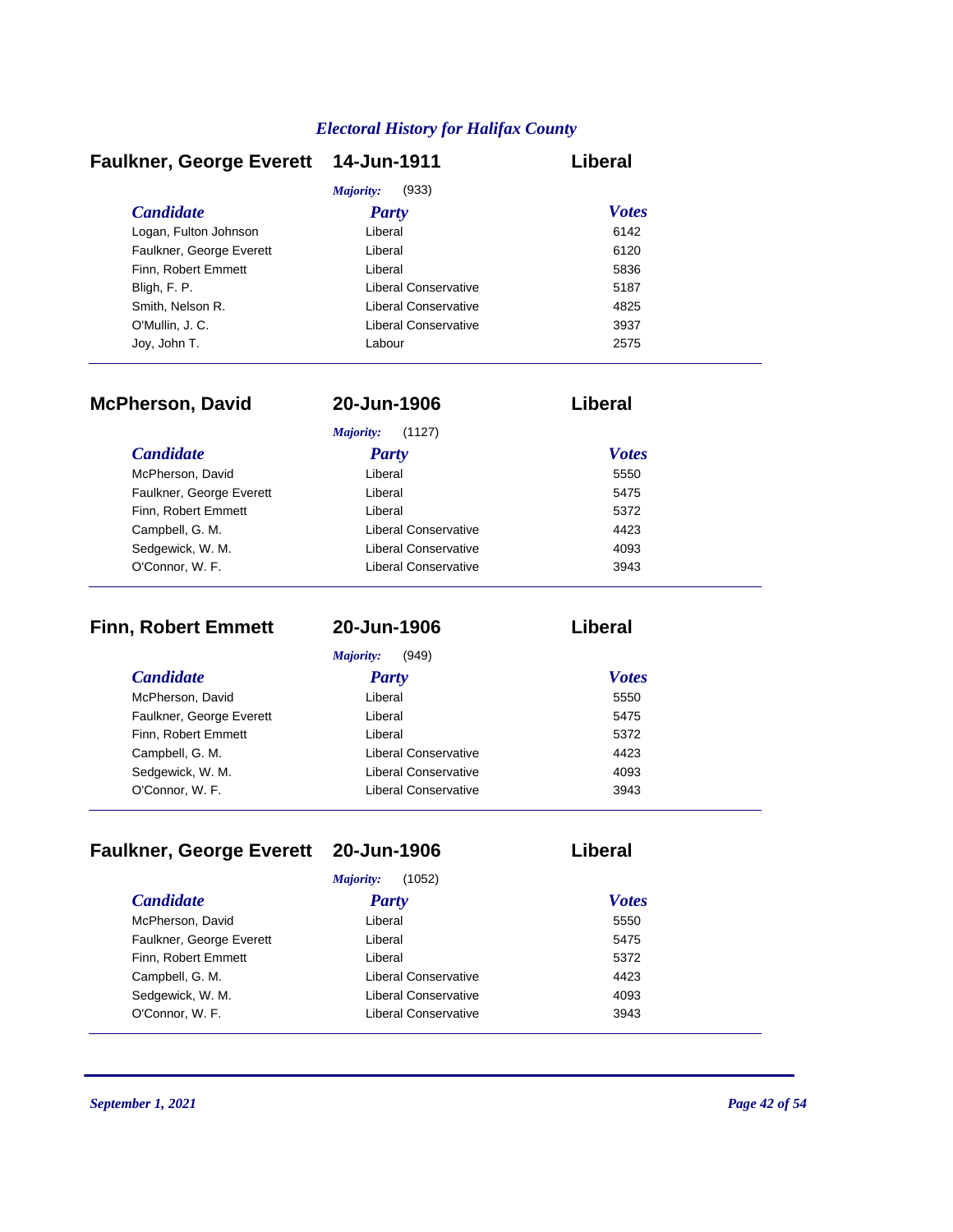| <b>Mitchell, George</b> | 02-Oct-1901          | Liberal      |
|-------------------------|----------------------|--------------|
|                         | (248)<br>Majority:   |              |
| <b>Candidate</b>        | <b>Party</b>         | <b>Votes</b> |
| McPherson, David        | Liberal              | 5049         |
| Mitchell, George        | Liberal              | 4955         |
| Keefe, Michael Edwin    | Liberal              | 4840         |
| Crosby, Adam B.         | Liberal Conservative | 4707         |
| Campbell, G. M.         | Liberal Conservative | 4487         |
| Stewart, J. J.          | Liberal Conservative | 4185         |

| <b>McPherson, David</b> | 02-Oct-1901          | Liberal      |
|-------------------------|----------------------|--------------|
|                         | Majority:<br>(342)   |              |
| <b>Candidate</b>        | Party                | <b>Votes</b> |
| McPherson, David        | Liberal              | 5049         |
| Mitchell, George        | Liberal              | 4955         |
| Keefe, Michael Edwin    | Liberal              | 4840         |
| Crosby, Adam B.         | Liberal Conservative | 4707         |
| Campbell, G. M.         | Liberal Conservative | 4487         |
| Stewart, J. J.          | Liberal Conservative | 4185         |

| Keefe, Michael Edwin | 02-Oct-1901          | Liberal      |
|----------------------|----------------------|--------------|
|                      | Majority:<br>(133)   |              |
| <i>Candidate</i>     | <b>Party</b>         | <b>Votes</b> |
| McPherson, David     | Liberal              | 5049         |
| Mitchell, George     | Liberal              | 4955         |
| Keefe, Michael Edwin | Liberal              | 4840         |
| Crosby, Adam B.      | Liberal Conservative | 4707         |
| Campbell, G. M.      | Liberal Conservative | 4487         |
| Stewart, J. J.       | Liberal Conservative | 4185         |

| Keefe, Michael Edwin |  |
|----------------------|--|
|----------------------|--|

# **Keefe, Michael Edwin 12-Dec-1900 (By-election) Liberal**

| (544)<br>Majority:   |                      |              |  |
|----------------------|----------------------|--------------|--|
| <i>Candidate</i>     | Party                | <b>Votes</b> |  |
| Keefe, Michael Edwin | Liberal              | 4400         |  |
| Crosby, Adam B.      | Liberal Conservative | 3856         |  |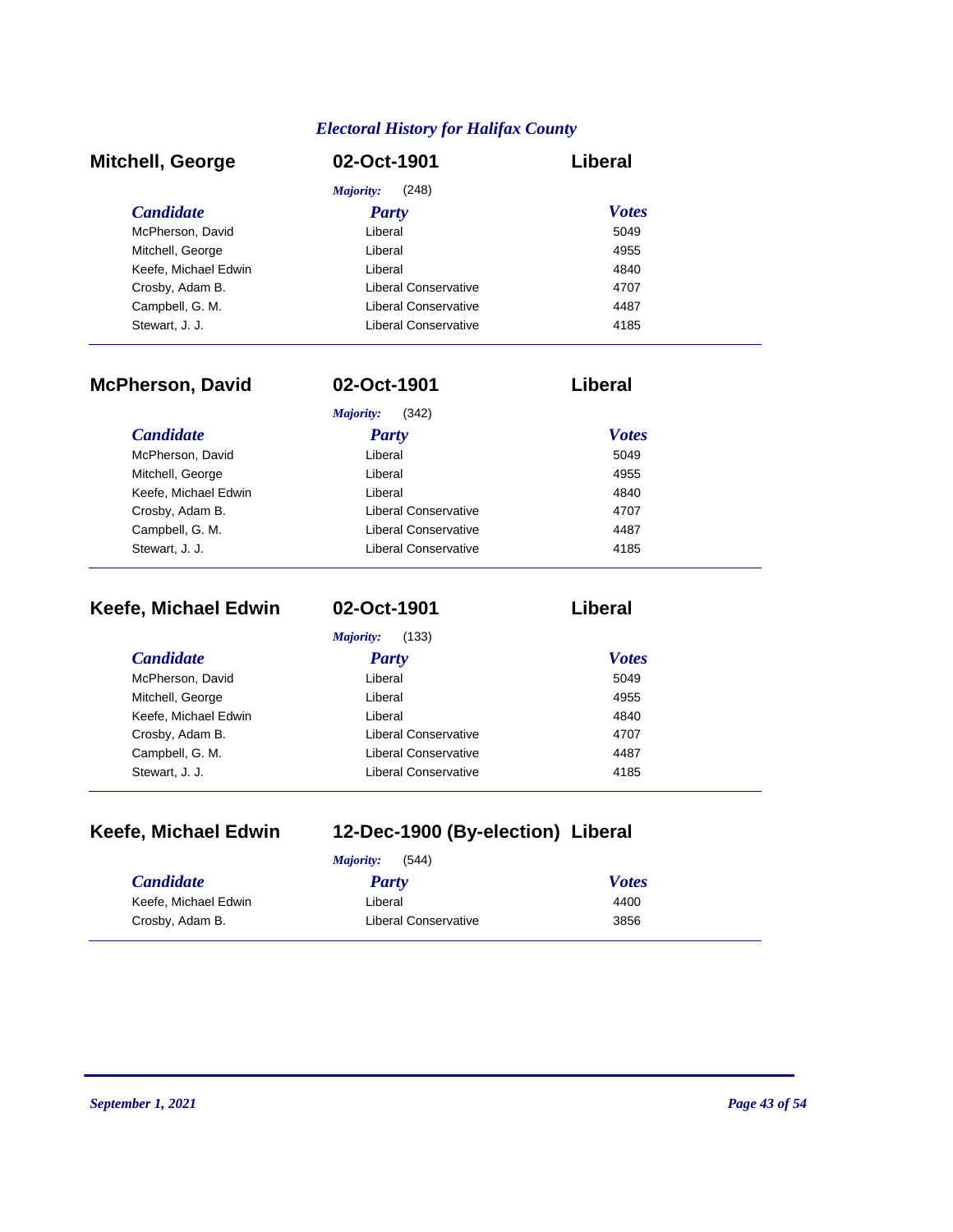| Wallace, William Bernard 20-Apr-1897 |                      | Liberal      |
|--------------------------------------|----------------------|--------------|
|                                      | (347)<br>Majority:   |              |
| <b>Candidate</b>                     | Party                | <b>Votes</b> |
| Mitchell, George                     | Liberal              | 5312         |
| McPherson, David                     | Liberal              | 5307         |
| Wallace, William Bernard             | Liberal              | 5101         |
| Foster, Miner T.                     | Liberal Conservative | 4754         |
| Stairs. John Fitzwilliam             | Liberal Conservative | 4563         |
| Walsh, T. W.                         | Liberal Conservative | 4350         |

Wallace resigned to contest the federal general election of November 7, 1900. He was replaced by Michael Keefe.

| <b>Mitchell, George</b>  | 20-Apr-1897          | Liberal      |
|--------------------------|----------------------|--------------|
|                          | (558)<br>Majority:   |              |
| <b>Candidate</b>         | <b>Party</b>         | <b>Votes</b> |
| Mitchell, George         | Liberal              | 5312         |
| McPherson, David         | Liberal              | 5307         |
| Wallace, William Bernard | Liberal              | 5101         |
| Foster, Miner T.         | Liberal Conservative | 4754         |
| Stairs, John Fitzwilliam | Liberal Conservative | 4563         |
| Walsh, T. W.             | Liberal Conservative | 4350         |

Wallace resigned to contest the federal general election of November 7, 1900. He was replaced by Michael Keefe.

| <b>McPherson, David</b>  | 20-Apr-1897          | Liberal      |
|--------------------------|----------------------|--------------|
|                          | (553)<br>Majority:   |              |
| <i>Candidate</i>         | Party                | <b>Votes</b> |
| Mitchell, George         | Liberal              | 5312         |
| McPherson, David         | Liberal              | 5307         |
| Wallace, William Bernard | Liberal              | 5101         |
| Foster, Miner T.         | Liberal Conservative | 4754         |
| Stairs, John Fitzwilliam | Liberal Conservative | 4563         |
| Walsh, T. W.             | Liberal Conservative | 4350         |

Wallace resigned to contest the federal general election of November 7, 1900. He was replaced by Michael Keefe.

# **Wallace, William Bernard 15-Aug-1896 (By-election) Liberal**

| (Acclamation)<br><i>Majority:</i> |         |              |
|-----------------------------------|---------|--------------|
| <i>Candidate</i>                  | Party   | <b>Votes</b> |
| Wallace, William Bernard          | Liberal |              |
| Wallace won by acclamation.       |         |              |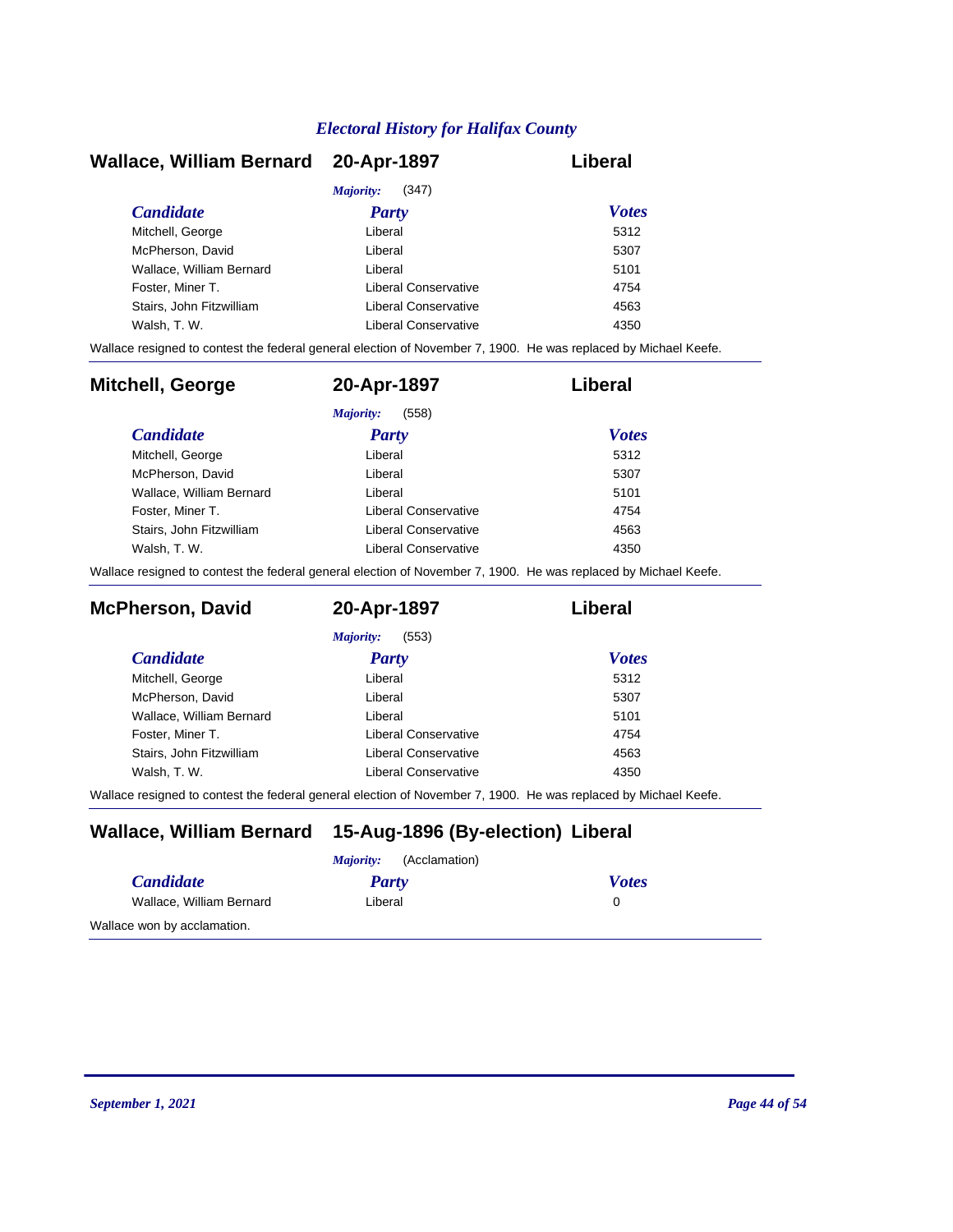| Roche, William            | 15-Mar-1894          | Liberal      |
|---------------------------|----------------------|--------------|
|                           | (245)<br>Majority:   |              |
| <i>Candidate</i>          | <b>Party</b>         | <b>Votes</b> |
| Fielding, William Stevens | Liberal              | 4795         |
| Roche, William            | Liberal              | 4651         |
| Black, William Anderson   | Liberal Conservative | 4570         |
| Morrow, James             | Liberal Conservative | 4406         |
| Power, Michael Joseph     | Liberal              | 4373         |
| Walsh, T. W.              | Liberal Conservative | 4019         |

Fielding resigned to contest the federal by-election of August 5, 1896. He was replaced by William Wallace.

| Fielding, William Stevens 15-Mar-1894 |                      | Liberal      |
|---------------------------------------|----------------------|--------------|
|                                       | (389)<br>Majority:   |              |
| <i>Candidate</i>                      | <b>Party</b>         | <b>Votes</b> |
| Fielding, William Stevens             | Liberal              | 4795         |
| Roche, William                        | Liberal              | 4651         |
| Black, William Anderson               | Liberal Conservative | 4570         |
| Morrow, James                         | Liberal Conservative | 4406         |
| Power, Michael Joseph                 | Liberal              | 4373         |
| Walsh, T. W.                          | Liberal Conservative | 4019         |
|                                       |                      |              |

Fielding resigned to contest the federal by-election of August 5, 1896. He was replaced by William Wallace.

# **Black, William Anderson 15-Mar-1894 Liberal Conservative**

| Liberal              | 4795 |                              |
|----------------------|------|------------------------------|
| Liberal              | 4651 |                              |
| Liberal Conservative | 4570 |                              |
| Liberal Conservative | 4406 |                              |
| Liberal              | 4373 |                              |
| Liberal Conservative | 4019 |                              |
|                      |      | <b>Votes</b><br><b>Party</b> |

Fielding resigned to contest the federal by-election of August 5, 1896. He was replaced by William Wallace.

| Roche, William            | 21-May-1890          | Liberal      |
|---------------------------|----------------------|--------------|
|                           | (609)<br>Majority:   |              |
| <i>Candidate</i>          | <b>Party</b>         | <b>Votes</b> |
| Fielding, William Stevens | Liberal              | 5036         |
| Roche, William            | Liberal              | 4828         |
| Power, Michael Joseph     | Liberal              | 4752         |
| Henry, H. McD             | Liberal Conservative | 4219         |
| O'Mullin, P               | Liberal Conservative | 3946         |
| Stewart, J. J.            | Liberal Conservative | 3928         |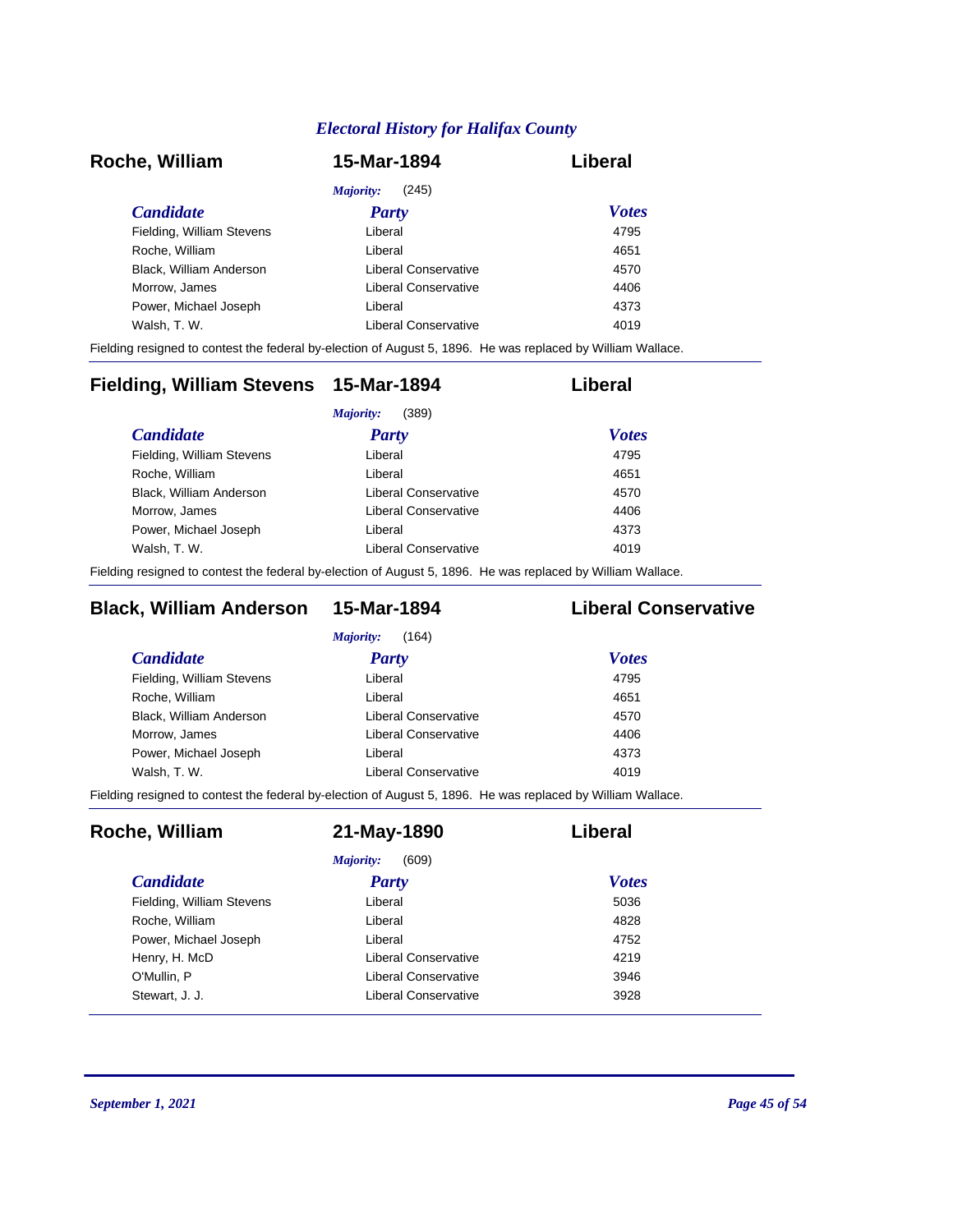| Power, Michael Joseph     | 21-May-1890          | Liberal      |
|---------------------------|----------------------|--------------|
|                           | (533)<br>Majority:   |              |
| <b>Candidate</b>          | <b>Party</b>         | <b>Votes</b> |
| Fielding, William Stevens | Liberal              | 5036         |
| Roche, William            | Liberal              | 4828         |
| Power, Michael Joseph     | Liberal              | 4752         |
| Henry, H. McD             | Liberal Conservative | 4219         |
| O'Mullin, P               | Liberal Conservative | 3946         |
| Stewart, J. J.            | Liberal Conservative | 3928         |

# **Fielding, William Stevens 21-May-1890 Liberal**

|                           | (817)<br>Majority:   |              |
|---------------------------|----------------------|--------------|
| <b>Candidate</b>          | <b>Party</b>         | <b>Votes</b> |
| Fielding, William Stevens | Liberal              | 5036         |
| Roche, William            | Liberal              | 4828         |
| Power, Michael Joseph     | Liberal              | 4752         |
| Henry, H. McD             | Liberal Conservative | 4219         |
| O'Mullin, P               | Liberal Conservative | 3946         |
| Stewart, J. J.            | Liberal Conservative | 3928         |

| Roche, William            | 15-Jun-1886          | Liberal      |
|---------------------------|----------------------|--------------|
|                           | (950)<br>Majority:   |              |
| <i>Candidate</i>          | <b>Party</b>         | <b>Votes</b> |
| Fielding, William Stevens | Liberal              | 4042         |
| Roche, William            | Liberal              | 3931         |
| Power, Michael Joseph     | Liberal              | 3822         |
| Harrington, William D.    | Liberal Conservative | 2981         |
| Lyons, J. N.              | Liberal Conservative | 2866         |
| Payzant, John Y           | Liberal Conservative | 2816         |

| Power, Michael Joseph     | 15-Jun-1886                 | Liberal      |
|---------------------------|-----------------------------|--------------|
|                           | Majority:<br>(841)          |              |
| <i>Candidate</i>          | Party                       | <b>Votes</b> |
| Fielding, William Stevens | Liberal                     | 4042         |
| Roche, William            | Liberal                     | 3931         |
| Power, Michael Joseph     | Liberal                     | 3822         |
| Harrington, William D.    | Liberal Conservative        | 2981         |
| Lyons, J. N.              | <b>Liberal Conservative</b> | 2866         |
| Payzant, John Y           | Liberal Conservative        | 2816         |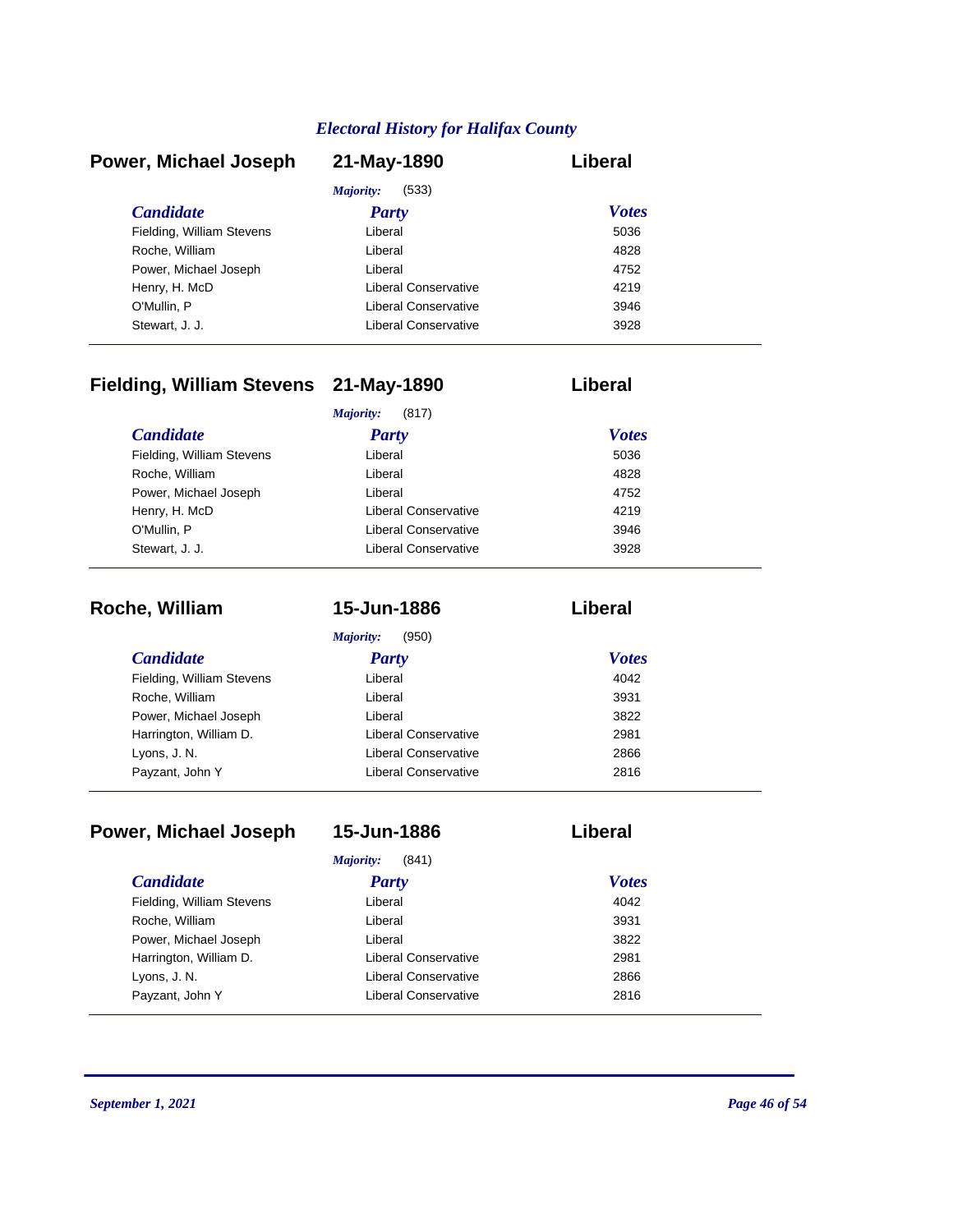| Fielding, William Stevens 15-Jun-1886 |                      | Liberal      |
|---------------------------------------|----------------------|--------------|
|                                       | (1061)<br>Majority:  |              |
| <b>Candidate</b>                      | <b>Party</b>         | <b>Votes</b> |
| Fielding, William Stevens             | Liberal              | 4042         |
| Roche, William                        | Liberal              | 3931         |
| Power, Michael Joseph                 | Liberal              | 3822         |
| Harrington, William D.                | Liberal Conservative | 2981         |
| Lyons, J. N.                          | Liberal Conservative | 2866         |
| Payzant, John Y                       | Liberal Conservative | 2816         |

# **Fielding, William Stevens 20-Aug-1884 (By-election) Liberal**

|                           | (39)<br>Majority:    |              |
|---------------------------|----------------------|--------------|
| <b>Candidate</b>          | Party                | <b>Votes</b> |
| Fielding, William Stevens | Liberal              | 2355         |
| Payzant, John Y           | Liberal Conservative | 2316         |

### **Power, Michael Joseph 20-Jun-1882 Liberal**

*Majority:* (37)

| <i>Candidate</i>          | <b>Party</b>         | <b>Votes</b> |
|---------------------------|----------------------|--------------|
| Harrington, William D.    | Liberal Conservative | 2737         |
| Power, Michael Joseph     | Liberal              | 2591         |
| Fielding, William Stevens | Liberal              | 2554         |
| Foster, J. G.             | Liberal              | 2543         |
| Pugh, John                | Liberal Conservative | 2508         |
| Parsons, J. F. L.         | Liberal Conservative | 2475         |

Fielding seat declared vacant. He was appointed Provincial Secretary. He was re-elected August 20, 1884.

# **Harrington, William D. 20-Jun-1882 Liberal Conservative**

# *Majority:* (146)

| <b>Candidate</b>          | Party                                                                                                                                                                                                                             | <b>Votes</b> |  |
|---------------------------|-----------------------------------------------------------------------------------------------------------------------------------------------------------------------------------------------------------------------------------|--------------|--|
| Harrington, William D.    | <b>Liberal Conservative</b>                                                                                                                                                                                                       | 2737         |  |
| Power, Michael Joseph     | Liberal                                                                                                                                                                                                                           | 2591         |  |
| Fielding, William Stevens | Liberal                                                                                                                                                                                                                           | 2554         |  |
| Foster, J. G.             | Liberal                                                                                                                                                                                                                           | 2543         |  |
| Pugh, John                | <b>Liberal Conservative</b>                                                                                                                                                                                                       | 2508         |  |
| Parsons. J. F. L.         | <b>Liberal Conservative</b>                                                                                                                                                                                                       | 2475         |  |
|                           | $\mathbb{R}$ . The set of the set of the set of the set of the set of the set of the set of the set of the set of the set of the set of the set of the set of the set of the set of the set of the set of the set of the set of t |              |  |

Fielding seat declared vacant. He was appointed Provincial Secretary. He was re-elected August 20, 1884.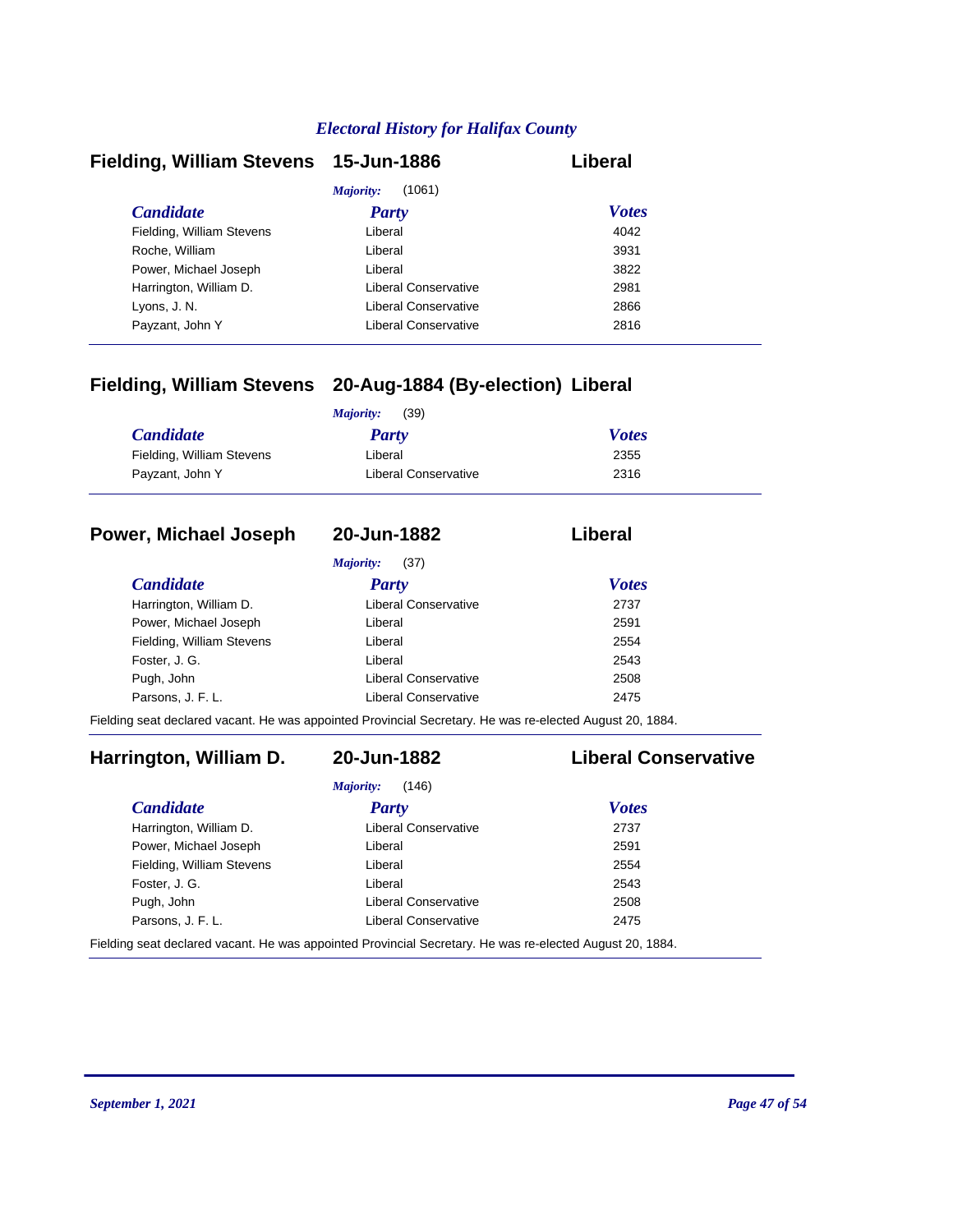### **Fielding, William Stevens 20-Jun-1882 Liberal**

| <i>Majority:</i> (11)     |                      |              |  |
|---------------------------|----------------------|--------------|--|
| <b>Candidate</b>          | <b>Party</b>         | <b>Votes</b> |  |
| Harrington, William D.    | Liberal Conservative | 2737         |  |
| Power, Michael Joseph     | Liberal              | 2591         |  |
| Fielding, William Stevens | Liberal              | 2554         |  |
| Foster, J. G.             | Liberal              | 2543         |  |
| Pugh, John                | Liberal Conservative | 2508         |  |
| Parsons, J. F. L.         | Liberal Conservative | 2475         |  |
|                           |                      |              |  |

Fielding seat declared vacant. He was appointed Provincial Secretary. He was re-elected August 20, 1884.

# **Stairs, John Fitzwilliam 25-Nov-1879 (By-election) Liberal Conservative**

|                          | (416)<br>Majority:   |              |  |
|--------------------------|----------------------|--------------|--|
| <b>Candidate</b>         | <b>Party</b>         | <b>Votes</b> |  |
| Stairs, John Fitzwilliam | Liberal Conservative | 2414         |  |
| Archibald, Donald G.     | Liberal              | 1998         |  |

### **Pugh, John 17-Sep-1878 Liberal Conservative**

|                         | (269)<br>Majority:          |              |  |
|-------------------------|-----------------------------|--------------|--|
| <i>Candidate</i>        | <b>Party</b>                | <b>Votes</b> |  |
| Macdonald, Charles John | Liberal Conservative        | 3375         |  |
| Harrington, William D.  | Liberal Conservative        | 3353         |  |
| Pugh, John              | <b>Liberal Conservative</b> | 3135         |  |
| Hill, Philip Carteret   | Liberal                     | 2866         |  |
| Power, Michael Joseph   | Liberal                     | 2739         |  |
| Archibald, Donald G.    | Liberal                     | 2722         |  |
|                         |                             |              |  |

Macdonald resigned May 14, 1879. He was appointed post office inspector. He was replaced by John F. Stairs.

# **Macdonald, Charles John 17-Sep-1878 Liberal Conservative**

|                         | (509)<br>Majority:                                                                                                                  |              |  |
|-------------------------|-------------------------------------------------------------------------------------------------------------------------------------|--------------|--|
| <b>Candidate</b>        | Party                                                                                                                               | <b>Votes</b> |  |
| Macdonald, Charles John | <b>Liberal Conservative</b>                                                                                                         | 3375         |  |
| Harrington, William D.  | Liberal Conservative                                                                                                                | 3353         |  |
| Pugh, John              | Liberal Conservative                                                                                                                | 3135         |  |
| Hill, Philip Carteret   | Liberal                                                                                                                             | 2866         |  |
| Power, Michael Joseph   | Liberal                                                                                                                             | 2739         |  |
| Archibald, Donald G.    | Liberal                                                                                                                             | 2722         |  |
|                         | المعادلة التي المعادلة المتحدث المسترد وجود المستخدمات المعادلة المعادلة المعادلة المستخدمة المستخدمة المستخدمة المستخدمة المستخدمة |              |  |

Macdonald resigned May 14, 1879. He was appointed post office inspector. He was replaced by John F. Stairs.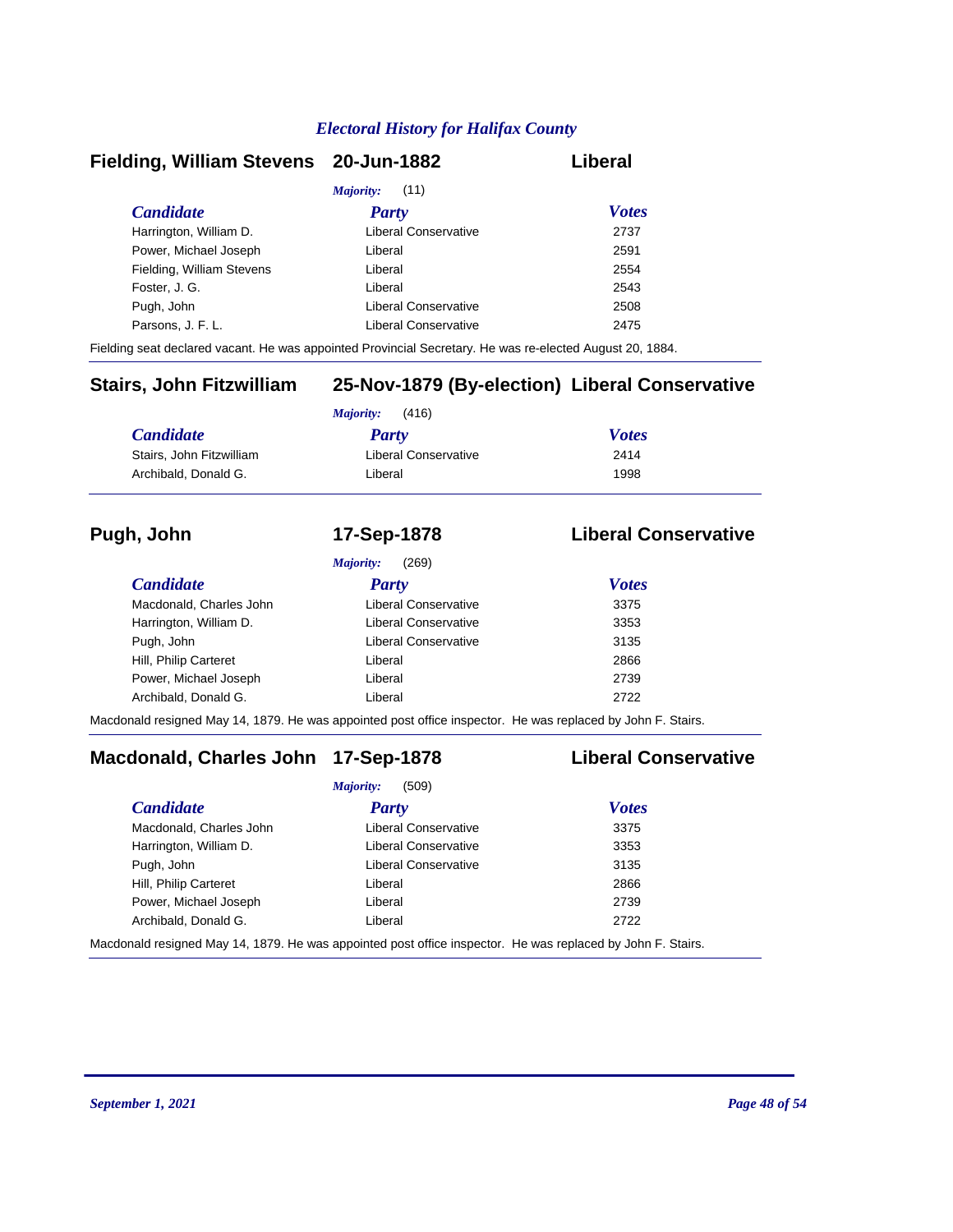## *Candidate Party Votes* **Harrington, William D. 17-Sep-1878 Liberal Conservative** *Majority:* (487) Macdonald, Charles John Liberal Conservative 3375 Harrington, William D. Ciberal Conservative 3353 Pugh, John **Disk and American Conservative** 3135 Hill, Philip Carteret **Liberal** Liberal 2866 Power, Michael Joseph Liberal Liberal 2739 Archibald, Donald G. Liberal 2722 Macdonald resigned May 14, 1879. He was appointed post office inspector. He was replaced by John F. Stairs. *Candidate Party Votes* **Hill, Philip Carteret 17-Dec-1874 Liberal** *Majority:* (1044) Hill, Philip Carteret Liberal Archibald, Donald G. Liberal 2853 Farrell, Edward 2709 Sedgewick, Robert **Liberal Conservative** 1837 Almon, W. J. Conservative Conservative 1818

| <b>Farrell, Edward</b>  | 17-Dec-1874          | Liberal      |
|-------------------------|----------------------|--------------|
|                         | (891)<br>Majority:   |              |
| <i><b>Candidate</b></i> | <b>Party</b>         | <b>Votes</b> |
| Hill, Philip Carteret   | Liberal              | 2862         |
| Archibald, Donald G.    | Liberal              | 2853         |
| Farrell, Edward         | Liberal              | 2709         |
| Sedgewick, Robert       | Liberal Conservative | 1837         |
| Almon, W. J.            | Liberal Conservative | 1818         |
| Griffin, M. J.          | Liberal Conservative | 1630         |

Griffin, M. J. **Canadian Conservative** 1630

| Archibald, Donald G.  | 17-Dec-1874          | Liberal      |  |
|-----------------------|----------------------|--------------|--|
|                       | (1035)<br>Majority:  |              |  |
| <i>Candidate</i>      | <b>Party</b>         | <b>Votes</b> |  |
| Hill, Philip Carteret | Liberal              | 2862         |  |
| Archibald, Donald G.  | Liberal              | 2853         |  |
| Farrell, Edward       | Liberal              | 2709         |  |
| Sedgewick, Robert     | Liberal Conservative | 1837         |  |
| Almon, W. J.          | Liberal Conservative | 1818         |  |
| Griffin, M. J.        | Liberal Conservative | 1630         |  |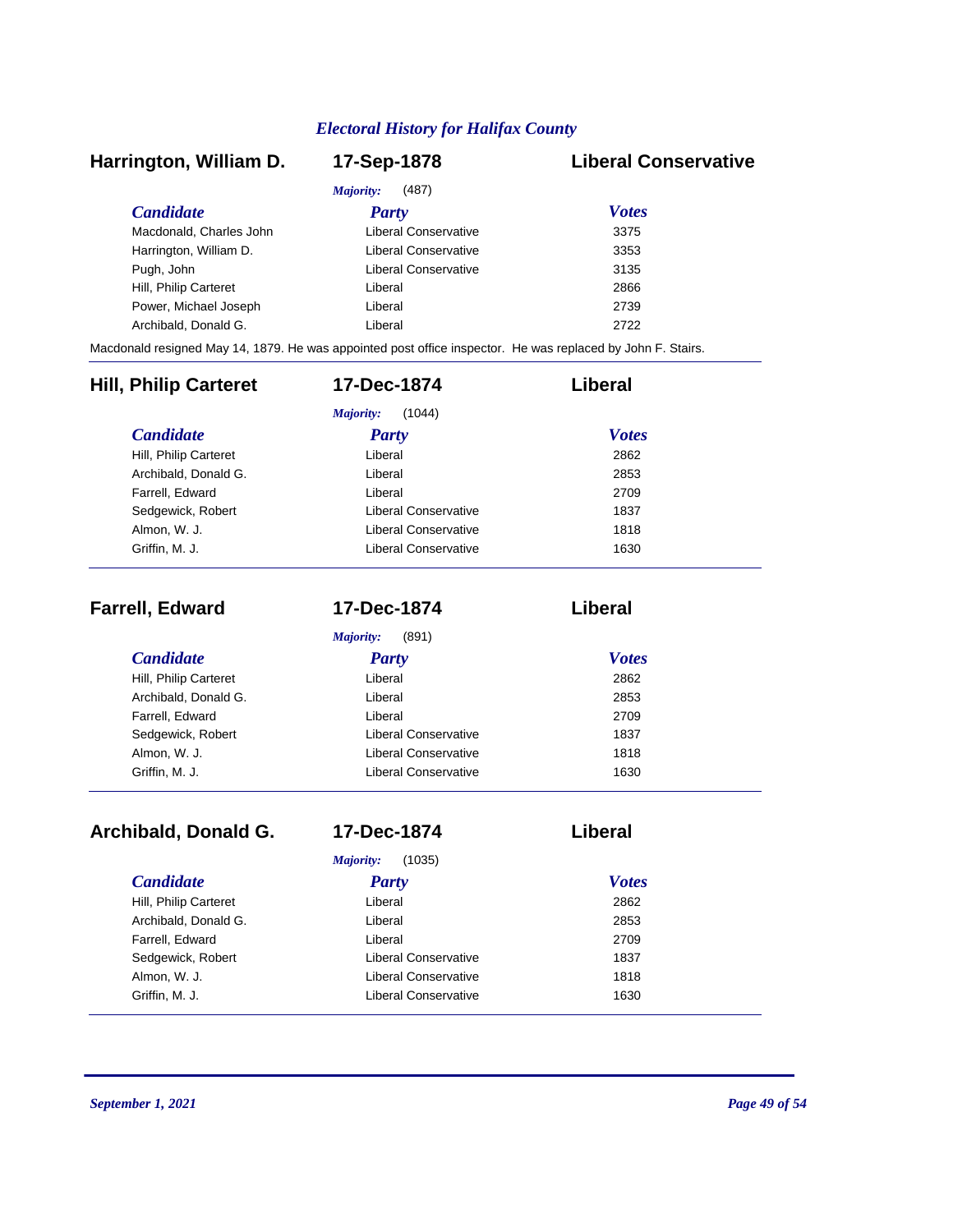| Taylor, John     | 11-Feb-1873 (By-election) Liberal |              |
|------------------|-----------------------------------|--------------|
|                  | (1420)<br>Majority:               |              |
| <b>Candidate</b> | Party                             | <b>Votes</b> |
| Taylor, John     | Liberal                           | 2142         |
| Motton, Robert   | Independent                       | 722          |

Newspapers of the era indicate that Capt. Taylor ran for the "People's Party" and that Robert Motton ran for the "Young Nova Scotia Party". Both candidates were members of the same government party but Capt. Taylor received the nod from the governing liberals.

| Garvie, William                | 16-May-1871                 | Liberal        |
|--------------------------------|-----------------------------|----------------|
|                                | Majority:<br>(255)          |                |
| <b>Candidate</b>               | <b>Party</b>                | <b>Votes</b>   |
| Garvie, William                | Liberal                     | 2752           |
| Flinn, John                    | Liberal                     | 2704           |
| Archibald, Donald G.           | Liberal                     | 2693           |
| Hill, Philip Carteret          | <b>Liberal Conservative</b> | 2497           |
| Daly, M. B                     | <b>Liberal Conservative</b> | 2492           |
| Geddes, J.                     | <b>Liberal Conservative</b> | 2448           |
| Garvie died December 15, 1872. |                             |                |
| Flinn, John                    | 16-May-1871                 | <b>Liberal</b> |
|                                | Majority:<br>(207)          |                |
| <b>Candidate</b>               | <b>Party</b>                | <b>Votes</b>   |
| Garvie, William                | Liberal                     | 2752           |
| Flinn, John                    | Liberal                     | 2704           |
| Archibald, Donald G.           | Liberal                     | 2693           |
| Hill, Philip Carteret          | <b>Liberal Conservative</b> | 2497           |
| Daly, M. B                     | <b>Liberal Conservative</b> | 2492           |
| Geddes, J.                     | <b>Liberal Conservative</b> | 2448           |
| Garvie died December 15, 1872. |                             |                |
| Archibald, Donald G.           | 16-May-1871                 | Liberal        |
|                                | Majority:<br>(196)          |                |
| <b>Candidate</b>               | <b>Party</b>                | <b>Votes</b>   |
| Garvie, William                | Liberal                     | 2752           |
| Flinn, John                    | Liberal                     | 2704           |
| Archibald, Donald G.           | Liberal                     | 2693           |
| Hill, Philip Carteret          | <b>Liberal Conservative</b> | 2497           |
| Daly, M. B                     | <b>Liberal Conservative</b> | 2492           |
| Geddes, J.                     | <b>Liberal Conservative</b> | 2448           |
| Garvie died December 15, 1872. |                             |                |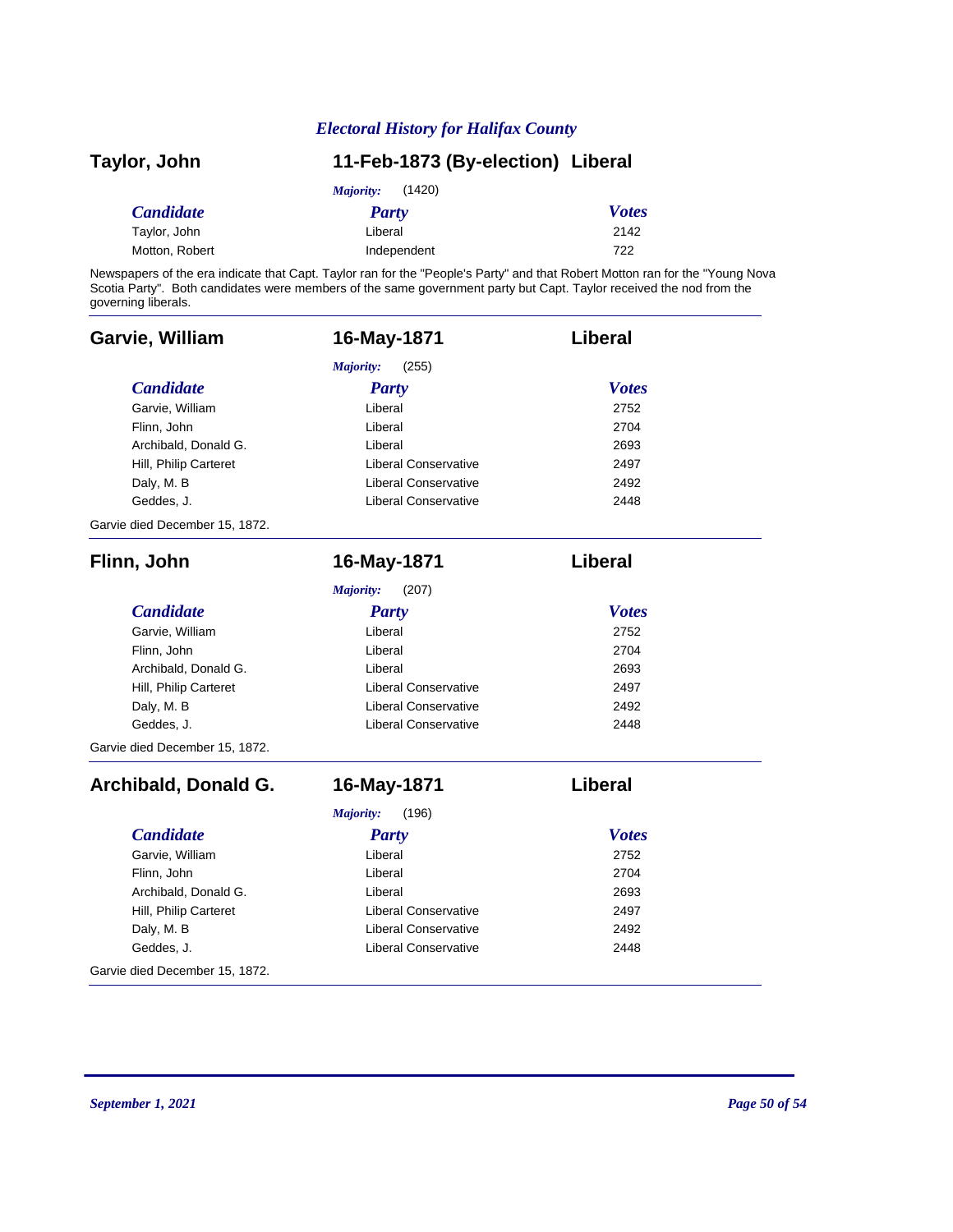| <b>Hill, Philip Carteret</b> | 17-Nov-1870 (By-election) Confederate                                                  |                                                                                                                                |  |
|------------------------------|----------------------------------------------------------------------------------------|--------------------------------------------------------------------------------------------------------------------------------|--|
|                              | Majority:<br>(14)                                                                      |                                                                                                                                |  |
| <b>Candidate</b>             | <b>Party</b>                                                                           | <b>Votes</b>                                                                                                                   |  |
| Hill, Philip Carteret        | Confederate                                                                            | 2150                                                                                                                           |  |
| Garvie, William              | Reformer                                                                               | 2136                                                                                                                           |  |
|                              |                                                                                        | Hill won the election, but his seat was declared vacant on March 20, 1871. Declared undue election. His seat was not replaced. |  |
| Northrup, Jeremiah           | 18-Sep-1867                                                                            | <b>Anti-Confederate</b>                                                                                                        |  |
|                              | Majority:<br>(234)                                                                     |                                                                                                                                |  |
| <b>Candidate</b>             | <b>Party</b>                                                                           | <b>Votes</b>                                                                                                                   |  |
| Northrup, Jeremiah           | Anti-Confederate                                                                       | 2386                                                                                                                           |  |
| Cochran, James               | Anti-Confederate                                                                       | 2366                                                                                                                           |  |
| Balcom, Henry                | Anti-Confederate                                                                       | 2364                                                                                                                           |  |
| Hill, Philip Carteret        | Confederate                                                                            | 2152                                                                                                                           |  |
| McLeod, G.                   | Confederate                                                                            | 2129                                                                                                                           |  |
| Tobin, S.                    | Confederate                                                                            | 2129                                                                                                                           |  |
|                              | Northrup was appointed to the Senate October 10, 1870. He was replaced by Philip Hill. |                                                                                                                                |  |
| Cochran, James               | 18-Sep-1867                                                                            | <b>Anti-Confederate</b>                                                                                                        |  |
|                              | Majority:<br>(214)                                                                     |                                                                                                                                |  |
| <b>Candidate</b>             | <b>Party</b>                                                                           | <b>Votes</b>                                                                                                                   |  |
| Northrup, Jeremiah           | Anti-Confederate                                                                       | 2386                                                                                                                           |  |
| Cochran, James               | Anti-Confederate                                                                       | 2366                                                                                                                           |  |
| Balcom, Henry                | Anti-Confederate                                                                       | 2364                                                                                                                           |  |
| Hill, Philip Carteret        | Confederate                                                                            | 2152                                                                                                                           |  |
| McLeod, G.                   | Confederate                                                                            | 2129                                                                                                                           |  |
| Tobin, S.                    | Confederate                                                                            | 2129                                                                                                                           |  |
|                              | Northrup was appointed to the Senate October 10, 1870. He was replaced by Philip Hill. |                                                                                                                                |  |
| <b>Balcom, Henry</b>         | 18-Sep-1867                                                                            | <b>Anti-Confederate</b>                                                                                                        |  |
|                              | Majority:<br>(212)                                                                     |                                                                                                                                |  |
| <b>Candidate</b>             | <b>Party</b>                                                                           | <b>Votes</b>                                                                                                                   |  |
| Northrup, Jeremiah           | Anti-Confederate                                                                       | 2386                                                                                                                           |  |
| Cochran, James               | Anti-Confederate                                                                       | 2366                                                                                                                           |  |
| Balcom, Henry                | Anti-Confederate                                                                       | 2364                                                                                                                           |  |
| Hill, Philip Carteret        | Confederate                                                                            | 2152                                                                                                                           |  |
| McLeod, G.                   | Confederate                                                                            | 2129                                                                                                                           |  |
| Tobin, S.                    | Confederate                                                                            | 2129                                                                                                                           |  |
|                              | Northrup was appointed to the Senate October 10, 1870. He was replaced by Philip Hill. |                                                                                                                                |  |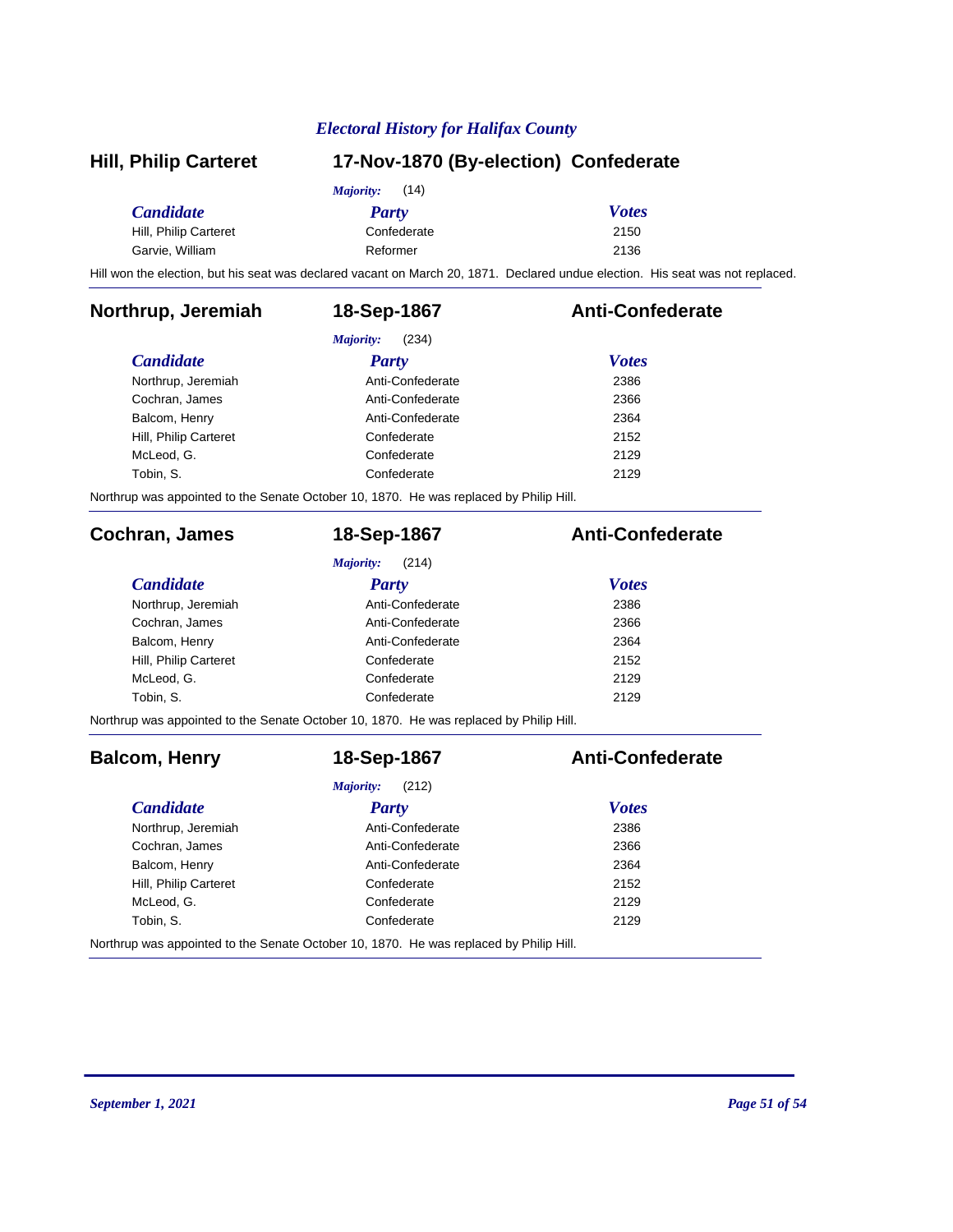# **Electoral History for Halifax East**

*Including Former Electoral District Names*



**Report Created for Nova Scotia Legislature Website by the Nova Scotia Legislative Library**

*The returns as presented here are not official. Every effort has been made to make these results as accurate as possible. Return information was compiled from official electoral return reports and from newspapers of the day.*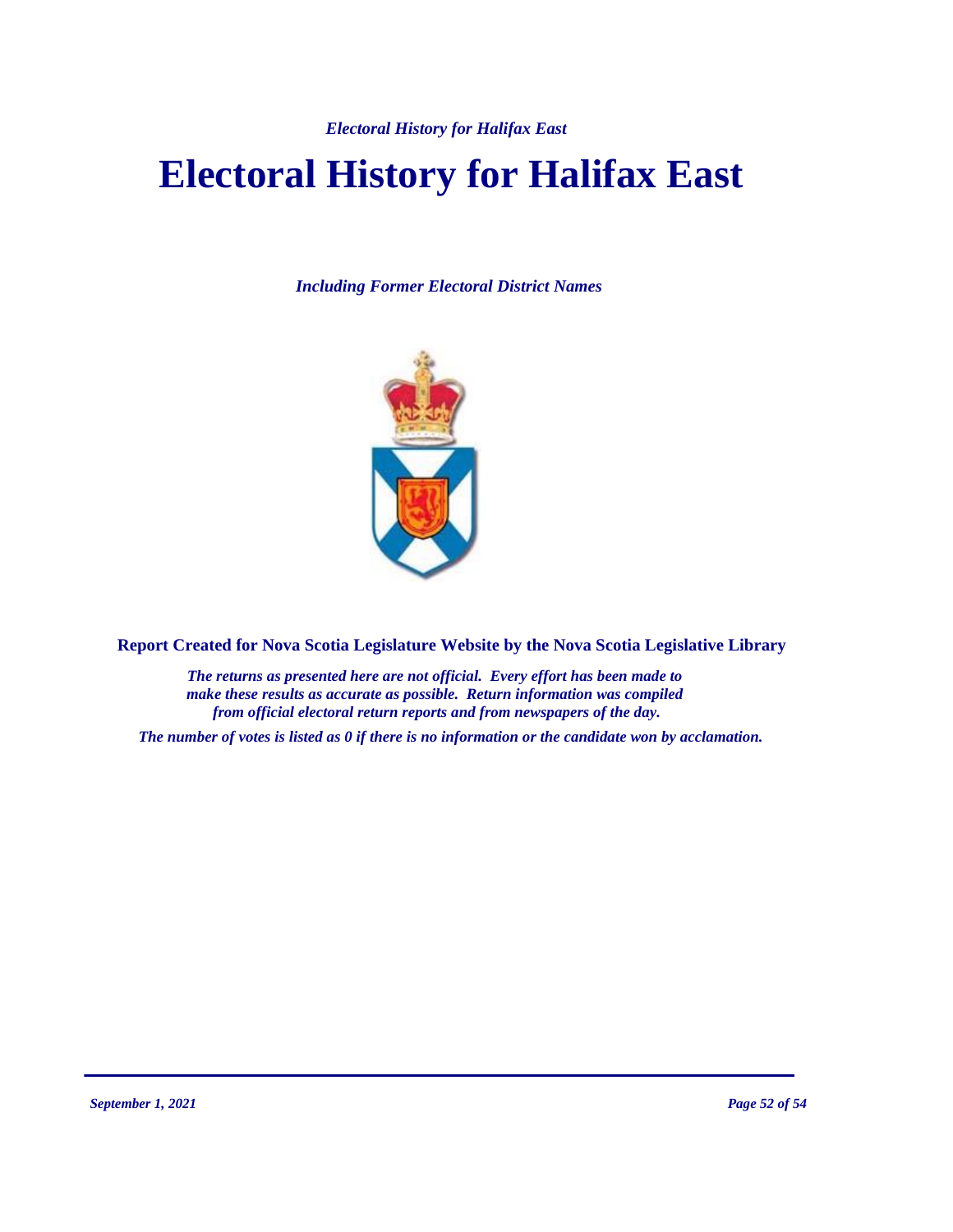# *Halifax East*

*Chapter 19 of the Statutes of Nova Scotia for 1932 divided the County of Halifax into five electoral districts: Halifax South, Halifax Centre, Halifax North, Halifax West, and Halifax East.*

*Chapter 46 of the Statutes of Nova Scotia for 1967 changed the name from Halifax East (renamed Halifax County East by SNS 1966, c. 34) to Halifax Eastern Shore. (SNS 1967, c. 46, s.2(10)).*

| <b>Member Elected</b>       | <b>Election Date</b>                                | <b>Party Elected</b>            |
|-----------------------------|-----------------------------------------------------|---------------------------------|
| <b>Gaetz, Nelson Edward</b> | 08-Oct-1963                                         | <b>Progressive Conservative</b> |
|                             | Majority:<br>(305)                                  |                                 |
| <b>Candidate</b>            | <b>Party</b>                                        | <b>Votes</b>                    |
| Gaetz, Nelson Edward        | Progressive Conservative                            | 3061                            |
| MacMillan, Duncan           | Liberal                                             | 2756                            |
| <b>MacMillan, Duncan</b>    | 07-Jun-1960                                         | Liberal                         |
|                             | (355)<br><b>Majority:</b>                           |                                 |
| <b>Candidate</b>            | <b>Party</b>                                        | <b>Votes</b>                    |
| MacMillan, Duncan           | Liberal                                             | 2787                            |
| Gaetz, Nelson Edward        | Progressive Conservative                            | 2432                            |
| Mason, Wallace              | CCF (Cooperative Commonwealth<br>Federation)        | 301                             |
| <b>MacMillan, Duncan</b>    | 30-Oct-1956                                         | <b>Liberal</b>                  |
|                             | (817)<br>Majority:                                  |                                 |
| <b>Candidate</b>            | <b>Party</b>                                        | <b>Votes</b>                    |
| MacMillan, Duncan           | Liberal                                             | 3015                            |
| Sangster, Reid Denton       | Progressive Conservative                            | 2198                            |
| <b>Stevens, Geoffrey W.</b> | 26-May-1953                                         | Liberal                         |
|                             | <b>Majority:</b><br>(1240)                          |                                 |
| <b>Candidate</b>            | <b>Party</b>                                        | <b>Votes</b>                    |
| Stevens, Geoffrey W.        | Liberal                                             | 8436                            |
| King, R.D.                  | Progressive Conservative                            | 7196                            |
| Power, Harper               | <b>CCF (Cooperative Commonwealth</b><br>Federation) | 964                             |